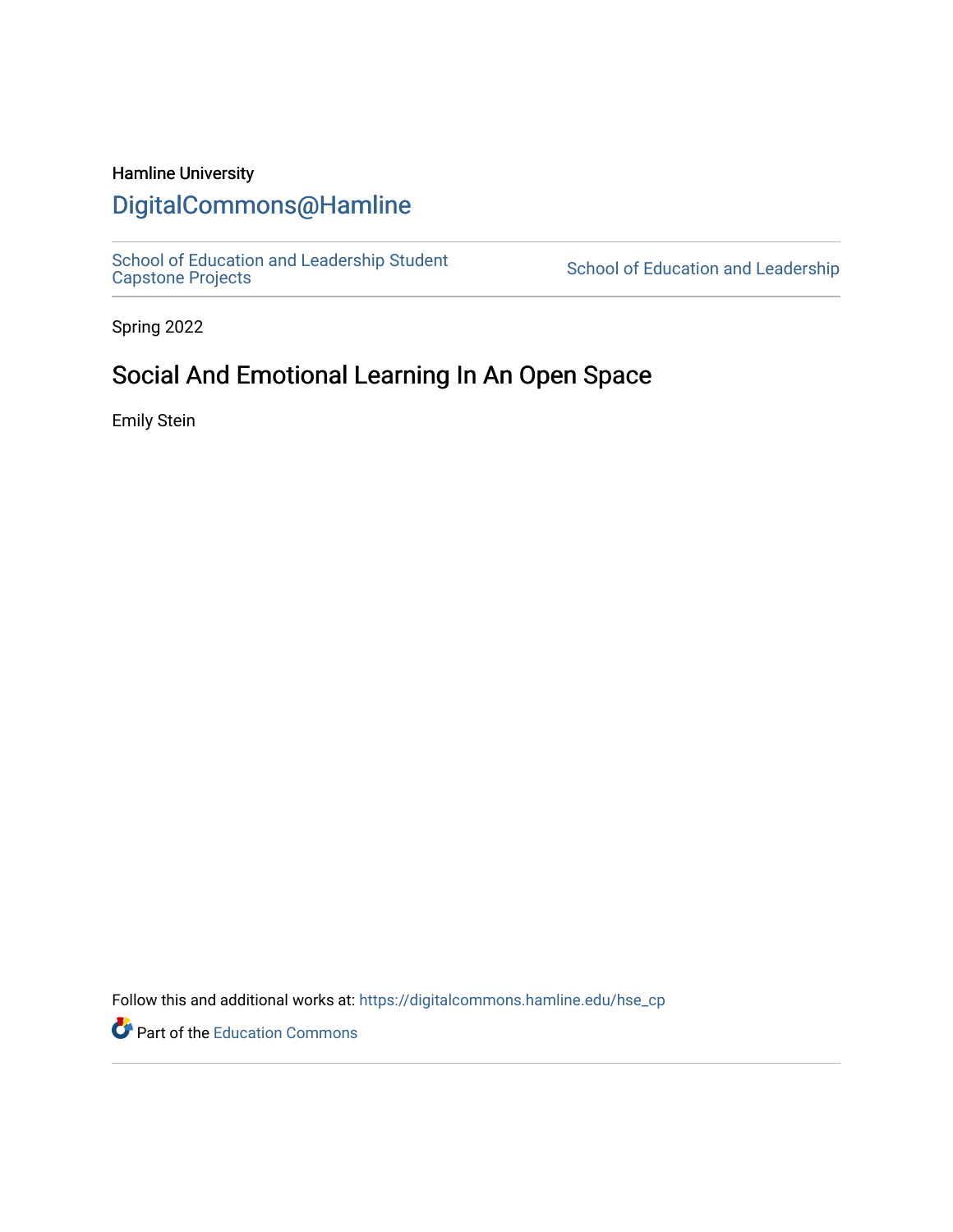# SOCIAL AND EMOTIONAL LEARNING IN AN OPEN SPACE

by

Emily Stein

A capstone project submitted in partial fulfillment of the requirements for the degree of Master of Arts in Education: Natural Science and Environmental Education.

Hamline University

Saint Paul, Minnesota

May 2022

Capstone Project Facilitator: Maggie Struck Content Expert: Logan Rosenberg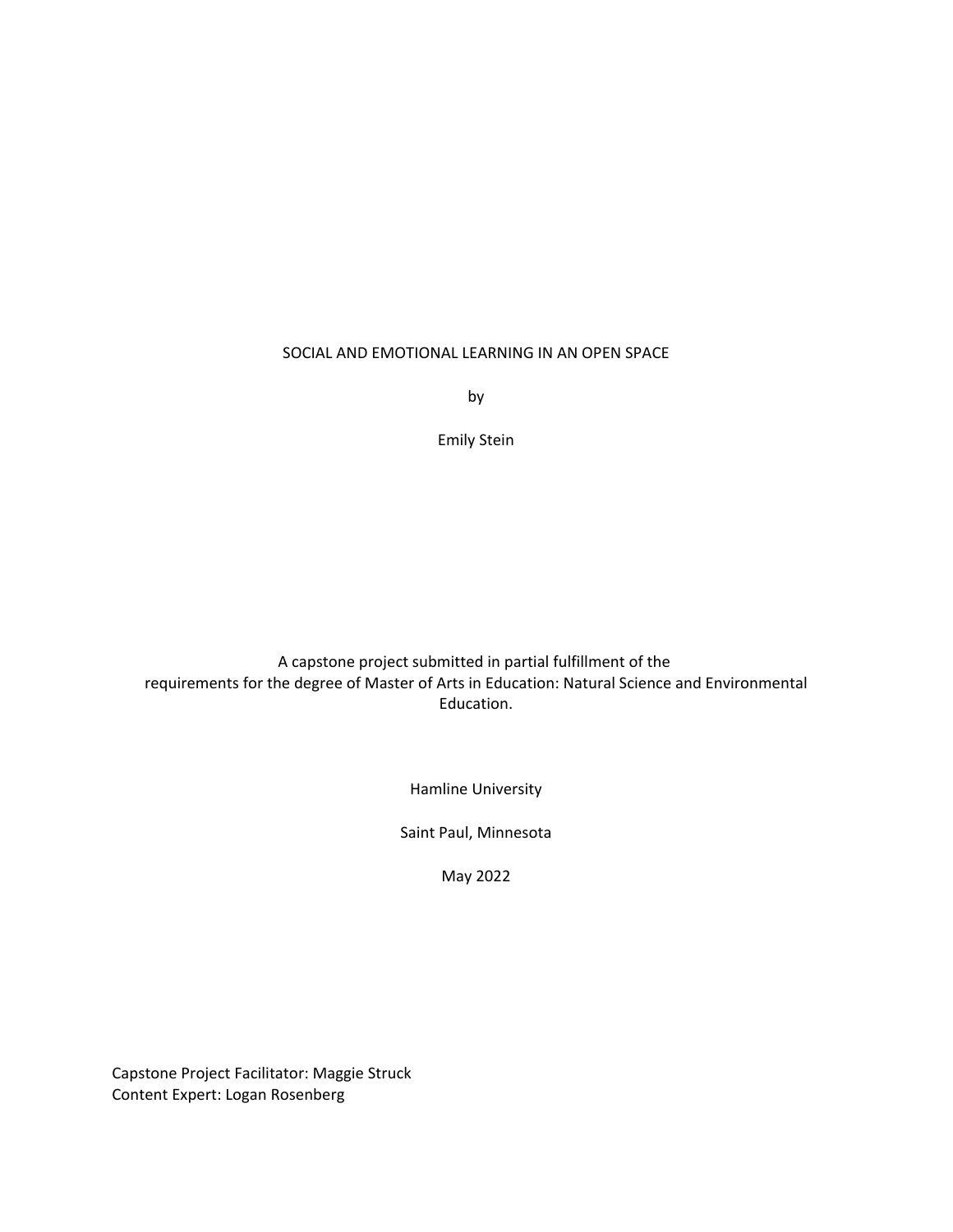# **ACKNOWLEDGEMENTS**

Thank you to Chris Wandell, Danielle Metzger, Dr. Nathan Stein, Tom and Karen Stein, Logan Rosenberg, Emma Chapman, Jeremy Lloyd, Southland Books and Café, and The Public House on High. I couldn't have done it without you.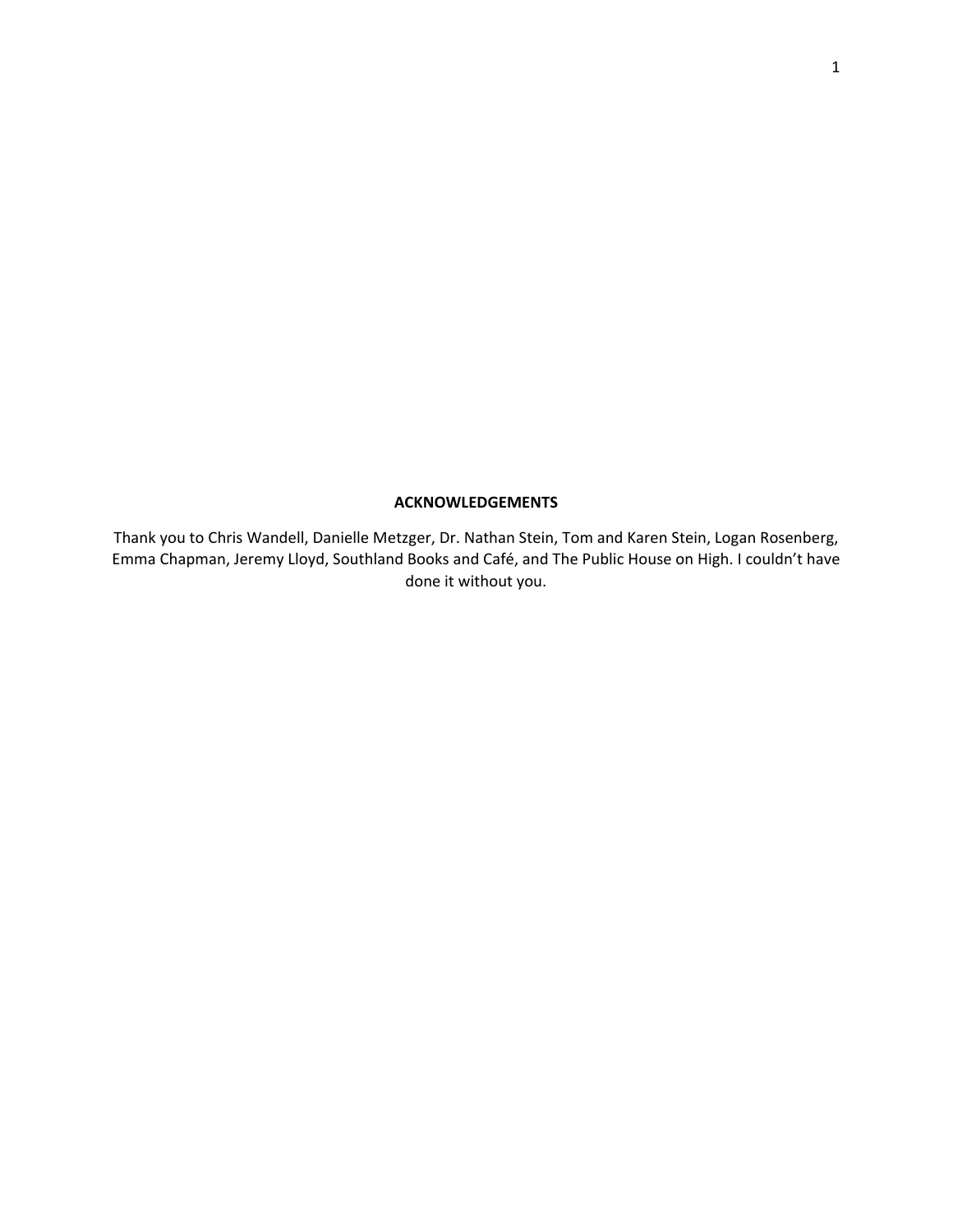# **TABLE OF CONTENTS**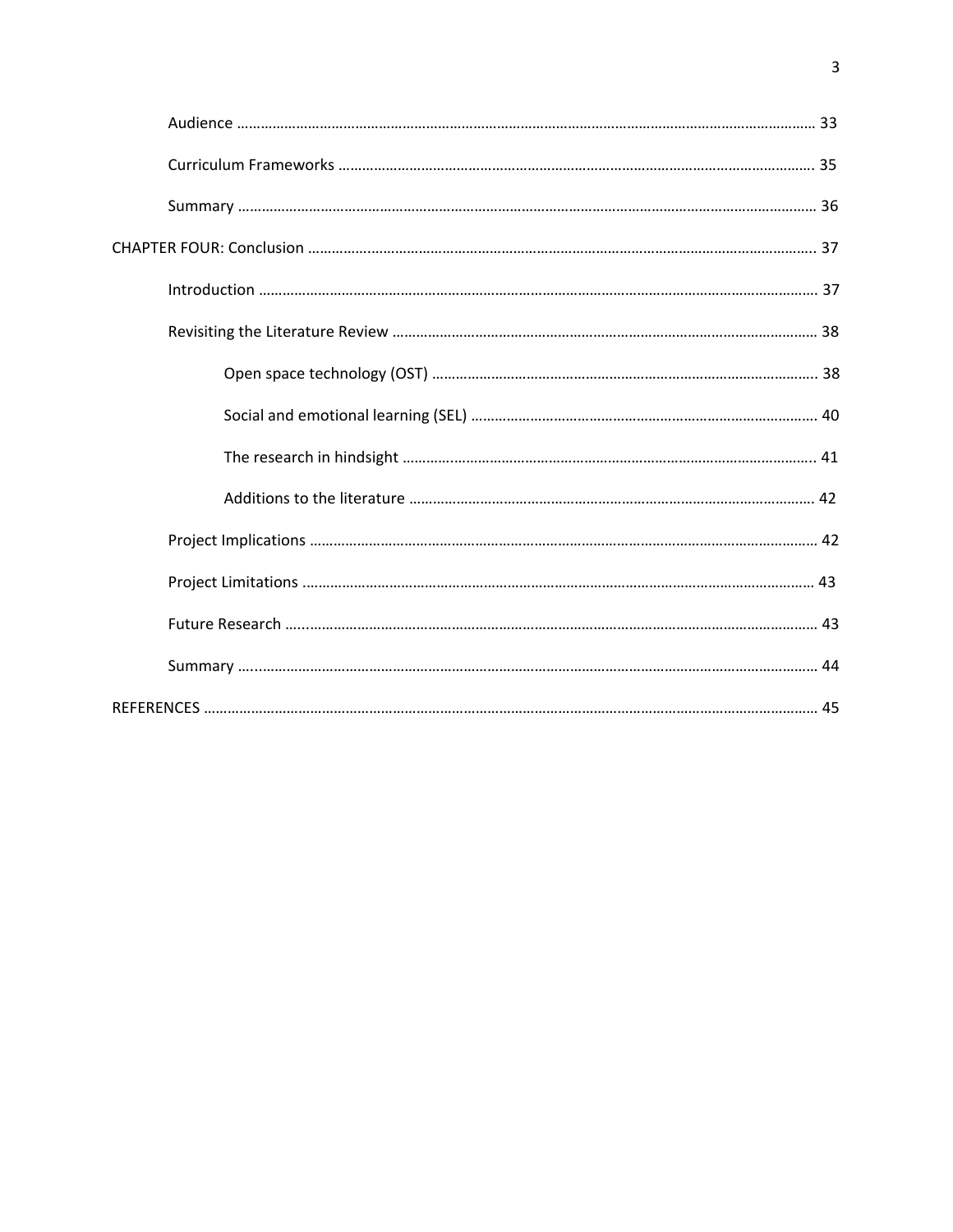# **LIST OF TABLES**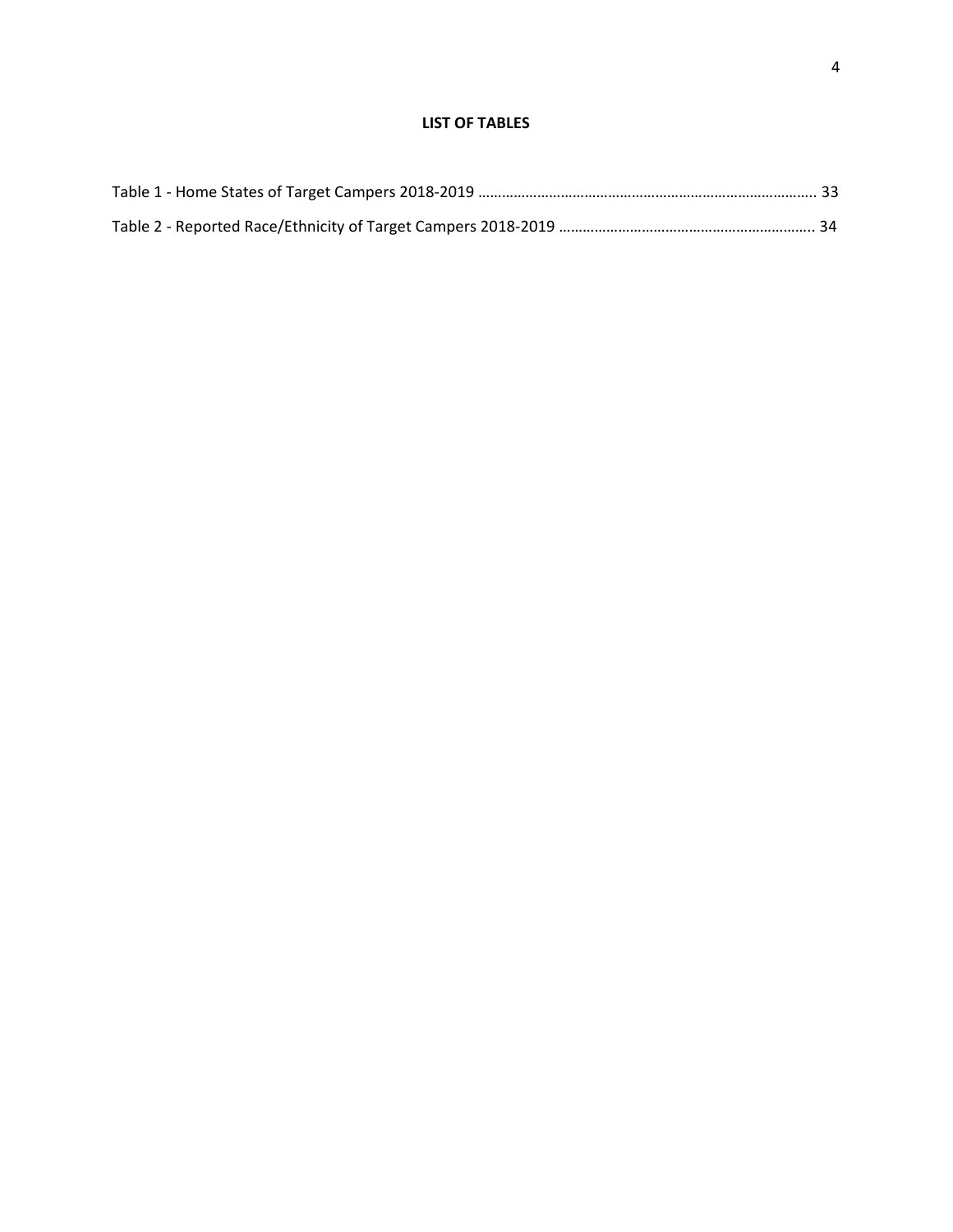#### **CHAPTER ONE**

# **Introduction**

# **Overview**

In recent years, the importance of social and emotional learning (SEL) has become more and more pronounced as educators have realized its benefits not only in the learning space, but societally as well (Tate, 2019). Social and emotional learning lies at the foundation of a comprehensive education (CASEL, 2020). Some methods of education lend themselves more to the incorporation of SEL than others, while some methods cannot be extricated from SEL. Experiential education is one such model. Also characterized as discovery‐based, inquiry‐based, and/or student‐driven learning, experiential education develops learner agency in education by requiring learners to draw from their own experiences to create active and authentic learning (Carver, 1996).

Such inquiries tend to be open-ended and directed by the learner's own interests and curiosity, creating a positively reinforcing loop with self‐awareness and ‐management skills. Similarly, the collaborative nature of experiential education promotes social awareness and relationship skills also central to comprehensive SEL. In this capstone project, I will address the question *Can the open space technology (OST) method be used to promote experiential social and emotional learning (SEL) in older elementary students?* The OST model will allow learners self‐direction in what they choose to pursue in their curiosity‐directed experience. This introductory chapter will provide contextual information on SEL and inquiry-based education as well as my own personal experiences that led me to pursue this question.

# **Background**

The Collaborative for Academic, Social, and Emotional Learning [CASEL] cites five proficiency areas for SEL: self‐awareness, self‐management, social awareness, relationship skills, and responsible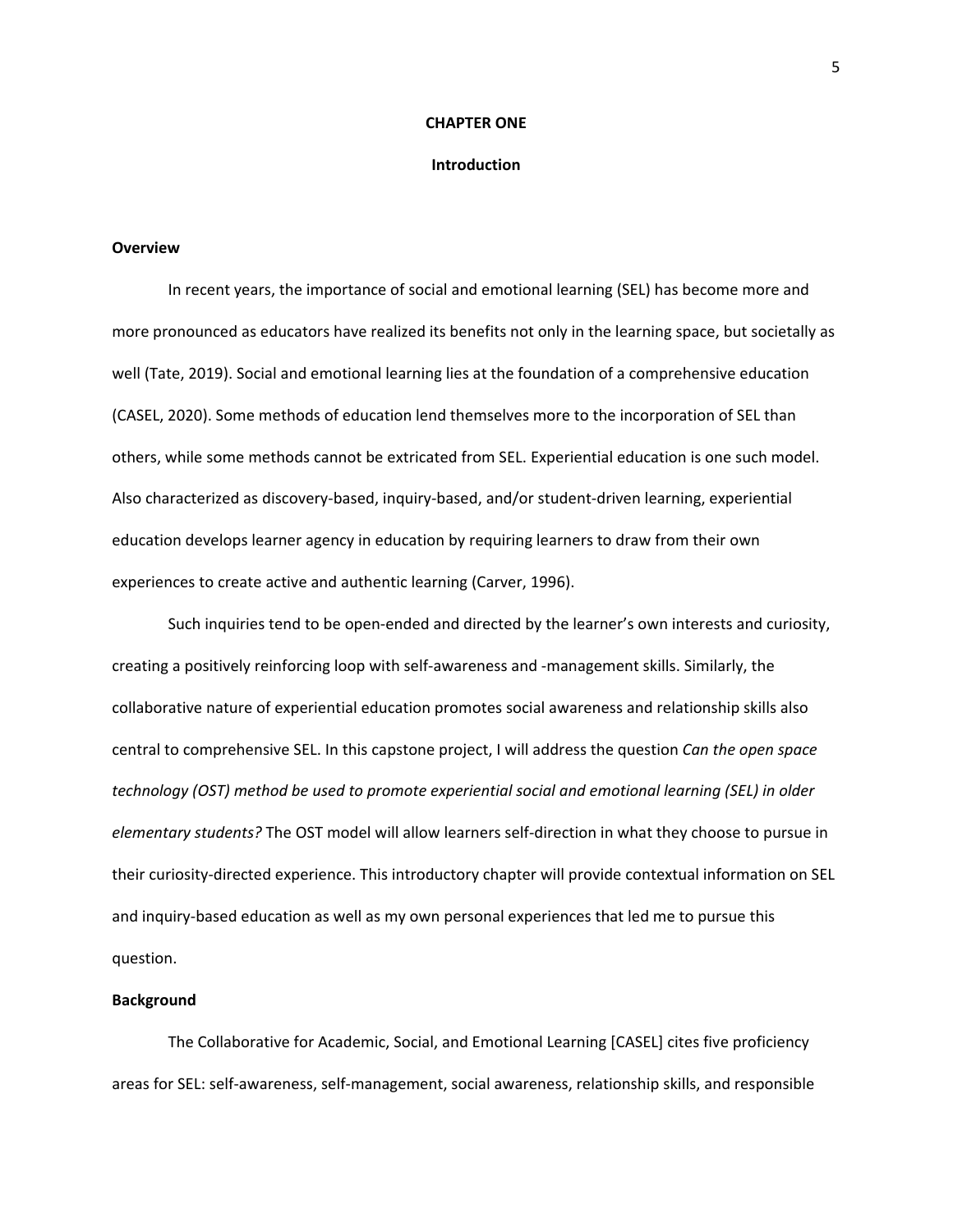decision‐making (CASEL, 2020). Through practicing these five proficiency areas, learners are able to "understand and manage emotions, set and achieve positive goals, feel and show empathy for others, establish and maintain positive relationships, and make responsible decisions" (CASEL, 2020). The benefits are numerous and well‐documented: Intentional incorporation of SEL into academic learning has shown improvement in classroom behavior, an "increased ability to manage stress and depression," and increased academic abilities based on test scores. On average, the return on investment for SEL is eleven dollars for every one spent (CASEL, 2020). The emphasis on cooperative skills, self‐ and social awareness, and decision‐making in SEL are of equal importance in the methods of experiential education.

In an inquiry‐based education model, educators focus on developing the inquiry skills that allow learners to cultivate their own understanding based on their observations and subsequent questioning of themselves, others, and the world around them. Practitioners of experiential education regularly rely on the natural world to supply learners with realia and phenomena to explore and observe. These observations inspire questions, at which point learners begin searching for evidence to help answer their questions. In this way, "inquiry is treated as a primary tool for education and learning" (Feyzioğlu, 2019, p. 367). Experiential, inquiry‐based education also requires the learner to draw on their own experience, as lessons provide real‐world connections and are personally relevant to their lives (Carver, 1996).

# **Context**

While my professional interests are what led me to pursue this question, it is my personal interests that began my journey. When I was in the third grade, I read Craighead George's (1972) Julie of the Wolves for the first time. I was captivated. The story of a young girl surviving far from home was interesting enough, but what I found truly compelling was the story of the wolves. Through Julie's eyes, I observed the wolves, their habits, their personalities, their interactions, and their environment. Julie made me curious about a world unfamiliar to me, and I dove into it. When I finished the book, I started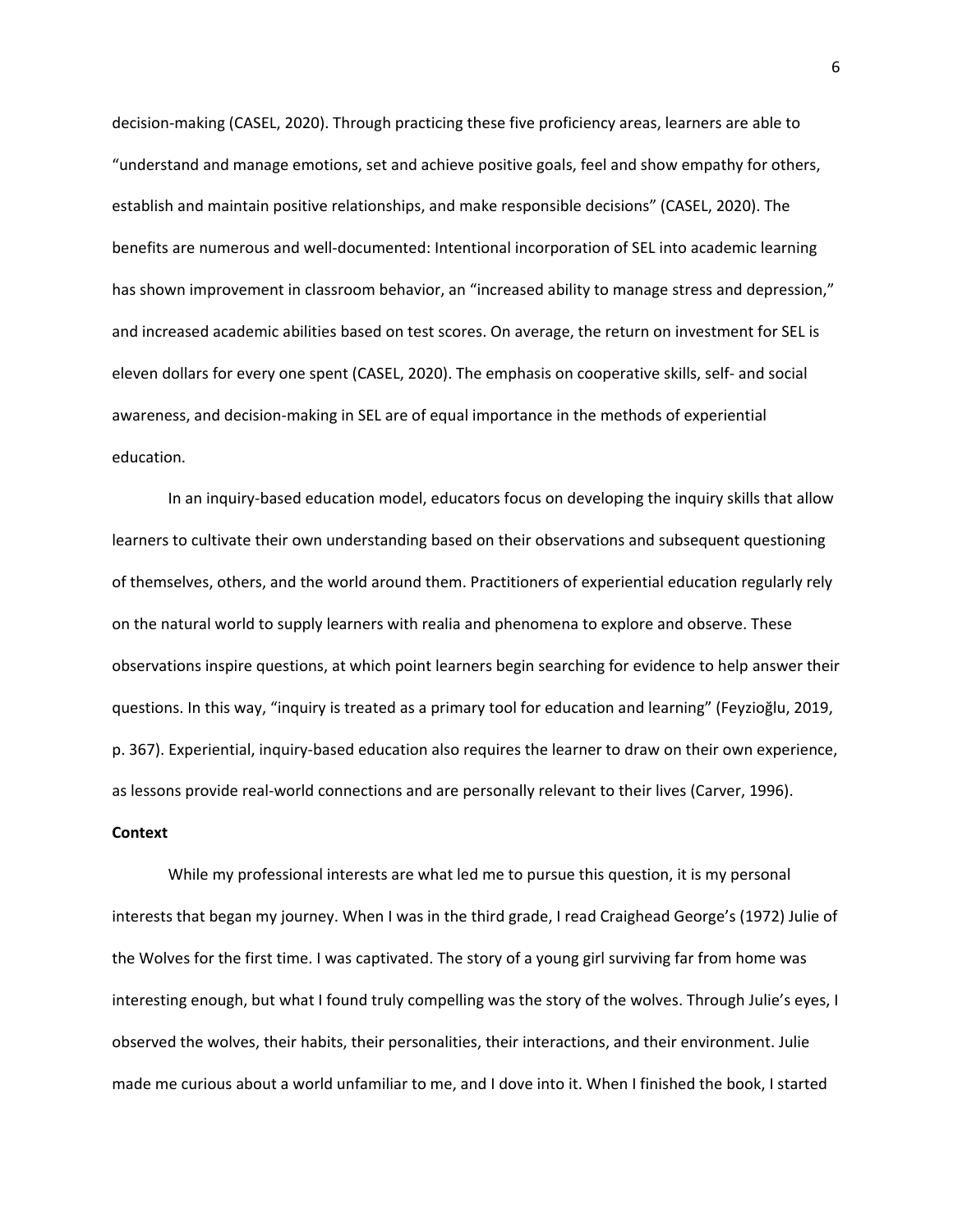reading about wolves on my own. I checked out books from the library and made notes, I had my teachers photocopy anatomy diagrams and territory maps, and I started an animal research club in my classroom with some friends who had been gripped by their own curiosities. At one point, I remember giving a presentation in costume as Doug Smith, project leader for the Yellowstone wolf reintroduction project, replete with fake mustache.

In the fifth grade, my teacher gave me an opportunity to share my interests with my classmates in a lesson of my own making. I had been saving up my tickets for good behavior, knowing that once I hit forty, my teacher would let me teach a lesson about anything I wanted for an hour. When the day of the lesson came, I brought all my "research materials," now a collection of books and folders filled with notes, diagrams, laminated maps, and more, and set them up throughout the classroom. Each pod of desks had a theme—diet, family structure, anatomy—that my classmates rotated through over the course of the hour. I remember being so excited to share a topic I loved learning about with my friends and classmates. That was my first experience teaching.

The first time I was paid to teach was as a Summer Experiential Education Intern at Great Smoky Mountains Institute at Tremont in 2014. One of the expectations of the position is that all interns will develop a three‐hour outdoor activity to lead with campers ages nine through twelve. The duration and location were the only criteria; other than that, the activities could be whatever we wanted. Even more exciting, we would be pitching our activities to the campers for them to choose from. It was another opportunity to take something I was excited about and share it. I called my activity Reptile Rampage, and the campers and I played games to learn about reptilian adaptations before going on our "rampage;" that is, exploring field, forest, riverbank, and the river itself to find wild reptiles. We also agreed as a group that, while we were focusing on reptiles, we certainly wouldn't ignore any cool nonreptilians we found. At the time, I just thought I was encouraging curiosity for curiosity's sake. It wasn't

7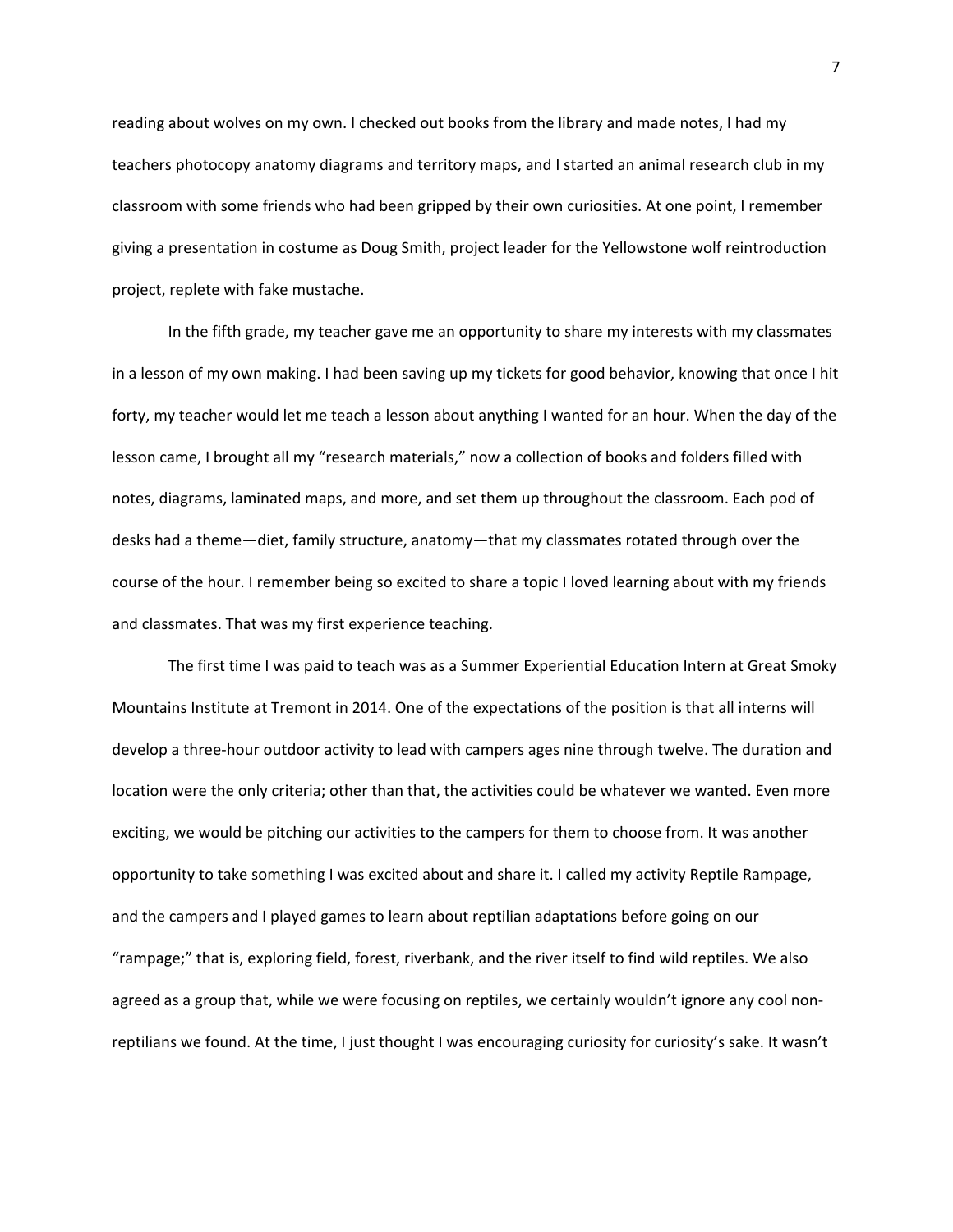long before I would come to know curiosity as a tool for inquiry‐based education in my work as an experiential educator.

The inspiration for this project comes from my recent position as Youth Programs Coordinator at the Tremont Institute, where I served full time from 2016 to 2021. Most days, I communicated with classroom teachers to plan their three‐ to five‐day trip to the park. Together, we worked to create learner-centered, curiosity-driven experiences based on the teachers' goals for their students, be they academic, emotional, social, or, more realistically, a combination of the three. My responsibility was to coordinate trip logistics in a way that promoted the best learning conditions. This included suggesting classes and activities, matching staff with learning groups, and organizing any additional support that participants may need. My favorite days, though, were spent teaching in the forests and streams of the national park, leading outdoor lessons focused on science, language arts, history, and math in an experiential context, especially with older elementary students. There is nothing I love more than watching a child make a discovery, regardless of whether someone else has made the same one. The never‐ending curiosity and excitement of a young person exploring and creating meaning from the world around them is what drew me to education in the first place. It was a search for providing engagement with real‐world discoveries that inspired the topic for my capstone project.

In the summer of 2019, my coworkers and I were looking to develop an activity that would provide our campers—many of whom we had known for years—with the ability to pursue what they were interested in by taking charge of the process in a way they never had: by creating and facilitating their own activities for their peers. We decided to follow a modified open space technology model to create an opportunity for campers to develop their own activities without needing to prepare anything beforehand. We called these camper‐directed open‐space activities *Camper Clubs*.

In pitching the idea of Camper Clubs to the campers, we explained that we as the staff had left open space in our camp schedule to give them the opportunity to create and take charge of their own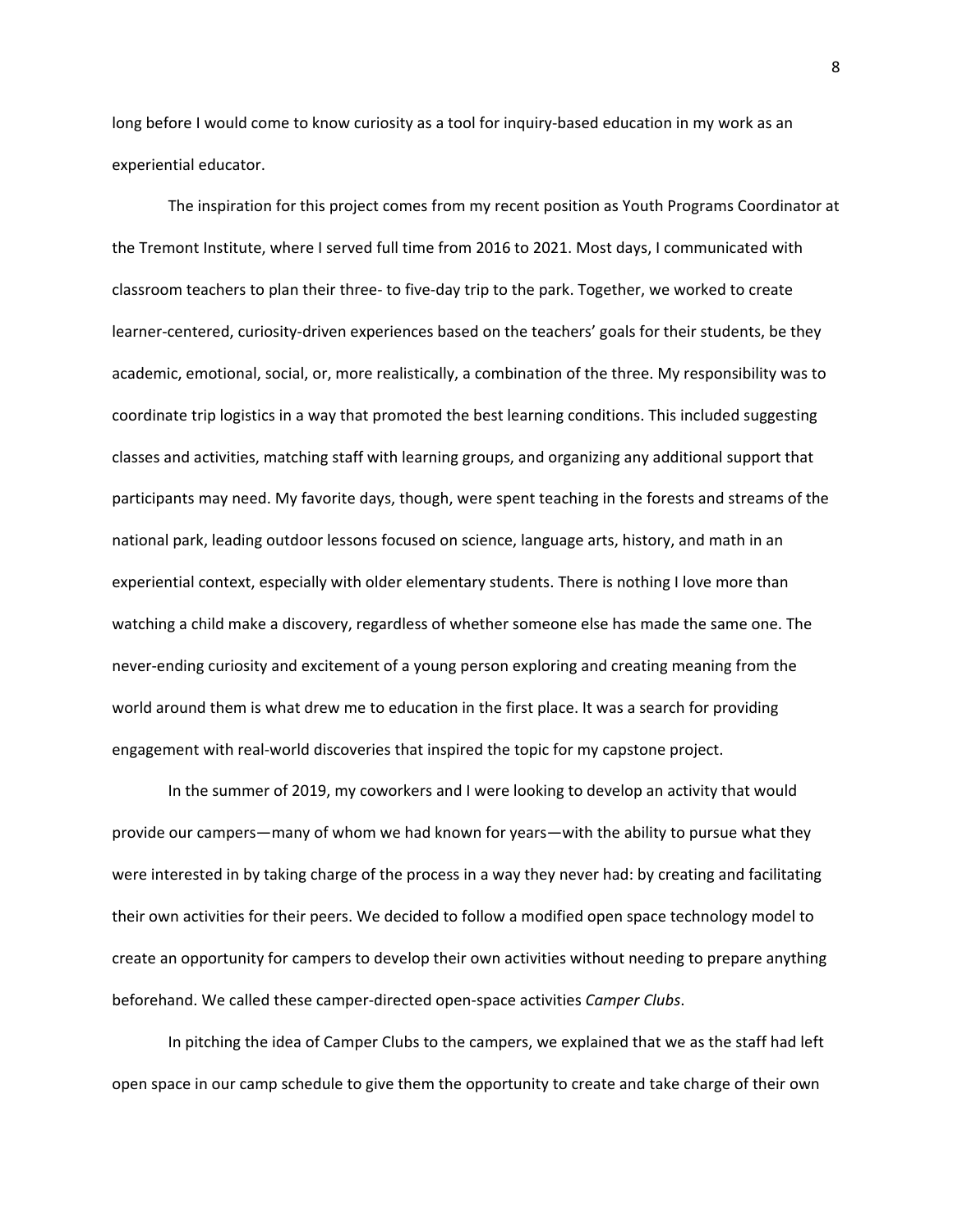activities based on what they were excited about doing. Just like an open space conference, we gathered the entire group and gave them time to consider their session topics—that is, the activities that they wanted to do during Camper Clubs. Because we were at camp, these activities were pretty wide open and did not need to be academic or even structured. The only requirements were that each camper or group pitching an activity needed to have a title for their Camper Club, a staff sponsor to make sure everyone was staying safe, and a couple of prepared sentences sharing what would happen in their Camper Club. Each Camper Club would be forty‐five minutes long, and campers were welcome to borrow any camp supplies they needed, including craft materials, field guides, bug boxes, nets, snorkels, sports equipment, and more.

The campers took ten minutes to brainstorm activities, confer with friends, find staff sponsors, and prepare their pitches. What a whirlwind! After those ten minutes of brainstorming and planning, we had a slate of campers ready to propose their activities to the rest of their group. Some campers wanted more time to do their favorite camp activities, like swimming and playing field games. Others wanted to gather field guides and explore the natural area in search of bugs and mushrooms. They proposed fort‐ building, hiking, a crafting club, and more. Ultimately, everyone wanted to take something they enjoyed and share it with their friends and fellow campers. After the campers pitched their sessions, we wrote all the options on a chalkboard and had the campers leave their initials under every session they were interested in to allow the staff to create a schedule of activities for campers to choose from.

I could never have imagined that Camper Clubs would be the success they were. The Camper Clubs that they created were phenomenal. I remember watching kids encourage one another's curiosity and even try to incorporate it into their Camper Clubs, like the nine-year-old leading an arts and crafts session who, when part of her group got distracted by a cool spider, suggested using the craft materials to create their own spider modeled on the one they found. Campers asked one another for input on the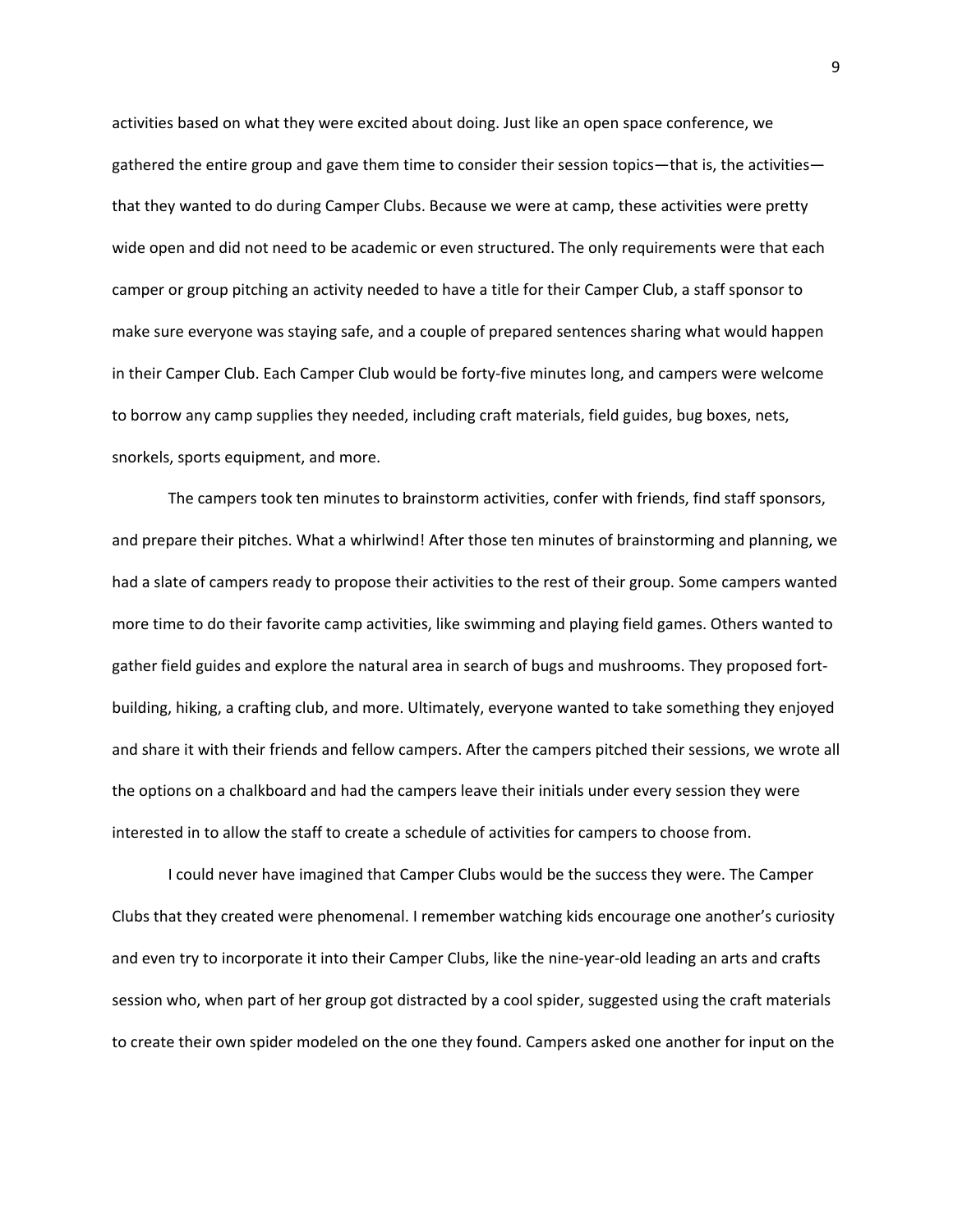decisions they made in their activities. I even witnessed many of the kids counting their group members unprompted!

Giving campers agency over the activities they did by providing a space for them to create their own did more than just allow them to have more fun—and it wasn't just to fill space in the schedule that the staff forgot about, as one camper suggested. Camper Clubs were, in fact, a practicum in social and emotional learning. All five framework areas from CASEL (2020) were practiced in the process of creating, sharing, facilitating, and participating in Camper Clubs. Campers practiced self‐awareness while recognizing and drawing from their own strengths and self‐confidence to create an activity. Self‐ management allowed campers to practice self-motivation and organizational skills as they considered what they would need for the activity they would be facilitating—or what they wanted to get out of their experience as they chose other sessions to attend. Responsible decision‐making played a major role as campers made constructive choices about their behavior in the context of peer interactions. Most noticeable were the social awareness and relationship skills that campers used throughout the open space process, as they practiced respect for others, taking other perspectives, working in teams, building relationships, and communicating with one another.

#### **Project Goals**

My goal for this project is to develop a curriculum to promote social and emotional learning through open‐ended learner‐ and curiosity‐directed experiences for summer campers ages 9‐12 based on an open space model. The benefits of learners taking on responsibility in and for their own learning are clear: The combination of experiential education and intentional SEL promote lifelong social, emotional, and inquiry skills. When it comes to supporting social and emotional learning in the summer camp community, following an open space model for curiosity‐based learning can provide lasting benefits. Even though the students are the ones developing the activities for these sessions, the teacher or facilitator still must play a major and active role in shaping the experience.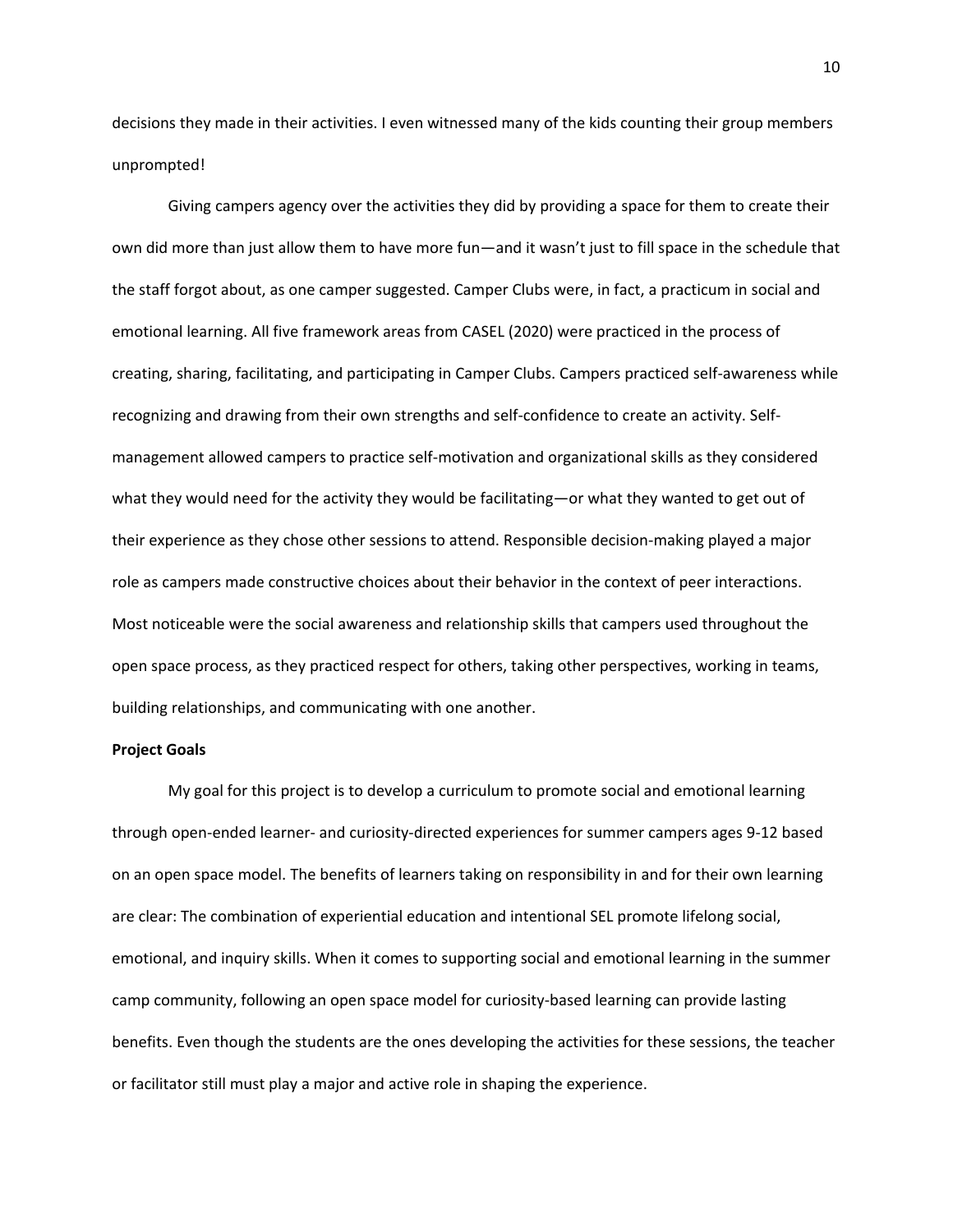An inquiry‐based, student‐driven open space activity requires a compassionate learning community to be shaped around it. The facilitator must nurture a learning space that creates a platform for all student voices. Facilitators must be conscious of their own biases as they validate and celebrate learner interests and give students an opportunity to strengthen their relationships through learning from one another. Creating safe space for sharing stories and experiences will be paramount in facilitating an open‐ended, learner‐driven experience.

#### **Summary**

This project seeks to address the question *Can the open space technology (OST) method be used to promote experiential social and emotional learning (SEL) in older elementary students?* Social and emotional learning find a perfect pairing in experiential education. Combining the two allows for a curiosity‐based, learner‐driven lesson that promotes learner agency. Such a lesson not only empowers learners to play an active role in their education, but also provides them with an opportunity to practice the self-management and interpersonal skills required of them in present and future interactions. Offering a curiosity‐driven, learner‐led curriculum to promote SEL via an open space format will provide authentic and engaging experiences with both short‐ and long‐term benefits.

In the following chapter, I will provide an overview of the pertinent literature, including the background, current relevance, and capstone significance of each subtopic.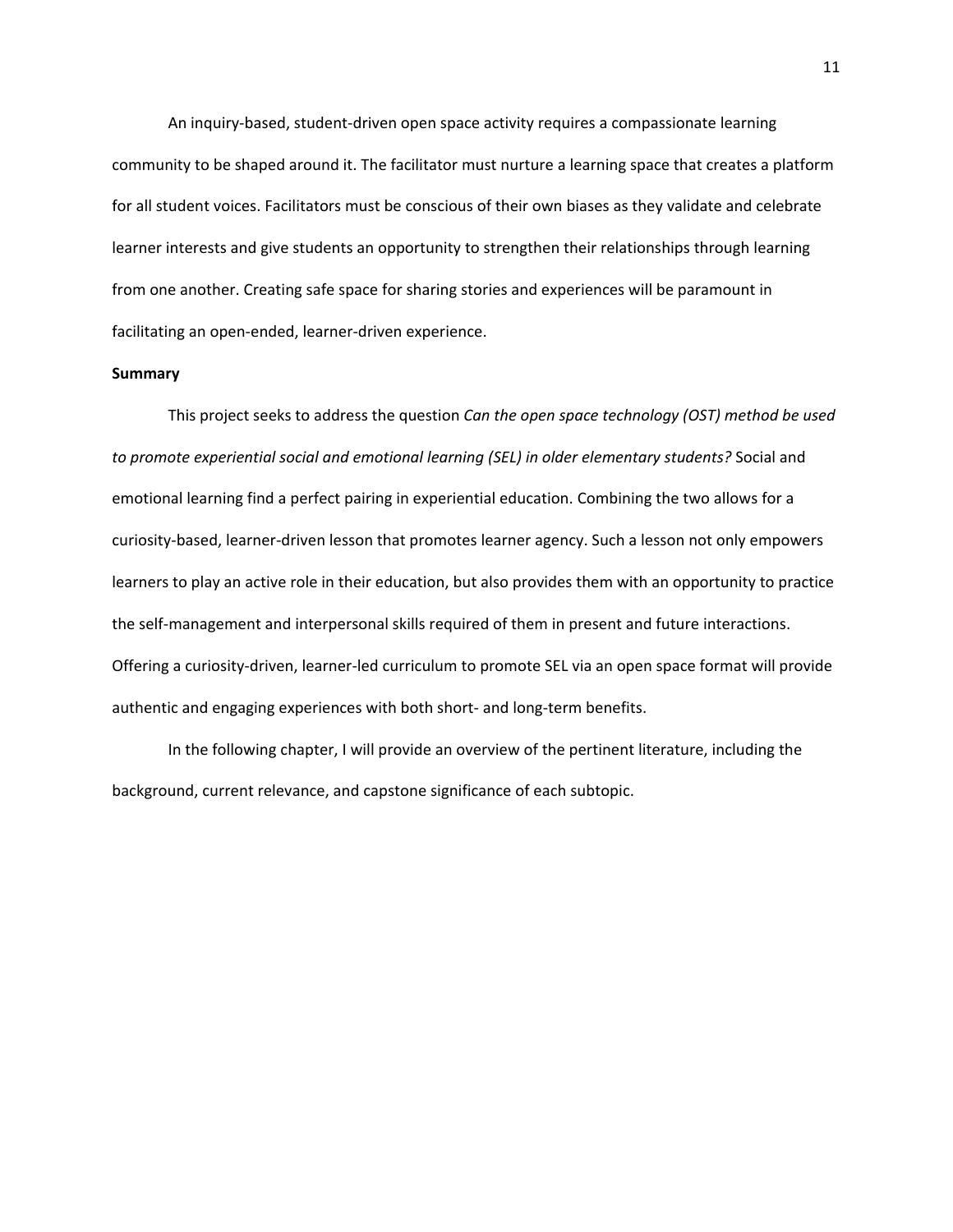#### **CHAPTER TWO**

#### **Literature Review**

# **Introduction**

This capstone project seeks to answer the question *Can the open space technology (OST) method be used to promote experiential social and emotional learning (SEL) in older elementary students?* In the following chapter, I will explore four major topics relevant to the question: social and emotional learning (SEL), experiential learning, student‐centered learning, and open space technology (OST). For each topic, I will present relevant literature covering the topic's background and current relevance. Additionally, I will provide connections between each major topic and the question this capstone project seeks to answer.

#### **Social and emotional learning (SEL)**

# *Background*

Social and emotional learning (SEL) is an approach through which people develop and apply personal and interpersonal skills, including understanding the self, creating and maintaining positive relationships with others, and making responsible decisions for personal and collective well‐being (Collaborative for Academic, Social, and Emotional Learning [CASEL], 2020). SEL instruction that succeeds in nurturing the growth of these skills exists alongside academic learning as a "commitment to the whole child" and is generally implemented not by an outside education specialist, but by the learner's classroom teacher (Durlak et al., 2011; Martínez, 2016, p. 20). Effective SEL provides an intentional framework for students both to cultivate emotional skills individually and to practice them in social interaction alongside their peers (Durlak et al., 2011). This intentional cultivation of personal knowledge and empowerment as a way of interacting with the experiences of learners promotes a focus on addressing inequity in the classroom and beyond (CASEL, 2020).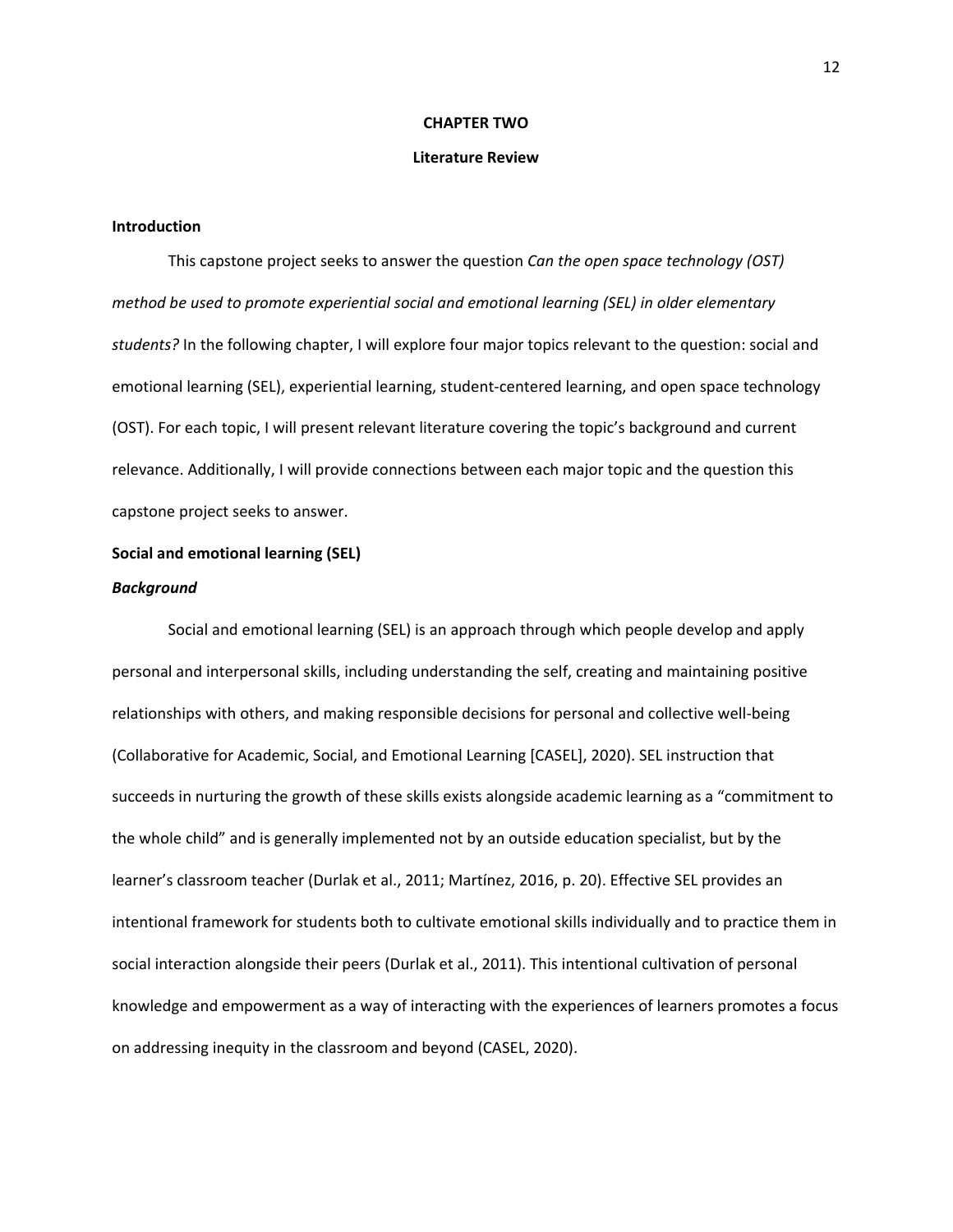#### *Current Relevance*

CASEL (2020) breaks down the broad spectrum of effective SEL into five competencies and their related areas of knowledge and skills. These competencies are self‐awareness, including self‐confidence and identifying emotion; self-management, including organizational skills and stress-management; social awareness, including empathy and appreciating diversity; relationship skills, including communication and relationship-building; and responsible decision-making, including ethical responsibility and problem solving (p. 2). At its most effective, SEL addresses and connects multiple competencies and is interwoven with academic learning in order to "engage children on all levels—cognitive, emotional and behavioral" (Shechtman & Yaman, 2012, p. 562).

Engaging the whole child also means engaging that child's experiences and allowing those experiences to inform their learning (Medin & Jutengren, 2020). This may take the form of practicing and sharing the social and emotional competencies they are learning about. In one study assessing the efficacy of intentional SEL programming as compared to traditional instruction methods, Shechtman and Yaman (2012) incorporated SEL into fifth and sixth grade literature classes by having students interact with the academic material, which was a series of stories, on both an "informational" and "conceptual" level (p. 551). The informational level focused on the material of a story, such as the characters and order of events, while the conceptual level focused on the ways the students related to the characters and events of the story. At the conceptual level, students also explored questions about their emotions and experiences surrounding the concepts they were reading about through exploring open‐ended questions and placing their thoughts and feelings along a continuum. In doing so, students moved "from understanding to feeling, from observation to self‐inquiry" (Shechtman & Yaman, 2012, p. 551).

As a result of the SEL incorporated into literature classes, students in the Shechtman and Yaman (2012) study improved in their "motivation to learn, perceived classroom climate, and group cohesion" according to both self‐reported student data and observations by teachers (p. 561). Teachers also

13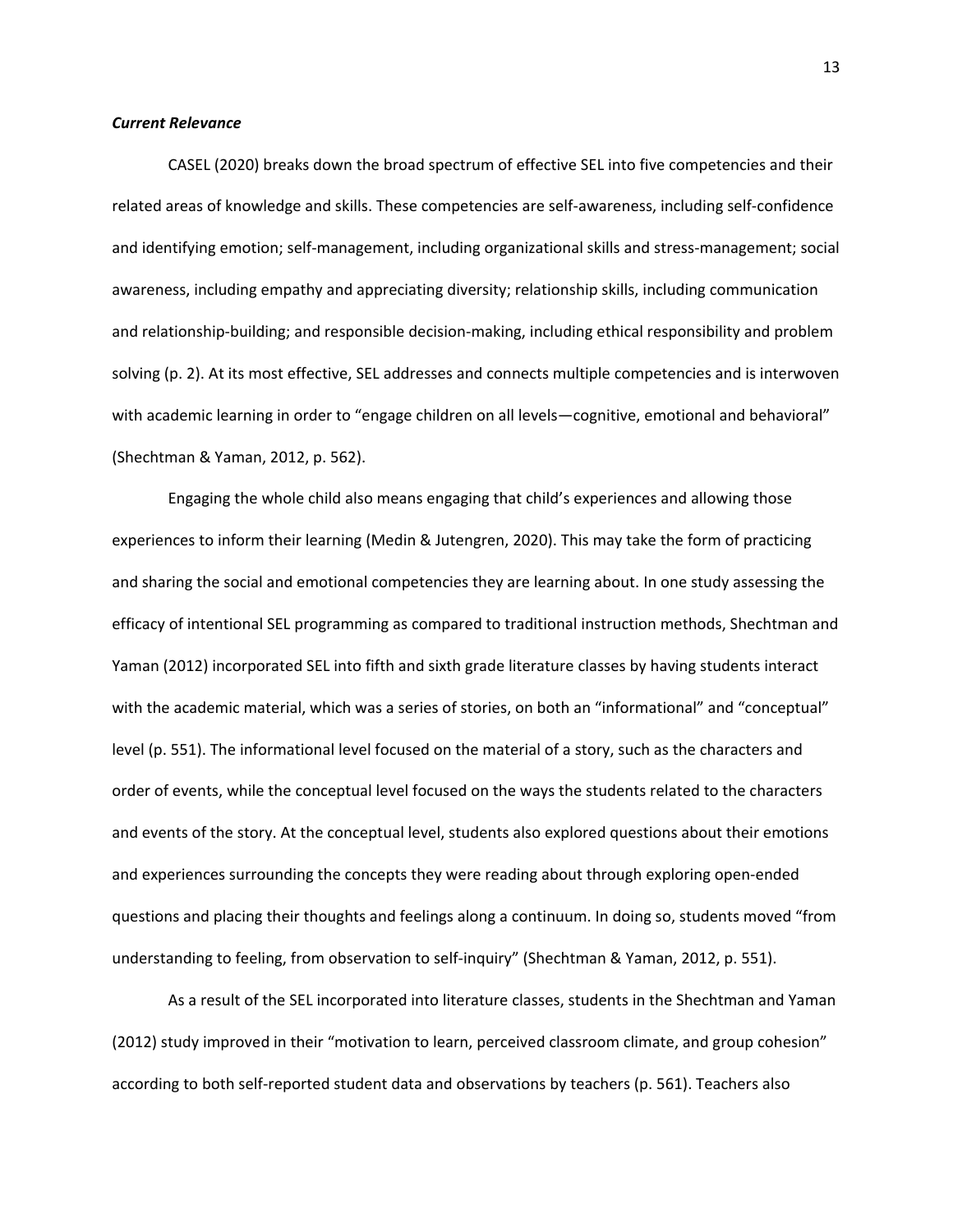reported improved observed student behavior (Shechtman & Yaman, 2012). These findings are well supported by the literature, as successful SEL initiatives have been shown to improve both the learning environment and the student experience by increasing academic performance, reducing anxiety, and improving student attitudes and relationships (CASEL, 2020; Martínez, 2016). These benefits are not only short term. A meta‐analysis of SEL programs across 213 schools, including kindergarten through high school, found that benefits of SEL "remained statistically significant for a minimum of six months after the intervention" across all education levels and school locations (Durlak et al., 2011, p. 13).

Effective SEL benefits students not only in their work as children; that is, in developing a sense of self, cultivating relationships with others, and learning about the world; but it also prepares them with necessary lifelong skills, as students need to be prepared with more than academic knowledge and technical skills in order to succeed in the modern world (Martínez, 2016). Martínez (2016) suggests that the priority of SEL should be "teaching children how to navigate emotions or solve conflicts (p.7). In her study of SEL implementation, teachers identified the ability to work in groups; solve problems; and be assertive, independent, and resourceful as the main skills required for their students to be successful in the future (Martínez, 2016). All social and emotional skills, these fit neatly under CASEL (2020) competencies self‐awareness, relationship skills, and responsible decision‐making (p. 2).

When designing SEL instruction, the identities and backgrounds of students themselves must be taken into account from the start (Medin & Jutengren, 2020). Effective SEL, based in student experience, provides a framework for supporting multiple intelligences which themselves are rooted in "crosscultural studies of intelligence" (Katz & Porath, 2011, p. 29). As the racial and ethnic diversity in America grows and awareness of diverse identities and experiences is rising, SEL also promotes the empathy and connection required to address issues of inequity (CASEL, 2020; U.S. Census Bureau, 2018). In one study of grades kindergarten through seventh in Canadian public schools with 60% English‐language‐learner students, intentional SEL increased students' awareness of the strengths of their peers and the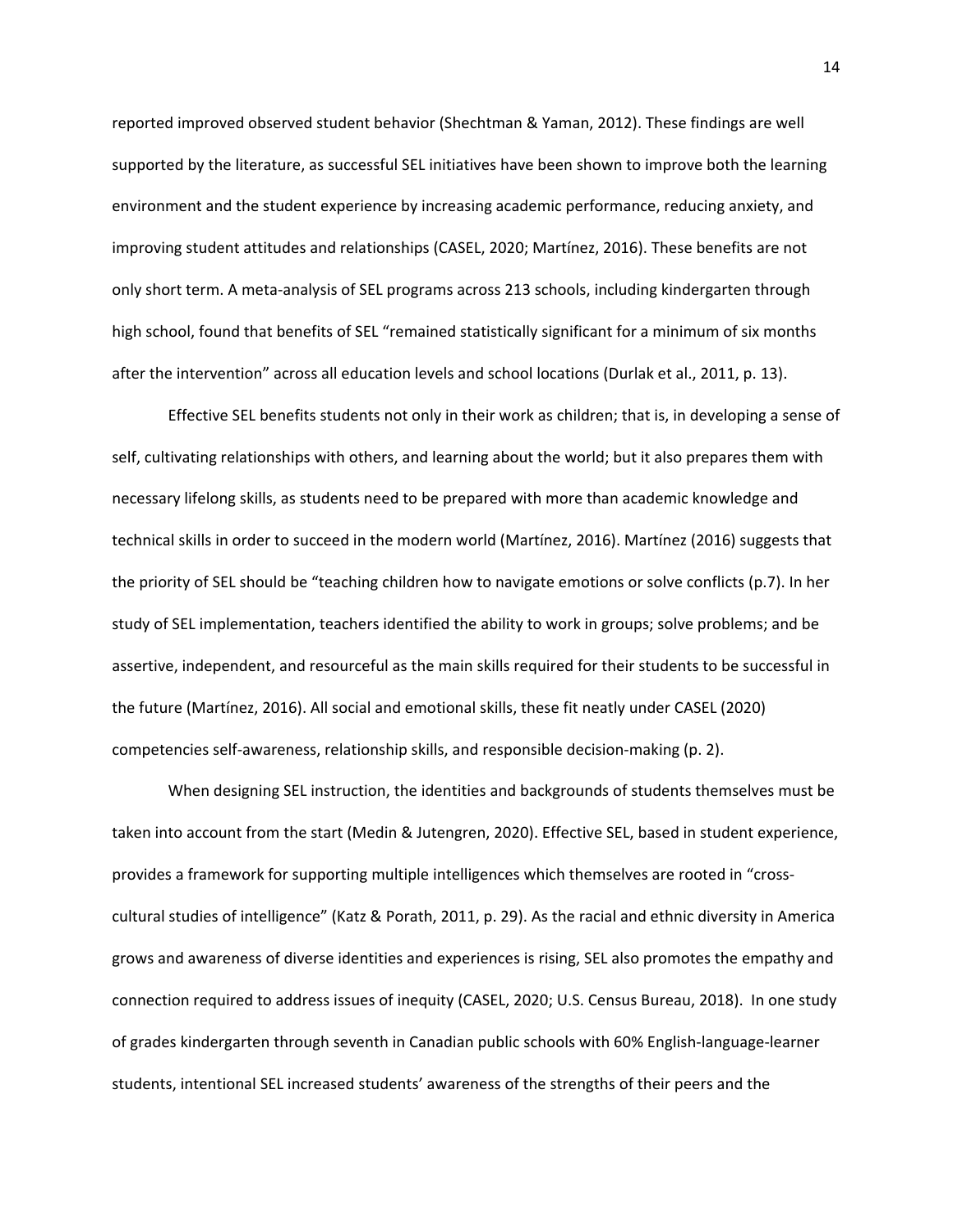challenges they experience (Katz & Porath, 2011). Students in the study self‐reported feeling greater empathy toward fellow learners described as "diverse" (Katz & Porath, 2011, p. 37). This newfound empathy not only decreased negative behavior in the learning environment, but also increased positive support from peers and resulted in a noticeable decline in racist statements and attitudes (Katz & Porath, 2011). Using SEL as a framework for incorporating multiple intelligences allowed students to reframe what it means to be intelligent in order to build "an inclusive, respectful learning community" (Katz & Porath, 2011, p. 38).

The incorporation of SEL into existing curricula is not without its challenges. Because most SEL programs are implemented and facilitated by existing school personnel, incorporating these initiatives can be a strain on the existing responsibilities of educators (Durlak et al., 2011). Martínez (2016) points out that success in implementing SEL relies on a commitment from teachers, especially when teachers are shown to embrace changes more positively when they "are involved and participate in the design and development of such change" (p. 9). She notes that taking on a major role in the creation and implementation of such programs requires teachers to weave SEL initiatives into lessons and curricula that are likely already in use. For teachers whose classroom success is primarily measured by academic metrics such as test scores, time limits in the classroom may in turn limit the amount of SEL incorporated if any portion of a lesson must be omitted to keep content learning on track. Teachers implementing SEL must also constantly reflect upon the success of the programming in order to maintain the feedback loop of an emotionally supportive learning environment with social and emotional growth (Martínez, 2016). The most successful practitioners of SEL regularly reflect on their program and its impacts on the students and classroom, then adjust programming as necessary (Martínez, 2016).

SEL faces another challenge in its ability to hold students' attention. A study of SEL programming as a behavioral intervention in an elementary school found that children reacted negatively to SEL

15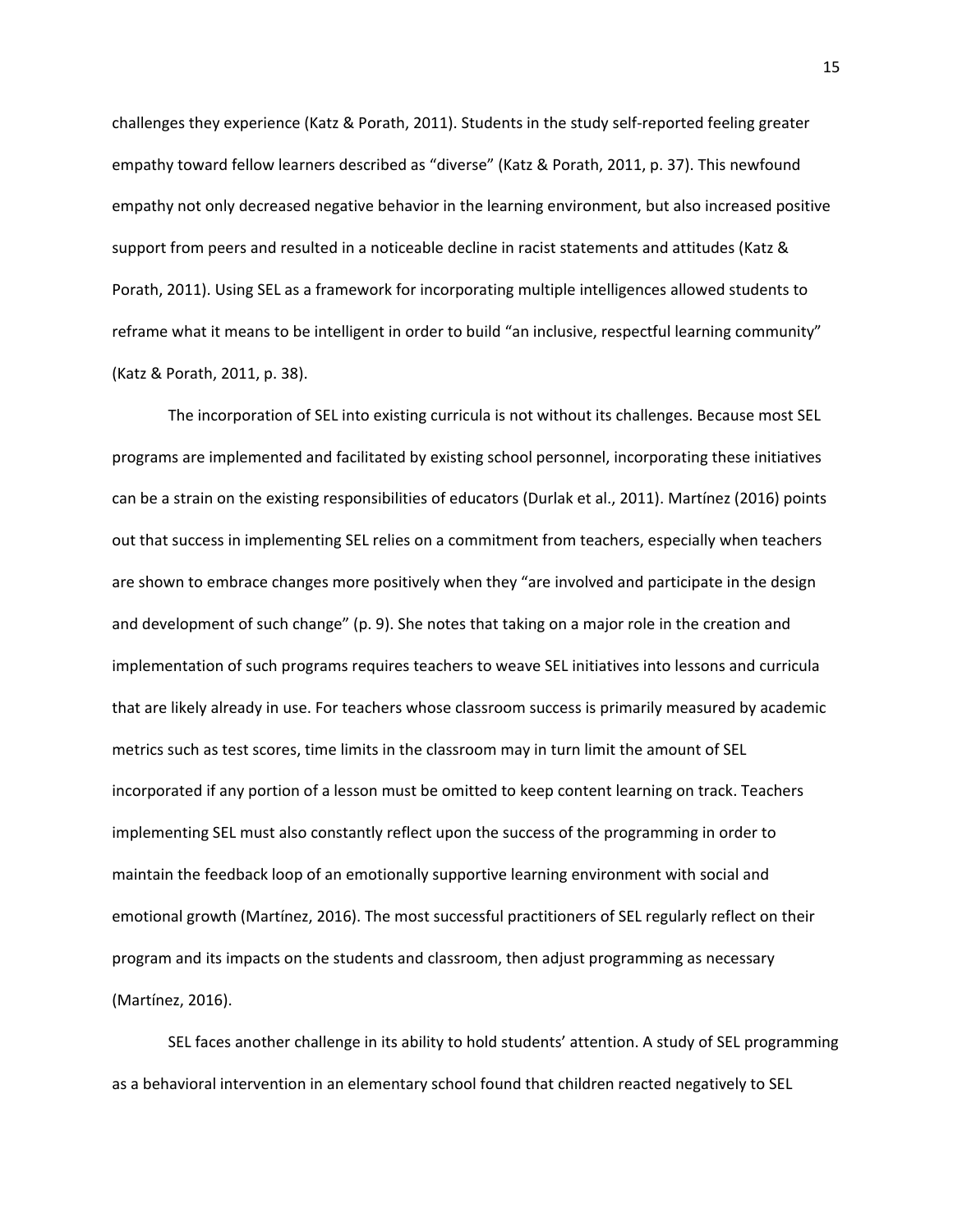initiatives that were predictable and followed the same instructional procedure with each lesson (Medin & Jutengren, 2020). Students in this study were also hesitant to endorse SEL initiatives because the initiatives were viewed as a punishment for or criticism of student behavior (Medin & Jutengren, 2020). Much like Martínez (2016) asserted that SEL interventions were more likely to be adopted by teachers who were involved in the design of the program, Medin and Jutengren (2020) suggests a collaborative implementation that incorporates student feedback during the design process in order to promote student engagement.

# *Capstone Significance*

Social and emotional learning is the foundation of this literature review. Implementing SEL in education promotes short‐ and long‐term benefits to students and their learning journey during and beyond the formative years (CASEL, 2020). It is critical that students learn the social and emotional skills that prepare them for a diverse and ever‐changing world. The research question *Can the open space technology (OST) method be used to promote experiential social and emotional learning (SEL) in older elementary students?* seeks to find new ways to support SEL in education, especially to provide a framework for students to take on ownership of the learning process as recommended by Medin and Jutengren (2020). To take on greater agency in their learning, students must practice responsible decision‐making and self‐awareness to direct their interests and must collaborate with their fellow learners (Carver, 1996, p. 11; CASEL, 2020).

#### **Experiential learning**

#### *Background*

To learn experientially is to have a significant and personal interaction with the subject during the learning process (Joplin, 2016). In the practice of experiential learning, students focus on the "nature of inquiry," learning through observation, questioning, and evidence‐gathering (Capps & Crawford, 2017, p. 498; Feyzioğlu, 2019). Carver (1996) provides four principal features of experiential learning,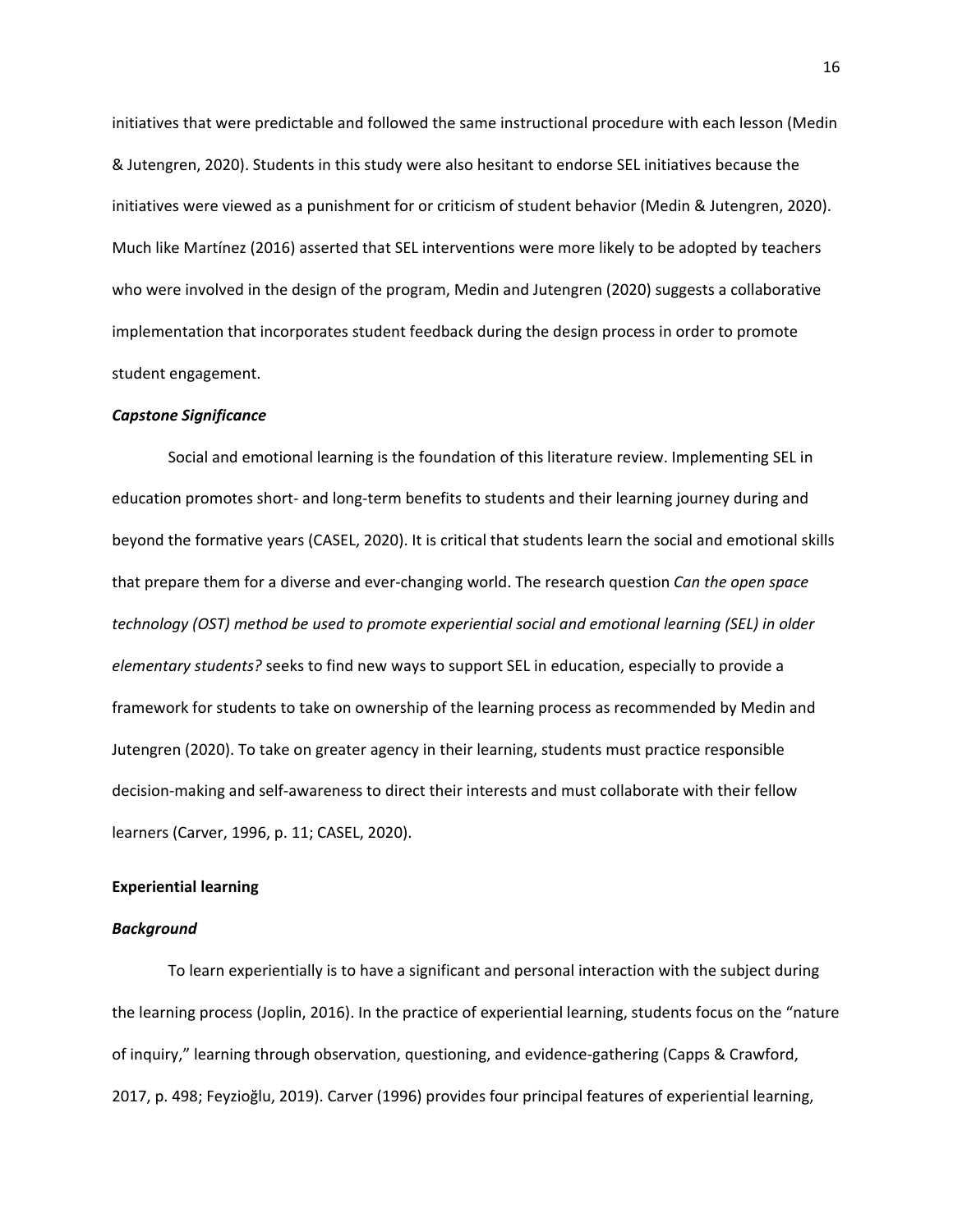that it is authentic, active and engaging, built upon student experience, and connected to opportunity (p. 10). Experiential learning that is authentic requires learners to use the practice of inquiry as described by those who do inquiry‐based work (Ellwood & Abrams, 2017). Experiential learning may engage any dimension of knowledge, including mental, emotional, and physical (Joplin, 2016). Building upon student experience promotes a holistic understanding of concepts as opposed to traditional teaching that often presents abilities and skills as isolated from one another and the process of inquiry (Capps & Crawford, 2017; Joplin, 2016). More than providing an answer to the frequent question *When will I ever use this?*, learning built upon experience allows learners to connect skills and concepts for real‐world use. The opportunity highlighted by experiential learning may be short term, such as ideas for further investigation of ideas in the learning space, or long-term, such as developing interests and skills that influence their career paths (Carver, 1996; Ives & Obenchain, 2006). In either case, learners are developing applicable skills and an understanding of how they connect to the real world (Ives & Obenchain, 2006).

Effective experiential learning implementation requires dedicated feedback, support, and a debrief (Joplin, 2016). This support often takes the form of scaffolding implemented by the instructor; that is, some aspect of support that can be gradually removed as learners take on more responsibility (van Umm et al., 2017). Feedback and debrief often happen simultaneously, and both are tools that assist the learner in processing newly acquired content in order to construct understanding (Joplin, 2016). In other words, it is the process of communicating, supporting, and reflecting upon ideas that allows one to learn from experience. Debriefs can begin internally but must be made external in some form—group discussions, journal entries, or presentations, for example—in order to be complete (Joplin, 2016). This helps the learner place their understanding among the collected knowledge of a body of both peers and experts, often allowing for immediate feedback.

17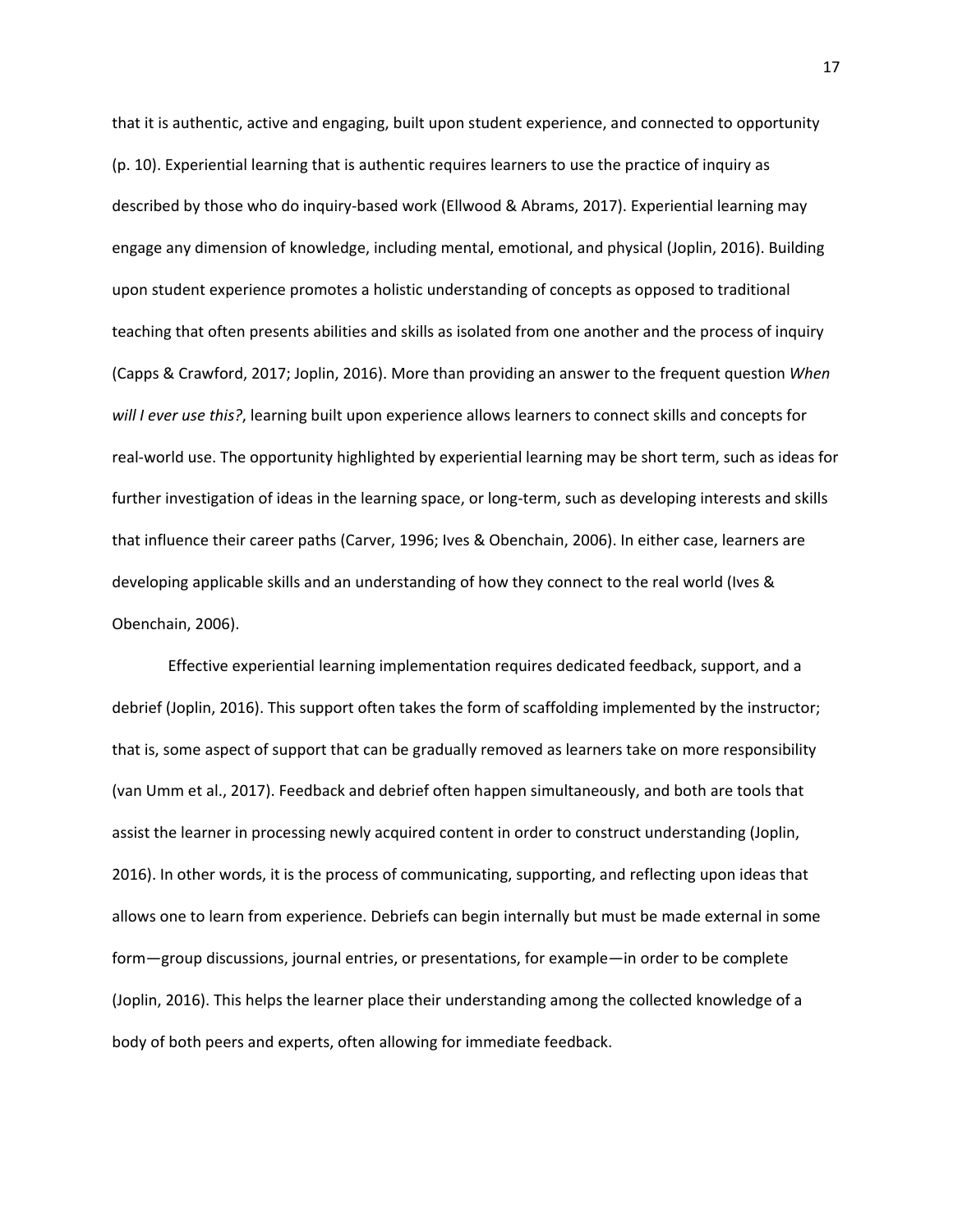Effective experiential learning both promotes and develops student agency and competence, as students are constantly building the knowledge and skills to face new challenges as they learn (Carver, 1996; Ellwood & Abrams, 2017). Learners focus on collaborative problem solving in order to construct understanding through their own experience (Feyzioğlu, 2019). By engaging themselves in the process of developing knowledge on a subject, learners are able not only to repeat a particular concept, but also to rationalize it, providing a foundation on which to build further understanding (Capps & Crawford, 2017; Joplin, 2016). In practice, this requires an educator to focus on the process a learner uses to arrive at an answer in addition to the correctness of the answer itself (Joplin, 2016).

The process of inquiry utilized in experiential learning has no required arrangement (Holmeier et al., 2017). The steps may happen in any order and may be recursive; that is, any step of the inquiry process may have other steps nested within (Holmeier et al., 2017). While there is a variety of phases of inquiry and experiential learning cycles, all center around a handful of main concepts: exploration, questioning, creating, reflecting, and sharing (van Umm et al., 2017). This process allows learners to authentically interact with their material and one another just as any real‐world experiential learner, like a scientist, would do (Ellwood & Abrams, 2017). Concepts and skills should always be tied back to the features of inquiry to support learner understanding of the process of developing and acquiring knowledge (Capps & Crawford, 2017). Similarly, students should learn the factors, such as subjectivity and culture, that influence knowledge in all its domains, including procedural, conceptual, social, and epistemic (Capps & Crawford, 2017; van Umm et al., 2017).

The implementation of experiential learning requires scaffolding in each stage of the inquiry process in order to gradually shift responsibility for learning from the teacher to the student (van Umm et al., 2017). An example of scaffolding during the questioning stage might be starting with an educator‐ provided research question and later offering the opportunity to modify provided research questions, as students prepare to make a habit of developing and pursuing research questions of their own.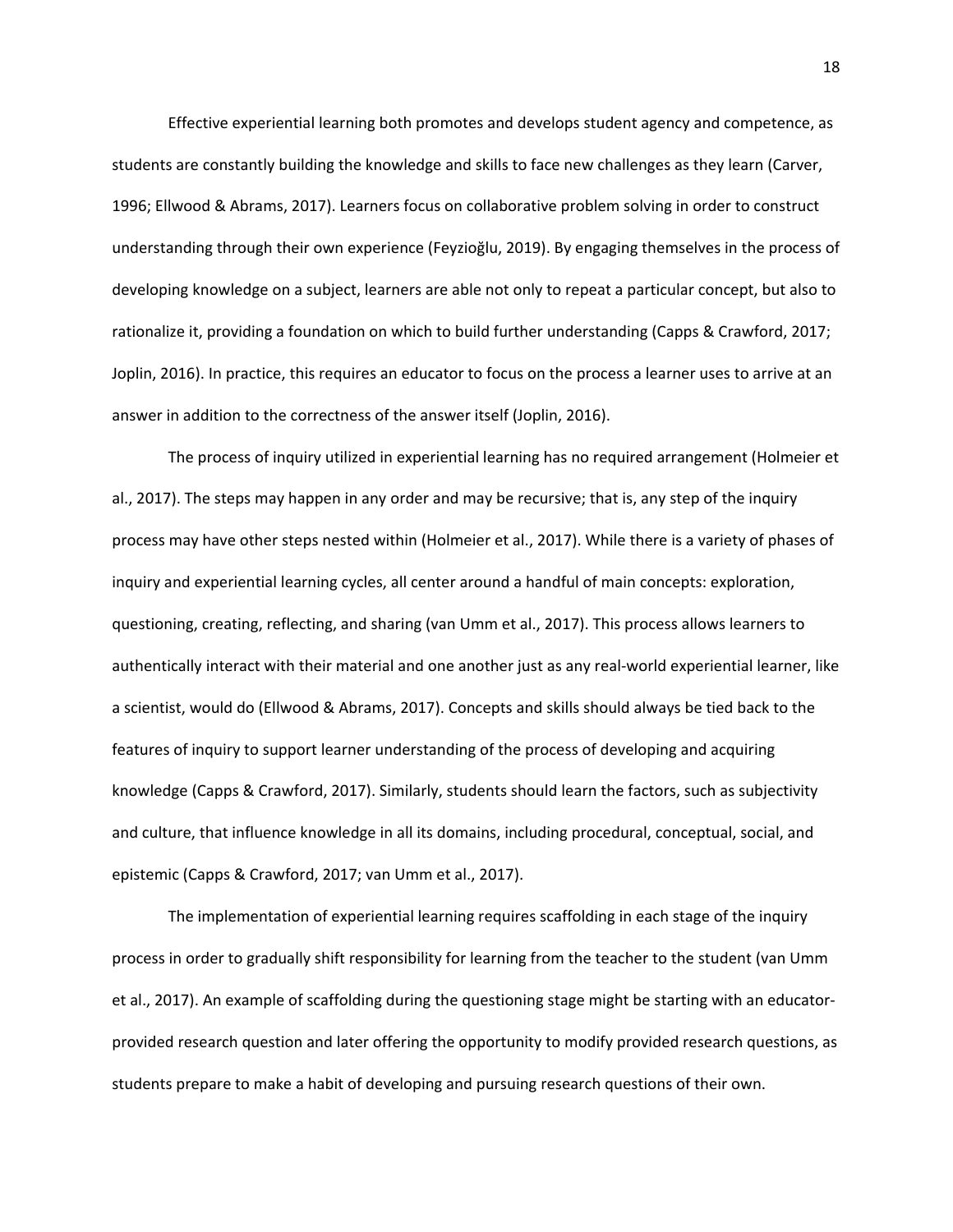Scaffolding provides a pathway from teacher‐directed to open inquiry (Ellwood & Abrams, 2017). Even after all scaffolds have been removed and learners are effectively pursuing open inquiry, the interaction of ideas provided by regular reflections and debriefs remain integral part of the inquiry process (Capps & Crawford, 2017).

# **Current relevance**

Effective implementation of experiential learning has led to benefits in both learner engagement and conceptual understanding (Ellwood & Abrams, 2017; Joplin, 2016). The personal nature of experiential learning allows the learner to place their own value on different aspects of their learning, promoting engagement (Joplin, 2016). This experience‐driven process of directing exploration and inquiry requires learners to develop their own interests as they concurrently construct knowledge (Feyzioğlu, 2019). Inquiry‐based science education has been shown effective for ages elementary through college in narrowing achievement gaps and increasing academic performance across gender, ethnic background, and socioeconomic status (Ellwood & Abrams, 2017). At a high school level, presumably with more content knowledge and experience with the inquiry process, benefits include more positive attitudes about science, higher exam scores, and a greater understanding of concepts and connections based on written exams (Ellwood & Abrams, 2017). These findings were supported in another study from Ives & Obenchain (2006) in which experiential learning led to an increase of higher order thinking skills (e.g., questioning, problem solving, reasoning, argumentation, holistic thinking) with no loss in lower order skills (e.g., rote memorization, content knowledge) (p. 72).

Practitioners of experiential learning face a number of challenges in its implementation. Though it is the experience of the learner that is the focus, teachers still must have a high degree of involvement as they facilitate and shape learning to varying degrees based on the success of their students (Holmeier et al., 2017). This requires a great deal of assessment of both prior and acquired knowledge. During facilitation, teachers must judiciously provide information and activities that engage learners in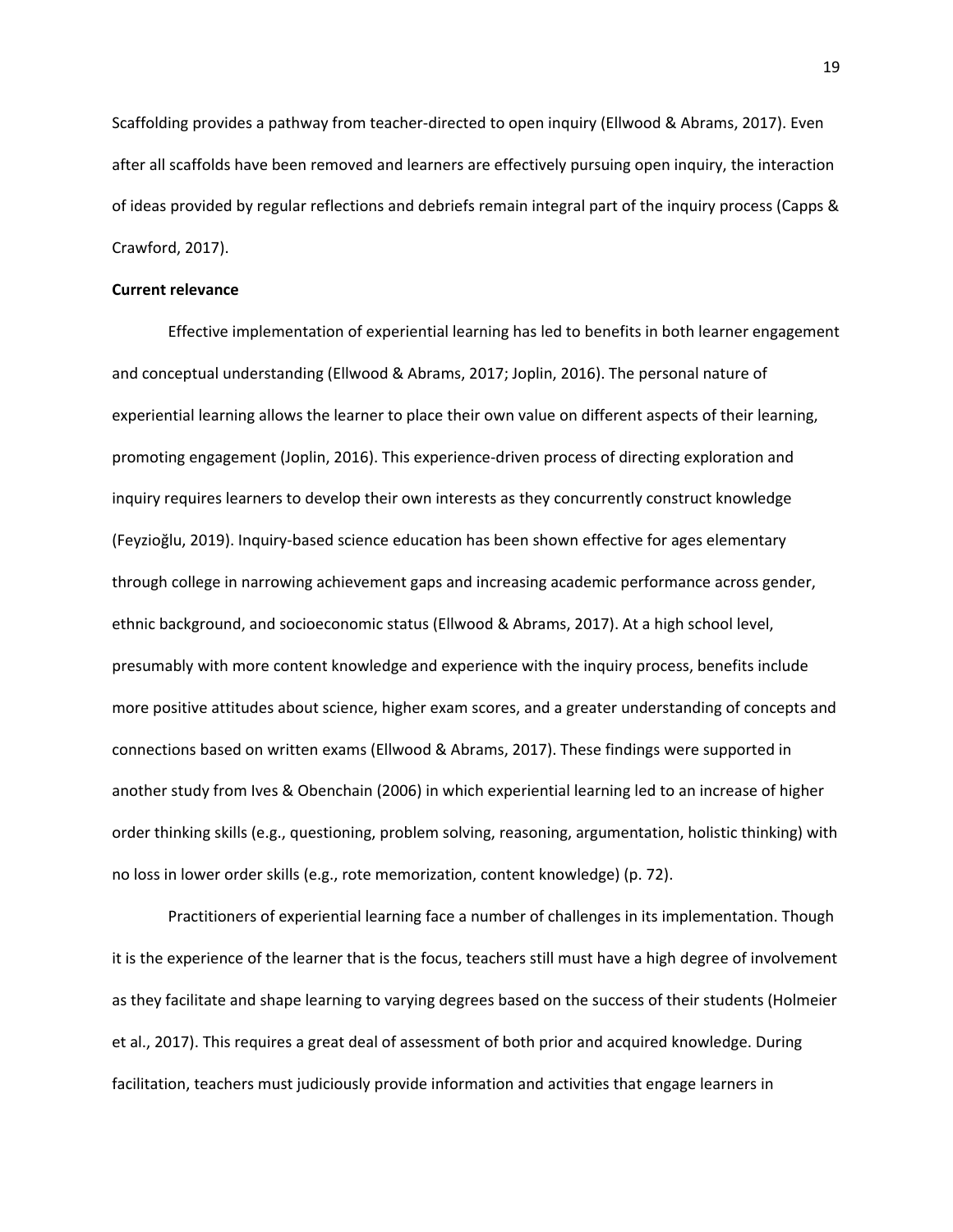developing and pursuing their own inquiries (van Umm et al., 2017). Facilitators of experiential learning must both help their learners embrace the flexible nature of inquiry and embrace it themselves, allowing for collaboration and discourse (Ellwood & Abrams, 2017). Too often, the traditionally taught methods of inquiry are at odds with the values of experiential learning as an experience‐driven, collaborative process (Ellwood & Abrams, 2017). Instead, educators conflate the process of inquiry, or "acting like a scientist," with the static procedure of the scientific method, disregarding the social interactions of peer discourse, debate, and review that characterize a real‐world community of inquiry (Ellwood & Abrams, 2017).

#### *Capstone significance*

Experiential education focuses on using experience, typically inquiry‐based, to both construct knowledge and help empower students in their own learning (Capps & Crawford, 2017). Social and emotional learning, the focus of this capstone project, relies upon experience‐based growth, and successful SEL is by its very nature experiential. In turn, competency in SEL is essential in experiential learning because of the necessary collaboration, debriefs, and reflections. As students engage in the practices and skills that are essential to experiential learning, they are also nurturing an abundance of social and emotional skills, including self‐efficacy, self‐discipline, perspective‐taking, appreciating diversity, communication, relationship building, identifying and analyzing problems, problem‐solving, reflecting, and ethical responsibility.

# **Student‐centered learning**

#### *Background*

In student‐centered learning, also called student‐directed learning, students are the ones who generate opportunities for learning and knowledge construction in an open-ended environment rather than simply memorizing content (Lee & Hannifan, 2016). The learner takes on increased responsibility for their learning as they reflect upon the information obtained from their educational experiences,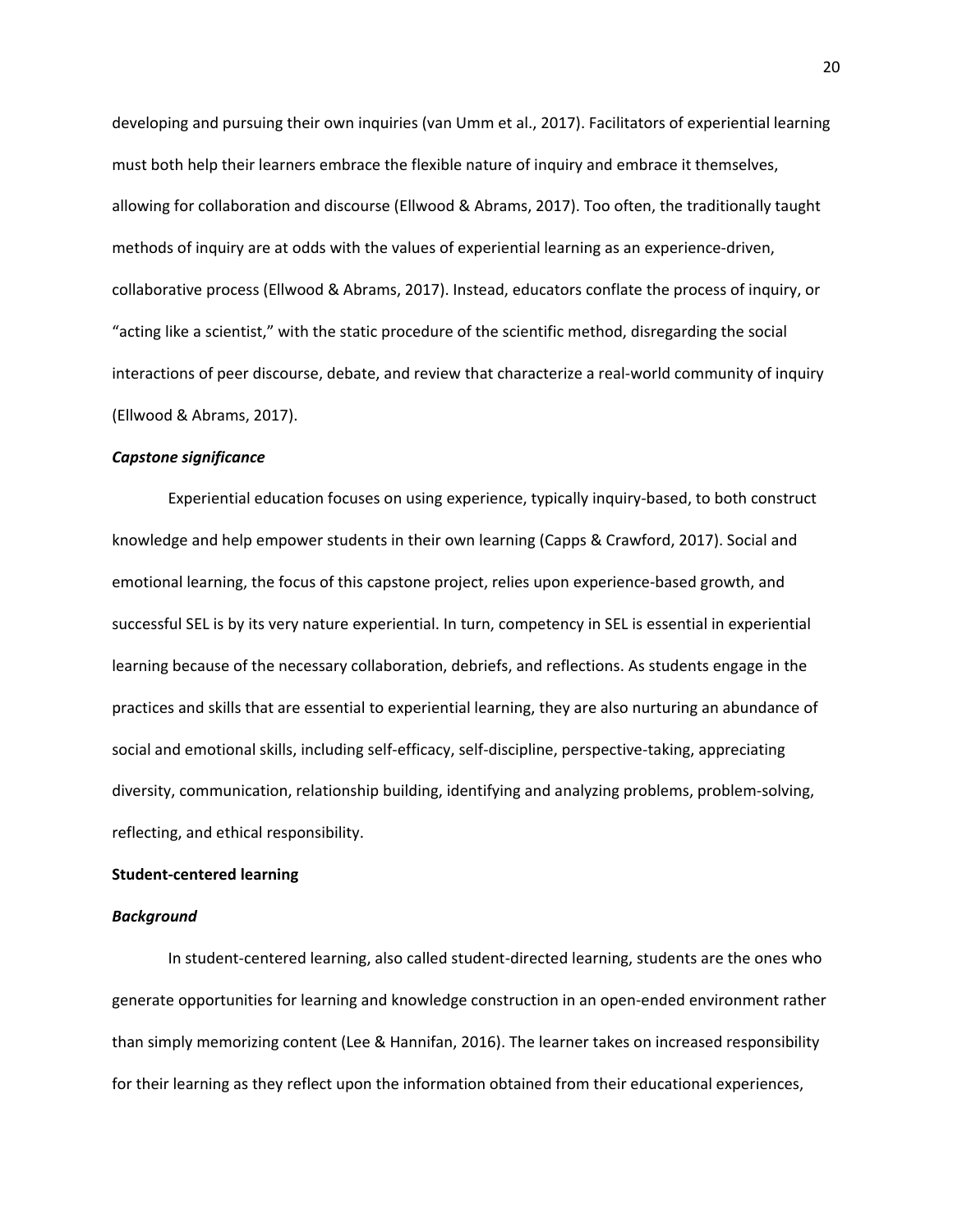processing and organizing it into their own understanding of the world (Estes, 2004; Lee & Hannifan, 2016). Student‐centered instruction must be personally meaningful for the learners in order for them to "actively construct knowledge and skills" based on their learning experience (Lee & Hannifan, 2016, p. 709; Turner, 2011). Because student‐centered learning is so heavily connected to learner experiences, it allows more flexibility in addressing different needs for learners at different points in their learning journey (Garrett & Shortall, 2016). In order to be successful, students must feel valued and supported motivationally, cognitively, and socially (Turner, 2011; Lee & Hannifan, 2016).

Among the main goals of student‐centered learning is to promote interaction among students as they collaboratively construct understanding (Estes, 2004). At its most basic, this requires students to share with one another as both active talkers and listeners. In a learning environment where students typically turn to their teacher and not one another for understanding and affirmation, peer‐to‐peer sharing takes some practice (Estes, 2004). In the early stages of peer interaction, the teacher may encourage equal sharing by removing themselves from a location of focus, such as the front of the room, and have the students face one another instead (Estes, 2004). When communicating ideas and understanding with one another, students must be allowed and encouraged to do so without being held to external learning goals; that is, teachers should not prescribe responses and students should not feel limited by whether they have the "right" answer when sharing ideas (Estes, 2004). Restating their own ideas may help students formulate, understand, and communicate their ideas.

The increased responsibility placed on students in student‐centered learning does not correspond to a decreased responsibility for the teacher. To facilitate the development and sharing of understanding and ideas among students, teachers must be ready to help students connect their existing understanding of the world to newly acquired information and concepts (Turner, 2011). This requires teachers to genuinely and actively listen to their students in order to support these connections, as teacher reinforcement of connections between classroom concepts and student‐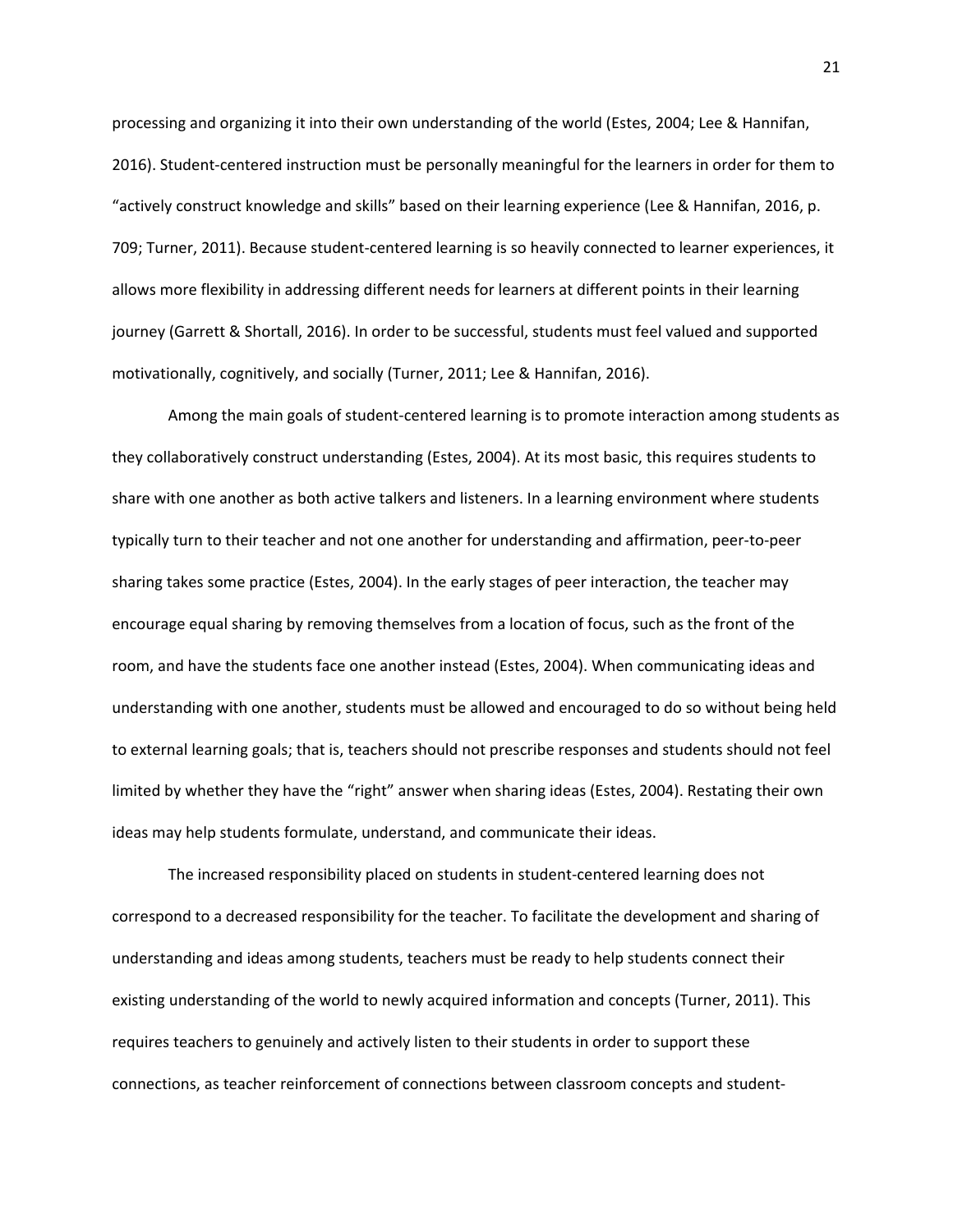centered science activities has been shown to promote better recall of science activities and the information learned during them (Volet et al., 2019, p. 1).

To be proactive in supporting student‐centered learning, teachers must have a knowledge not only of their content area and how to teach it, but also the different ways students learn (Turner, 2011). A facilitator of student‐centered learning must be proactive in providing student support for different learning styles, using varied and creative techniques to support student reflection (Lee & Hannifan, 2016, Estes, 2004). These reflections must make minimal use of "teacher talk" and rely instead upon "learner talk" as students construct and reorganize their knowledge both individually and collaboratively (Garrett & Shortall, 2016, p. 27).

Facilitating a student-centered learning space requires teachers to develop and maintain positive learning environments with clear expectations for behavior and quality of work (Turner, 2011). Students unfamiliar with the praxis of student‐centered learning will require support incorporating prior knowledge as well as an initial framework for engaging with the content, relying on the teacher to scaffold their learning with guiding questions that lead to connections and the construction of knowledge. Creating opportunities for students to develop personal learning goals can promote engagement, as students who have a personal stake in their learning place more value on it (Lee & Hannifan, 2016). Making these goals specific will help students perceive them as more attainable, encouraging engagement. Teachers can allow further autonomy among student learners by encouraging students to seek out and select their own tools and resources for learning, placing emphasis on diverse student experience to create understanding (Lee & Hannifan, 2016).

Implementing clear expectations and promoting engagement in student‐centered learning requires the facilitator to set clear expectations for not only for student work, but for their own as well. Teachers should "focus on what should be taught and frequently articulate why," explaining why the activity is important and how it helps connect to the overarching learning goal (Lee & Hannifan, 2016;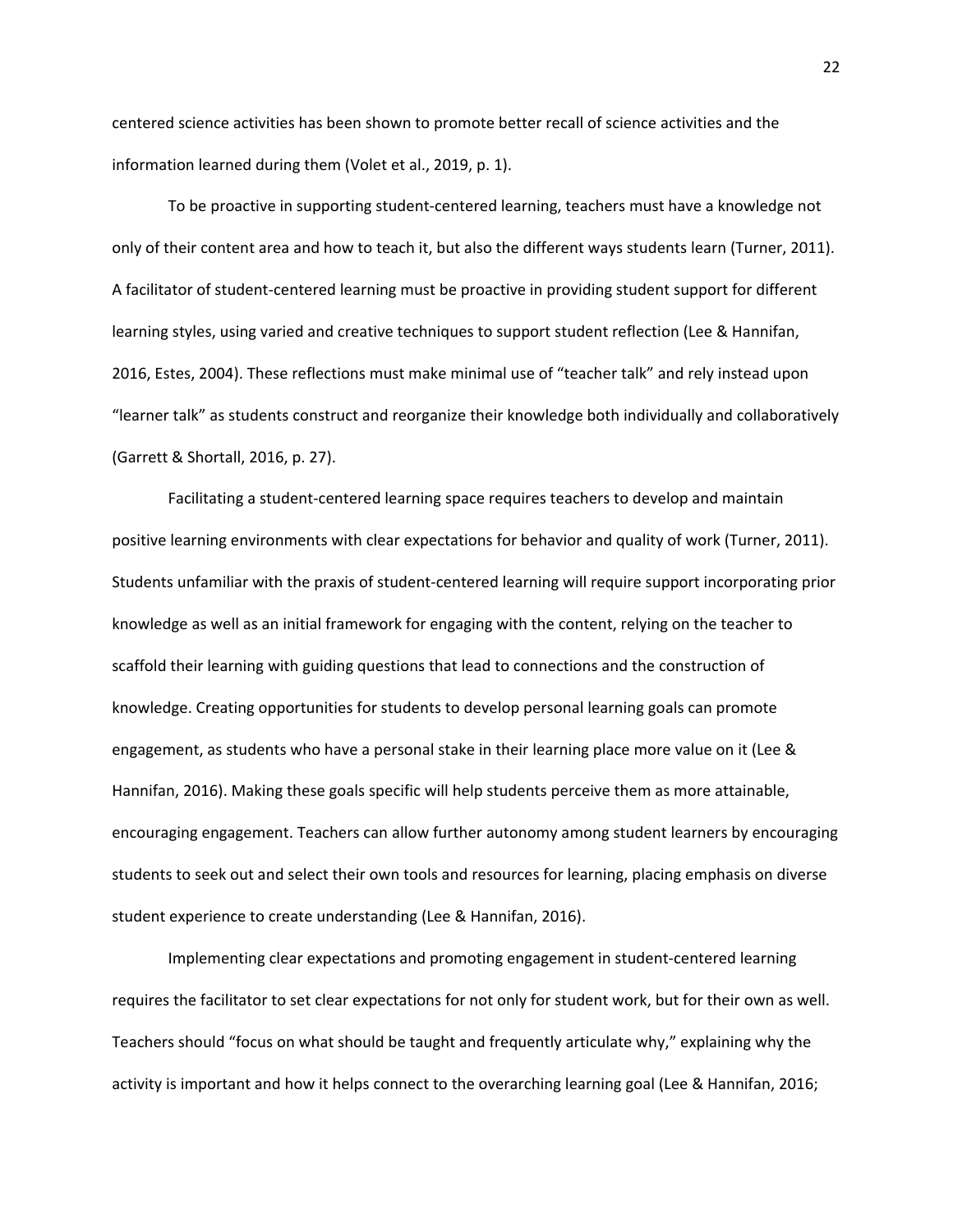Turner, 2011, p. 124). When students understand the rationale of an activity, they are more likely to endorse it (Lee & Hannifan, 2016). This is the case even when the rationale does not line up with their personal goals. In classrooms where students are constantly asking when they will ever need to use certain information or a given skill, creating connections between their experiences and target concepts and skills promotes participation (Volet et al., 2019).

To reinforce these developing connections, teachers should model using evidence to support understanding and focus on "real instead of contrived issues" (Lee & Hannifan, 2016; Estes, 2004, p. 155). These *real issues* should be the kind of work that students would conceivably do in the future, asking questions and developing problems to tackle in what math educator Meyer (2014) calls "real work" (para. 5). In *real work*, the realness of the challenges students face in their learning is based on the tasks they are engaging in, not the world those tasks exist in; for example, instead of having students do the narrow, formal *fake work* using an equation to graph cell phone payments over time, *real work* asks students to involve themselves in asking the questions their work will seek to answer (Meyer, 2014).

#### *Current Relevance*

Even at the onset of student‐centered learning, learners identify significant benefits to their education, with learners new to the concept perceiving the most benefits (Garrett & Shortall, 2016). Student‐centered learning helps students develop adaptive skills that they will be expected to use later in life, such as critical problem-solving and collaborative work in the face of new challenges (Lee & Hannifan, 2016). In the classroom, student‐centered learning allows students to feel less anxiety surrounding mistakes, as they are more comfortable getting feedback from peers (Garrett & Shortall, 2016). Student‐centered learning promotes student autonomy, allowing students to feel more control over the outcomes of their actions and how their decisions affect their lives. Teachers who support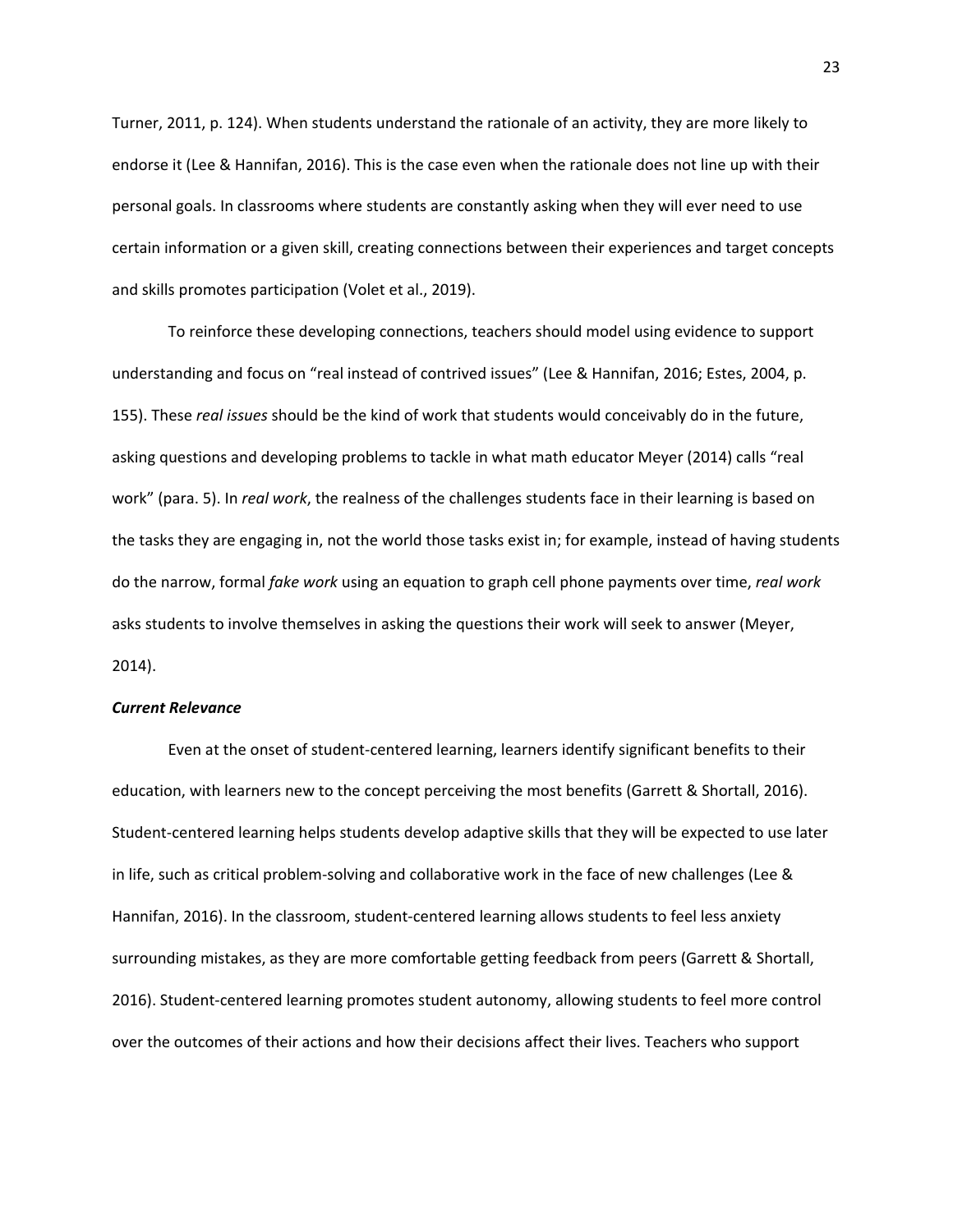student autonomy have learners who show an increase in self‐regulation, engagement, and academic performance (Lee & Hannifan, 2016).

Practitioners of student‐centered learning do face significant challenges in implementation. Teachers can fall into the trap of expecting intrinsically motivated learning to come from externally motivated goals; that is, teachers err when they expect their own goals for their classroom to necessarily line up with those the students have, if any (Estes, 2004). Traditionally, the values of teaching tend to be centered on the teacher rather than being driven by learners and their reflections. Facilitators of student-centered learning must take on the daunting task of aligning the goals of the lesson or class with the goals of the learner (Turner, 2011). Instead of learning in pursuit of external affirmation or avoidance of negative consequences (such as being praised for a test grade or participating at a minimum to avoid disciplinary action), students who direct their own learning via their own goals show increased engagement (Lee & Hannifan, 2016).

For students and teachers unfamiliar with student‐centered learning, establishing new communication norms for the learning space can be a challenge as well (Turner, 2011). Because students are typically accustomed to seeking the approval of their teacher in learning, a praxis that depends upon students learning from one another can be a difficult transition (Estes, 2004). Even when explicitly instructed to address one another rather than the instructor, many students initially struggle to engage in discussion with peers. Encouraging personal reflection and collaborative learning requires facilitators to emphasize the value of student experience and interaction over teacher approval. To validate and support learner experience and connections, teachers must be aware of their own biases and allow students to take the lead on making connections that are relevant to them (Medin & Jutengren, 2020).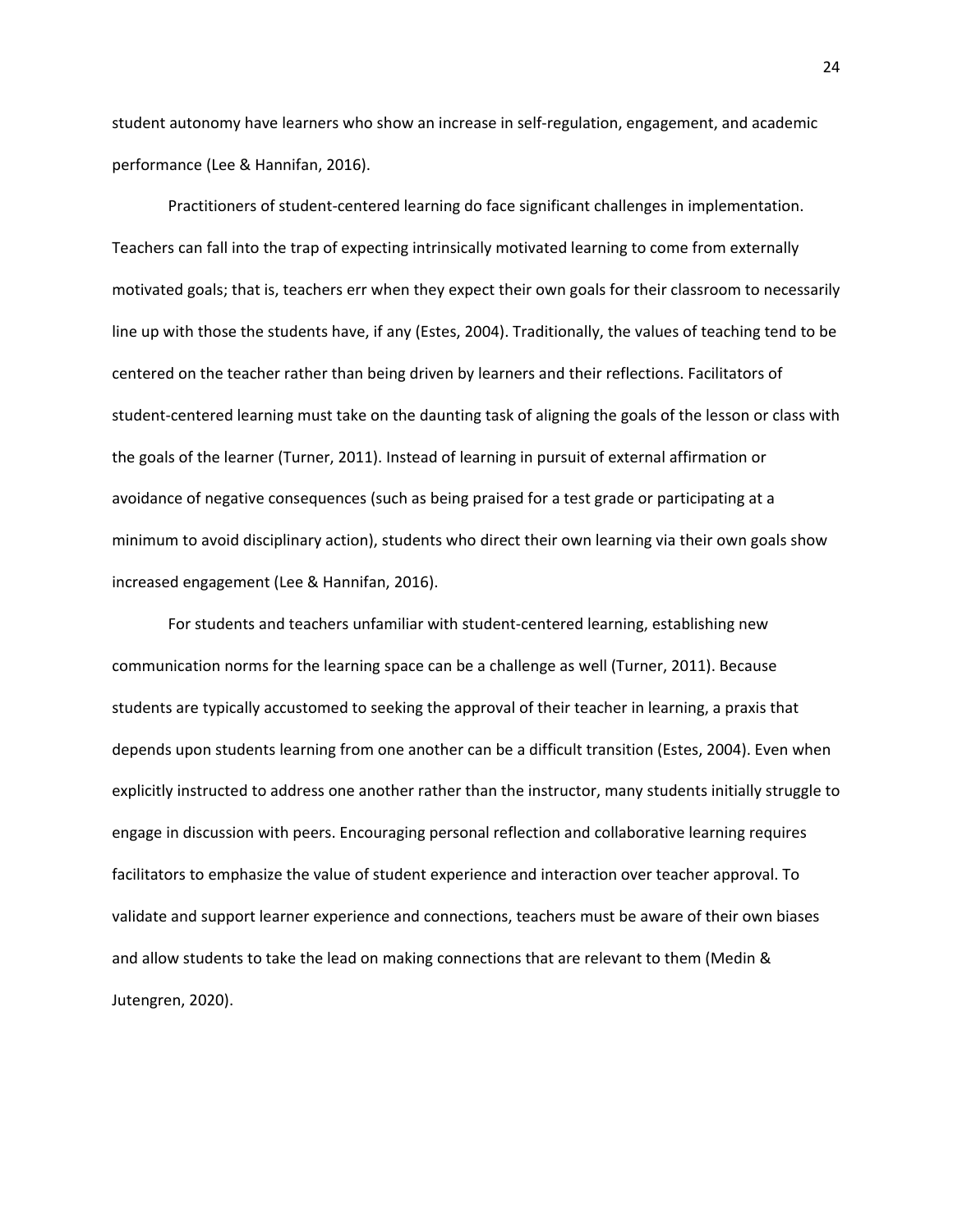#### *Capstone Significance*

The capstone project seeks to promote social and emotional learning through methods that prioritize student‐centered learning. The praxis of student‐centered learning aligns directly with multiple SEL competencies. These include self‐management (goal‐setting, discipline), self‐awareness (recognizing strengths, self-confidence, self-efficacy), relationship skills (communication, teamwork), and responsible decision‐making (identifying problems, analyzing solutions, reflecting). This requires a learning environment supportive of both learner collaboration and learner agency, both of which are qualities of environments with intentional social and emotional learning.

#### **Open space technology (OST)**

# *Background*

Open space technology (OST), also called *unconferencing*, is a method of group organization used typically for conferences and other formal group settings (Carpenter & MacFarlane, 2018). In the implementation of OST, participants develop a collective agenda based on their own needs (Owen, 2008). All are expected and encouraged to place issues significant to them on the agenda. These participants self-organize into groups based on the proposed agenda, thus creating a participantdeveloped schedule of events. The method is especially useful for structuring groups of people to address especially complicated topics without a clear answer (Owen, 2008). The genesis of OST as a method of organizing conferences has its roots in the equitable communication and planning among the residents of the West African village Balamah when planning large‐scale cultural events (Owen, 2008).

OST seeks to achieve two main goals: to promote effective communication and to make more effective use of time in both the planning and execution of the event (Owen, 2008). In the words of Owen, coiner of the term *open space technology*, the method should "combine the level of synergy and excitement present in a good coffee break with the substantive activity and results characteristic of a good meeting" (Owen, 2008, p. 3). OST is characterized by a high degree of flexibility as participants are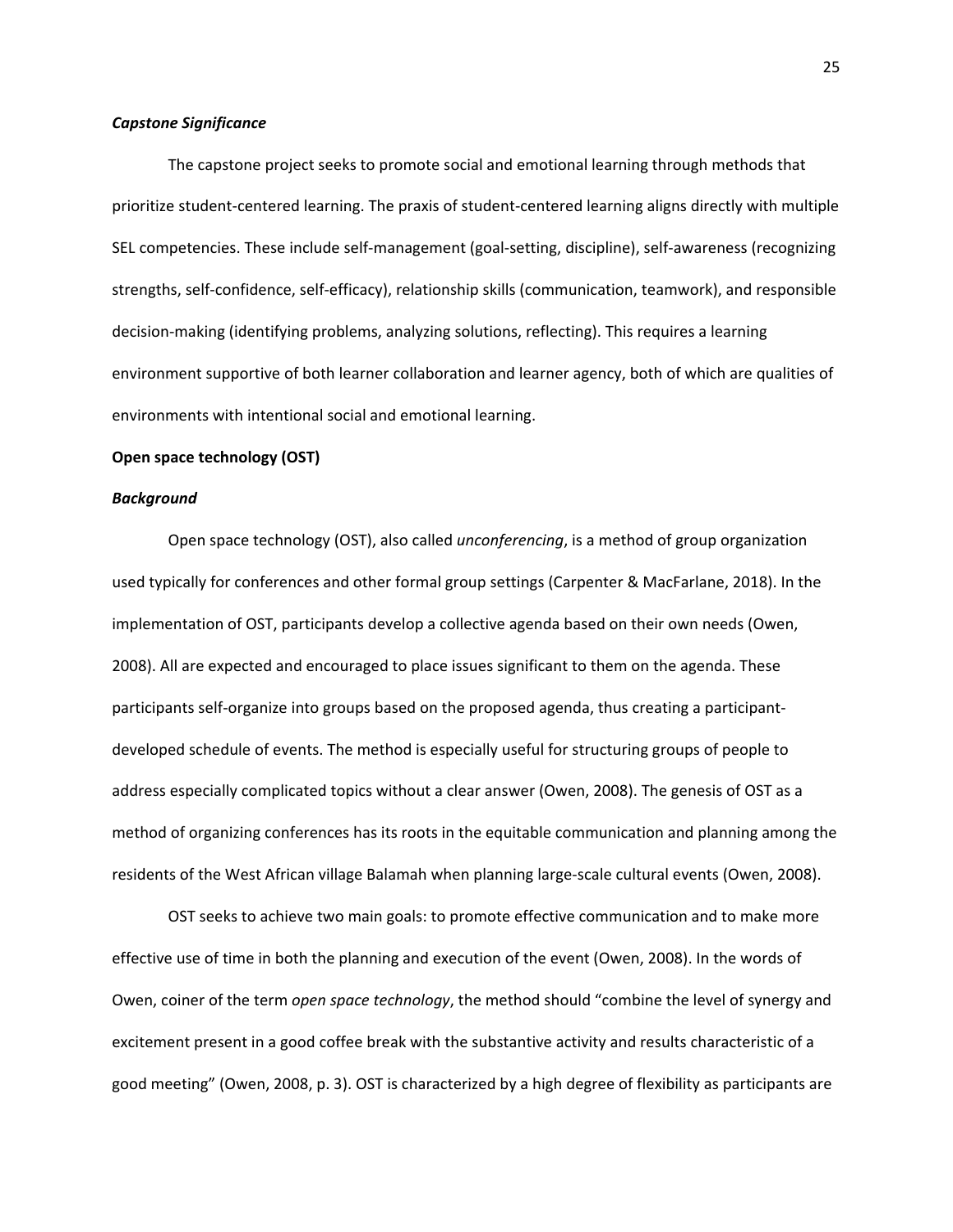welcome and encouraged to move freely among sessions and, in doing so, take greater ownership over their experience (Carpenter & MacFarlane, 2018). This shared responsibility minimizes the time needed to plan and execute the event in comparison to traditional conference planning that requires huge amounts of front‐end work, including developing and planning sessions, creating a schedule, sourcing facilitators, managing signups, etc. (Owen, 2008). The agenda produced using OST is developed, from brainstorming relevant topics to a schedule complete with session facilitators and participants, in under an hour (Owen, 2008). Moreover, these sessions are highly relevant as they come from the very participants they are meant to benefit (Owen, 2008).

The process of implementing OST is relatively straightforward. First, any and all participants are called to identify an issue of meaning to them related to the overarching question or theme, write it on a piece of paper, and post it on a—usually literal and physical—message board (Owen, 2008). Proposing a topic comes with the added responsibility of facilitating a session on the issue as well as submitting a report of the session afterward. Once all sessions have been proposed to the group, all participants immediately move to sign up for the sessions they plan to attend. The experience is meant to have the feel of a free for all marketplace as everyone signs up at the message board simultaneously, expanding and combining sessions as necessary. OST requires a "participatory mindset" as the creation of a group agenda will fail without participant engagement (Carpenter & MacFarlane, 2018, p. 72). To support OST requires providing a degree of autonomy to participants and providing a climate that promotes respectful feedback, collaboration, self‐improvement, and "unconditional positive regard" (Carpenter & MacFarlane, 2018; Van Woezik et al., 2019, p. 4). Further support during the implementation process includes additional learning materials and access to experts, which should be provided upon request (Van Woezik et al., 2019).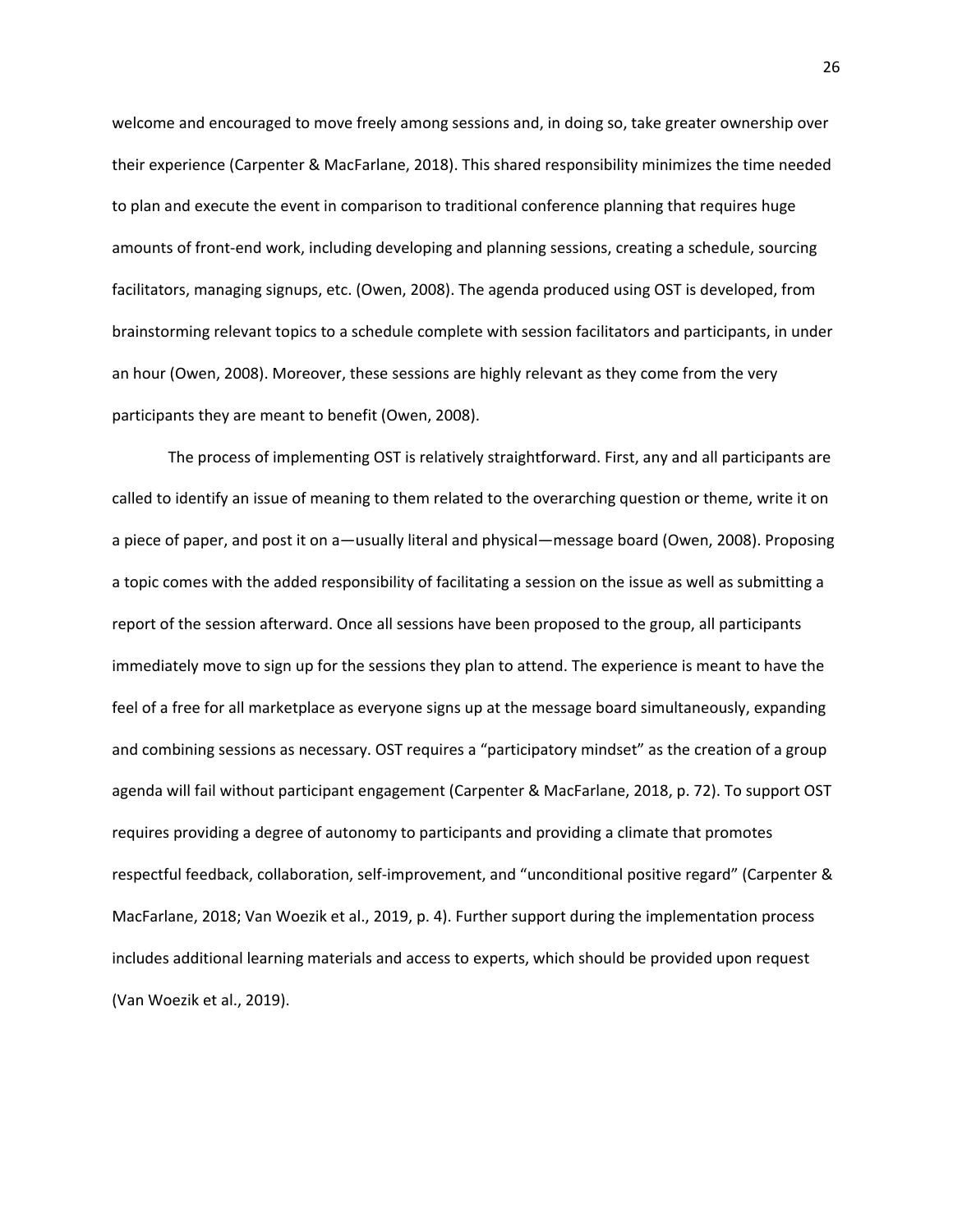#### *Current relevance*

Open space technology has been used successfully to organize conferences around professional development, community planning, product design, and more (Owen, 2008). More recently, educators have begun to experiment with OST in their curriculum, primarily in higher education (Van Woezik et al., 2019). In one study, OST was used as a curricular method with medical students in an ethics class (Van Woezik et al., 2019). While the students were self‐selected high achievers and already intrinsically motivated to succeed in their learning, their complete lack of experience with OST left many frustrated and unsure. After an initial struggle, students began to explore their topical interests in voluntary meetings, then divided themselves into groups and structured their own learning. Over the duration of the course, students seemed to think more critically without having information sources given and at their fingertips. In what the authors called a "need for reciprocity," students took on responsibility in contributing to collaborative sessions which resulted in time being used more effectively (p. 16). At the end of the course, students in the OST group showed no statistical difference in test scores but did show improved motivation.

The study from Van Woezik et al. (2019), and the prospect of OST as an educational method in general, does come with its challenges. Because OST is primarily internally directed by the interests and needs of the group, it may not be the best method for achieving an external goal, such as a specific content outcome or skill. Of course, if the internal goals of the group are aligned with an existing external goal, such as in the Van Woezik et al. (2019) study, this issue can be minimized. The implementation of OST, especially with younger students, will require additional work from the teacher in the form of scaffolding the experience, helping students self-monitor their learning by providing guidelines for what successful learning looks like. The process of OST will also take greater time and effort on the part of the learners (Van Woezik et al., 2019).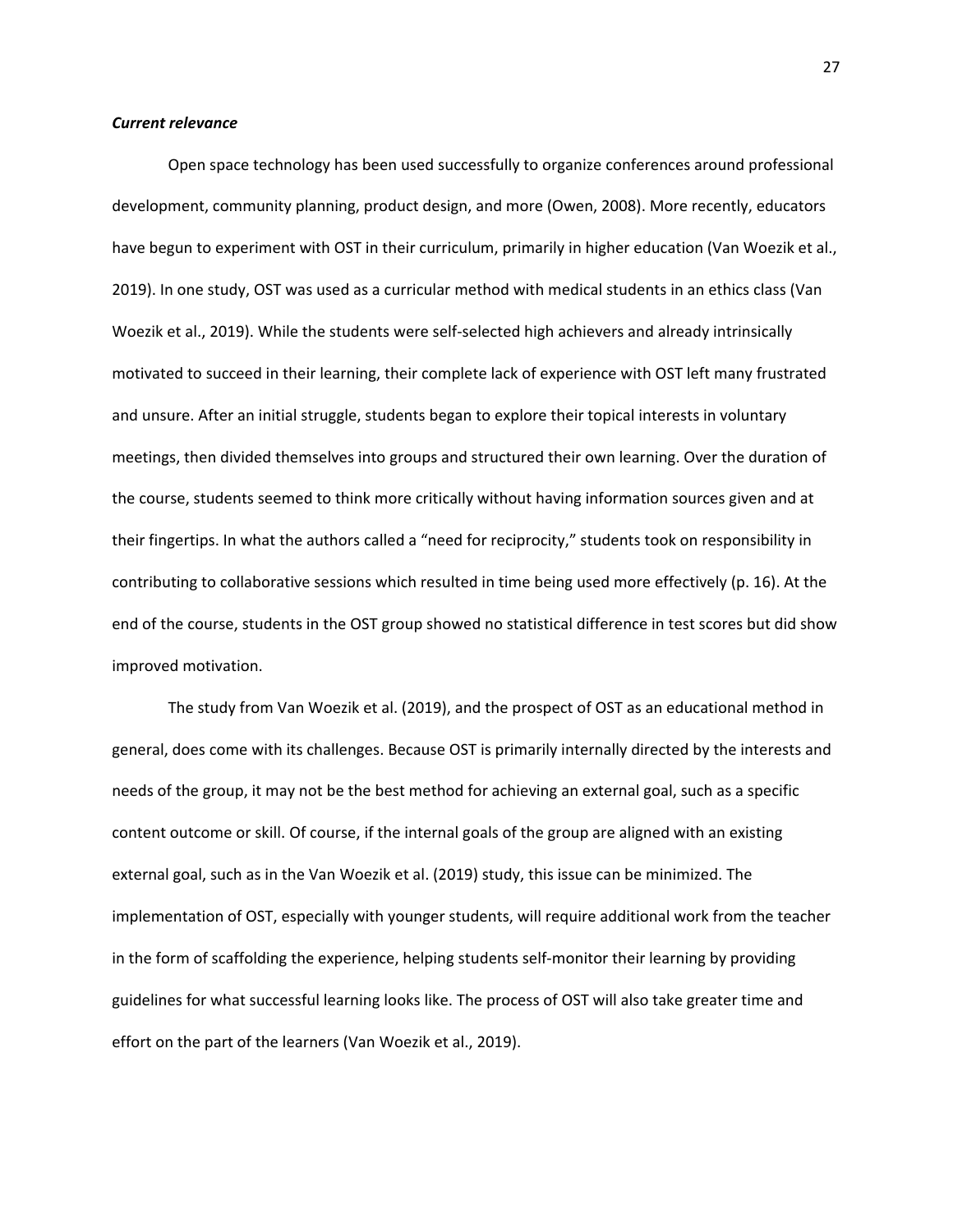Teachers can prepare students for success in OST by creating a learning space that affords students some amount of autonomy, necessary for them to feel a true sense of responsibility in their learning (Van Woezik et al., 2019). In an instructional setting, students obviously understand that they are being held to external goals of academic performance and behavior, and so educators must draw a distinction between self‐direction in general and self‐direction in the pursuit of personal goals for students to feel genuine levels of autonomy (Van Woezik et al., 2019). At the same time, the student‐ directed nature of OST in education does not mean that educators should feel powerless to make the case for their own agendas (Van Woezik et al., 2019). Students must remain in control but experience "productive levels of control" (Van Woezik et al., 2019, p. 4). This careful balance requires constant attention and reflection from the facilitator of OST: in this case, the teacher.

#### *Capstone significance*

Open space technology is the secondary focal point of this capstone project, as the project asks whether OST can be used to promote experiential social and emotional learning (SEL). As a form of student‐centered learning, OST can help students develop their goals and processes of learning and is thought to promote a sense of responsibility and leadership in one's own learning (Van Woezik et al., 2019). The very structure of OST both necessitates and promotes SEL competencies, often regardless of the topics or issues explored during the process. Participants practice self‐confidence and self‐efficacy (competency: self‐awareness) as they self‐direct to present ideas for sessions and activities to a body of peers. Self‐discipline, self‐motivation, and goal setting (competency: self‐management) are required to take on responsibility for one's experience, act on personal needs and interests, and make decisions about how to spend one's time (CASEL, 2020). Respect for others and perspective‐taking (competency: social awareness) are at the root of OST, as each participant stands on equal footing and has the same right and obligation to meaningfully participate (Carpenter & MacFarlane, 2018). During all steps of the OST process, communication, relationship building, and teamwork (competency: relationship skills)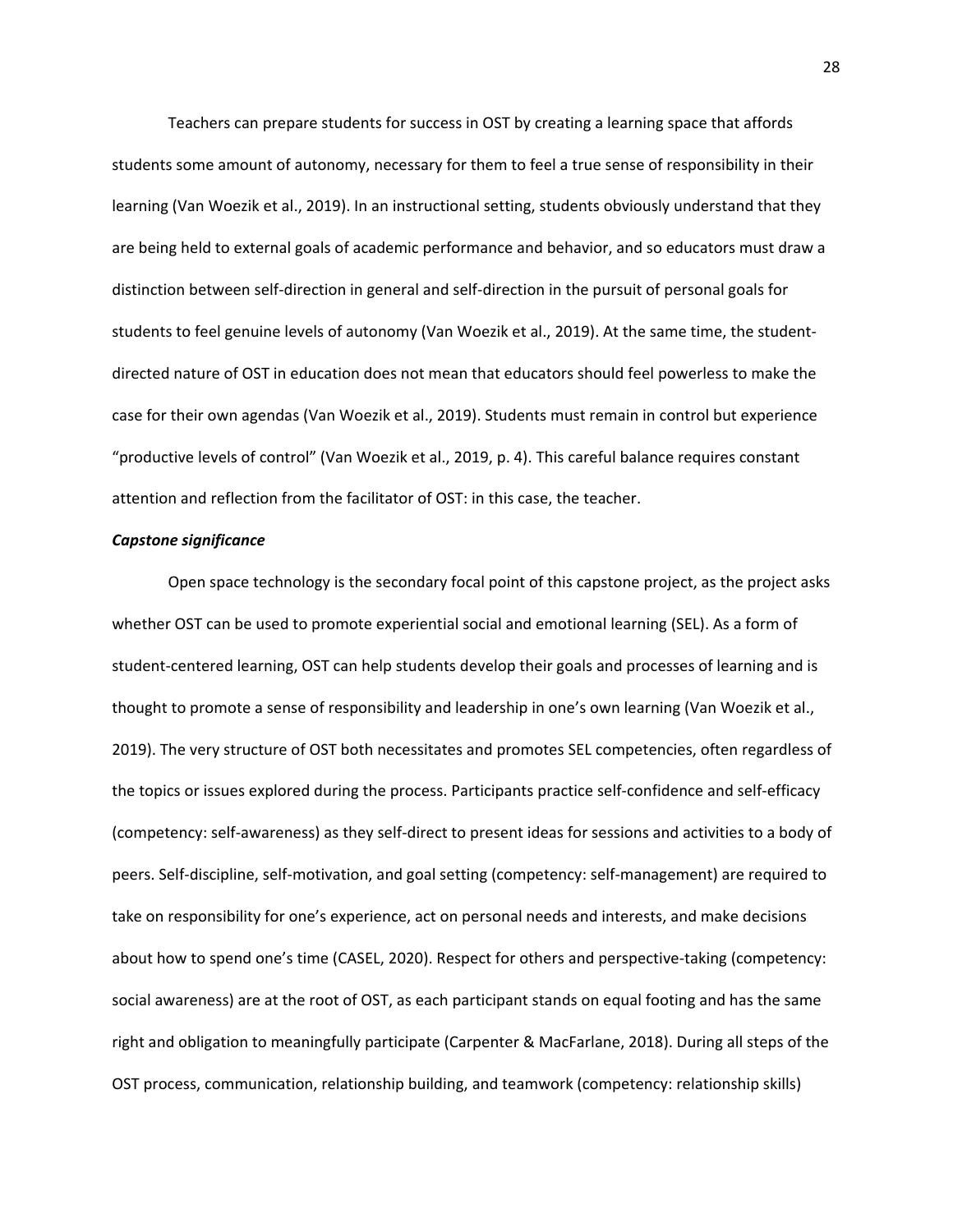allow for the development and facilitation of relevant learning experiences. Finally, the goals of OST; identifying problems, analyzing solutions, and evaluating and reflecting; lie at the core of responsible decision‐making as OST can help learners navigate difficult concepts by exploring them within a group of peers (Owen, 2008).

# **Summary**

This literature review provides the basic understanding of major topics; social and emotional learning (SEL), experiential learning, student centered learning, and open space technology (OST); required to address the research question *Can the open space technology (OST) method be used to promote experiential social and emotional learning (SEL) in older elementary students?* An overview, expansion of current relevance, and significance to the capstone project are explored for each subtopic. In Chapter Three, I will provide a detailed overview of the project developed to address the research question, including supporting frameworks, audience and setting, and project goals and design.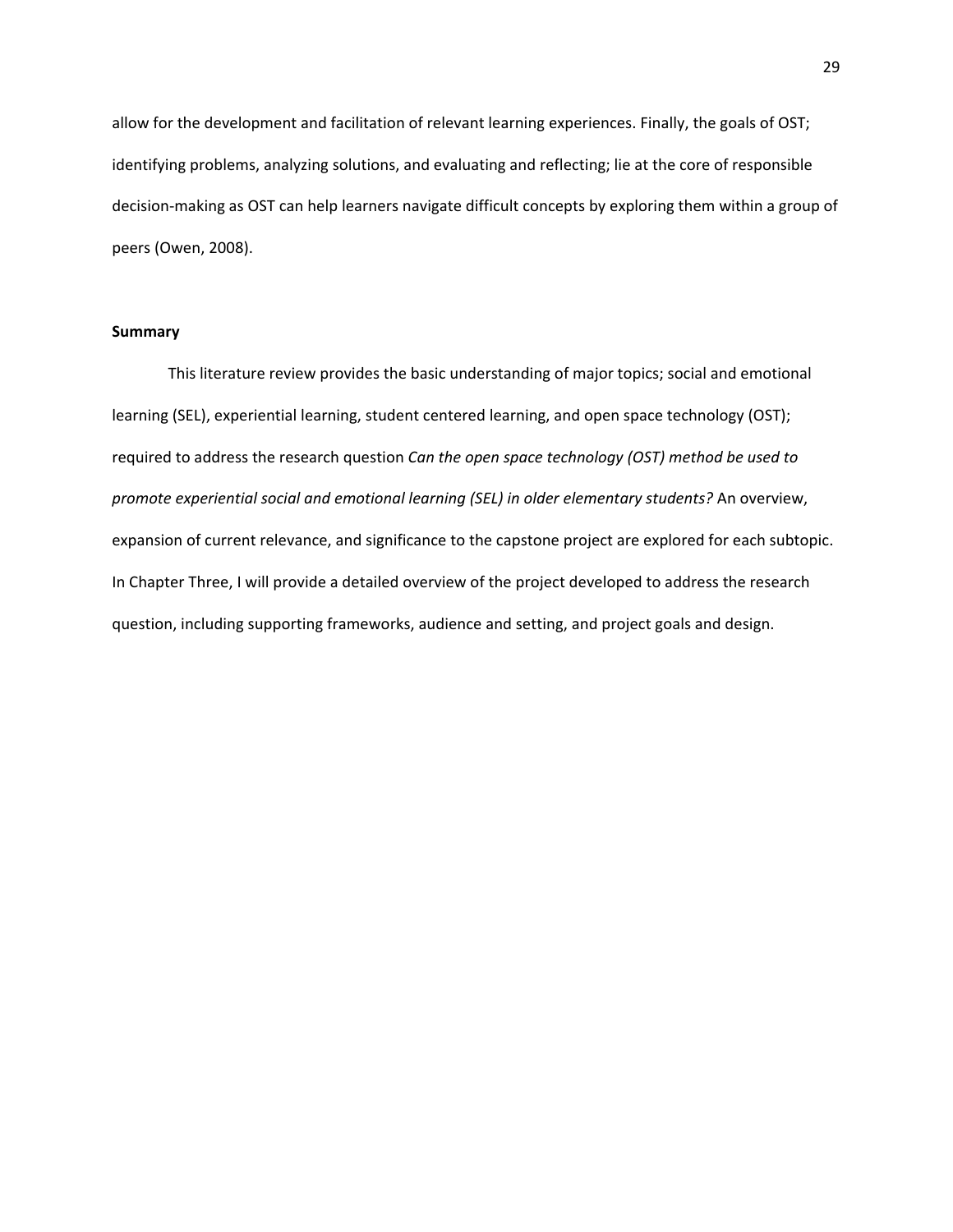# **CHAPTER THREE**

# **Project Description**

# **Introduction**

This chapter addresses the research question *Can the open space technology (OST) method be used to promote experiential social and emotional learning (SEL) in older elementary students?* The following sections will present an outline of the methods used to address the question as well as the curriculum project developed in response and its goals, design, intended audience and setting, implementation, and assessment.

# **Rationale**

Intentional SEL provides numerous personal and intrapersonal benefits in both the short‐ and long-term by providing learners with skills they will need during their learning journeys and throughout their lives, such as effective collaboration, independence, and empathy and support for diverse identities and experiences (CASEL, 2020; Katz & Porath, 2011; Martínez, 2016). OST provides a framework for learners to practice and strengthen these necessary social and emotional skills in a way that is authentic, active and engaging, built on participant experience, and connected to future opportunity; that is to say, the framework that SEL is experiential (Carver, 1996). The experiential nature of OST further benefits learners by increasing engagement in learning and promoting higher‐order thinking skills (Ellwood & Abrams, 2017; Joplin, 2016; Ives & Obenchain, 2006). The curriculum created in response to the research question also addresses a gap in the literature when it comes to OST in education, which is typically used by post‐graduate students or by educators themselves and not by younger learners (Carpenter & MacFarlane, 2018; Van Woezik et al., 2019).

# **Curriculum Overview**

This curriculum seeks to provide a framework for experience‐driven social and emotional learning based upon the methods of OST. The curriculum is designed for use with summer campers ages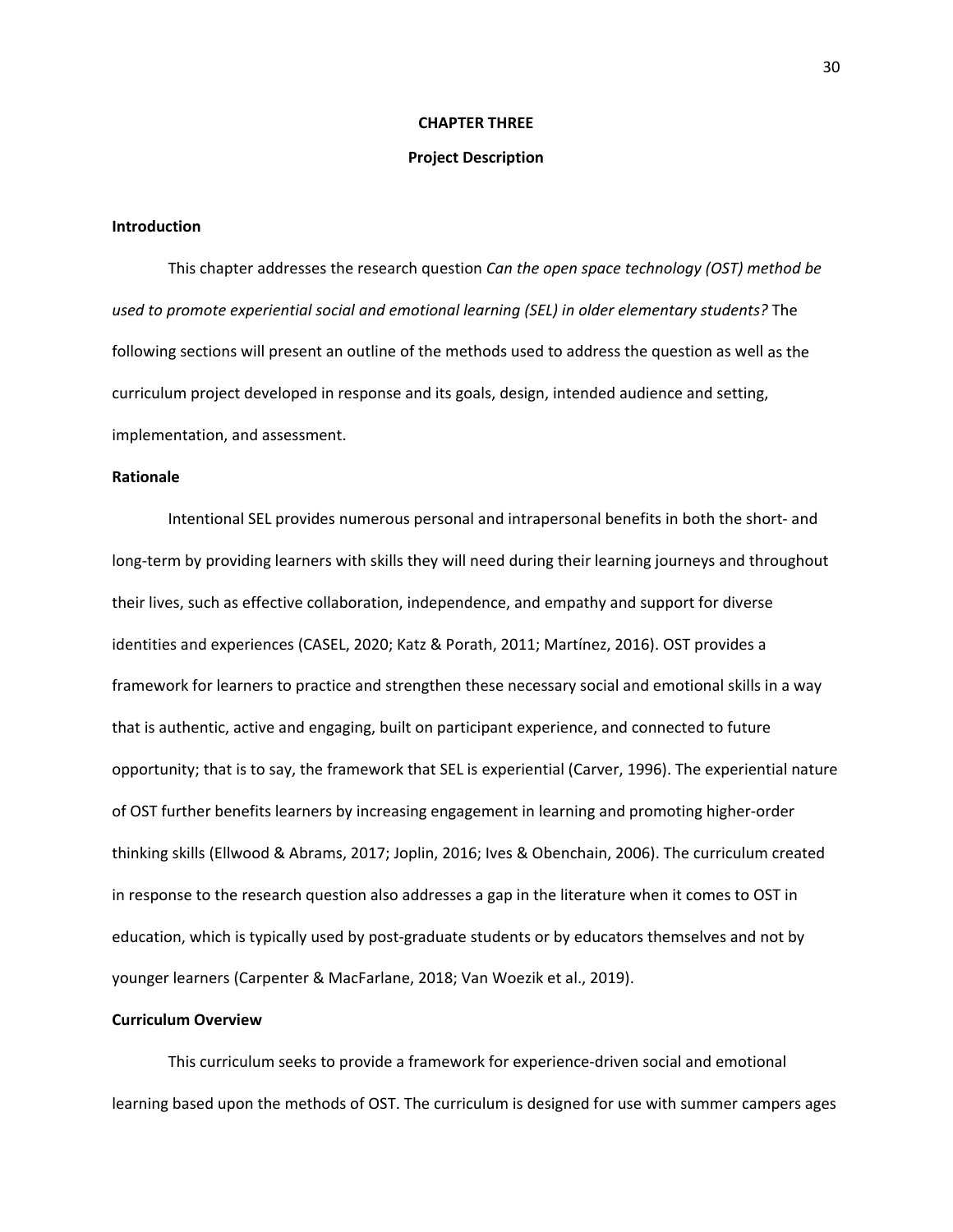9‐12 during an overnight summer camp at a residential environmental learning center in Tennessee. Though attendees of this camp historically identify primarily as White/Caucasian (76.65%) and reside in‐ state or regionally in the Southeast (89.85%), the participant‐ and experience‐driven nature of OST makes it well‐suited for adaptation to a wide range of identities and cultural backgrounds (Owen, 2008). Despite being currently used primarily with adult audiences, OST is shown in this curriculum to be adaptable to a variety of age groups. The curriculum is designed to be implemented in separate sessions to accommodate both planning and implementation, with the initial planning session lasting one hour and the resulting activities themselves lasting one hour each. There will also be an intermediate planning period for the staff facilitator to fit proposed activities into a staffed schedule and for activity leaders to prepare. Ideally, the planning and implementation sessions will take place on separate days of the six‐day residential camp.

The core social and emotional competencies that this curriculum seeks to develop are laid out by the Collaborative for Academic, Social, and Emotional Learning [CASEL]. These five core competencies; self‐awareness, self‐management, social awareness, relationship skills, and responsible decision‐making; are presented in detail in the literature review (CASEL, 2020). The framework and implementation of the curriculum are based on the method of OST as also outlined in the literature review. This method was selected because it bears many of the hallmarks of experiential education, also discussed in the literature review, by providing a framework for experiences that are authentic, active and engaging, built upon a foundation of learner (participant) experience, and externally debriefed (Carver, 1996; Joplin 2016).

# **Setting**

This curriculum takes place at an overnight summer camp for ages 9‐12 at a nonprofit residential environmental learning center in Tennessee with three six‐day camp sessions taking place annually in June and July. These camp sessions are run in addition and sometimes simultaneous to other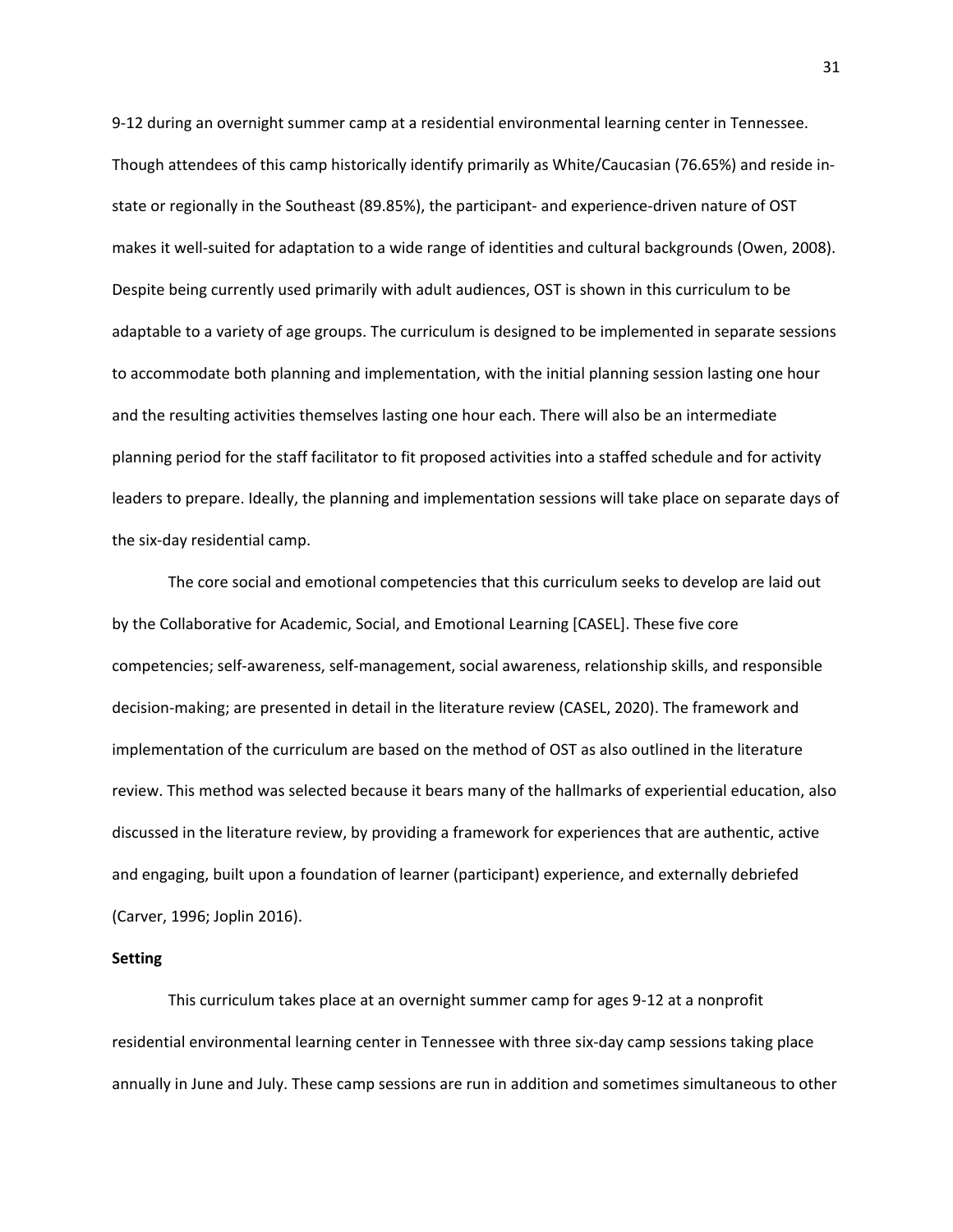overnight camps, including multi‐age family camps and science and adventure camps for teens. During their camp sessions, 9‐12‐year‐olds participate in a variety of traditional summer camp activities, such as evening campfires and daily swim time, as well as camper‐chosen outdoor activity sessions. These sessions may be based in natural history, cultural history, or other interest areas, and are developed and led by seasonal summer staff. Past sessions have included explorations of the surrounding river and forest in search of wild reptiles, a hands-on introduction to homestead wood crafting, and a whodunitstyle investigation of the area's invasive species. Campers also take part in a culminating hike of either four or eight miles depending on their age and comfort level.

The variety of activities and level of autonomy afforded to campers as they direct much of their own experience are reflected in the camp goals. Those goals are for campers to:

- 1 Cultivate and pursue curiosity of self, others, and the natural world;
- 2 Be challenged to grow in their confidence and ability to make responsible decisions, thereby developing their role in a social and ecological community;
- 3 Experience the natural world as a place of play, wonder, fun, and a source for deeper levels of meaning; and
- 4 Experience the "addictive rush of discovery" and have heightened positive feelings about learning (Internal document, 2018).

Meeting the above goals requires a development of social and emotional skills described by the five CASEL competencies and promoted by the OST framework. The first two goals are especially reliant upon the development of social and emotional skills. Competencies addressed by the first two goals are listed respectively below with specific examples taken from the CASEL 5 framework (2020) that are directly promoted or addressed by the process of the OST framework.

1 Self‐awareness *(Linking feelings, values, and thoughts; experiencing self‐efficacy; developing interests and a sense of purpose*); social awareness (*Recognizing strengths in others*; *showing*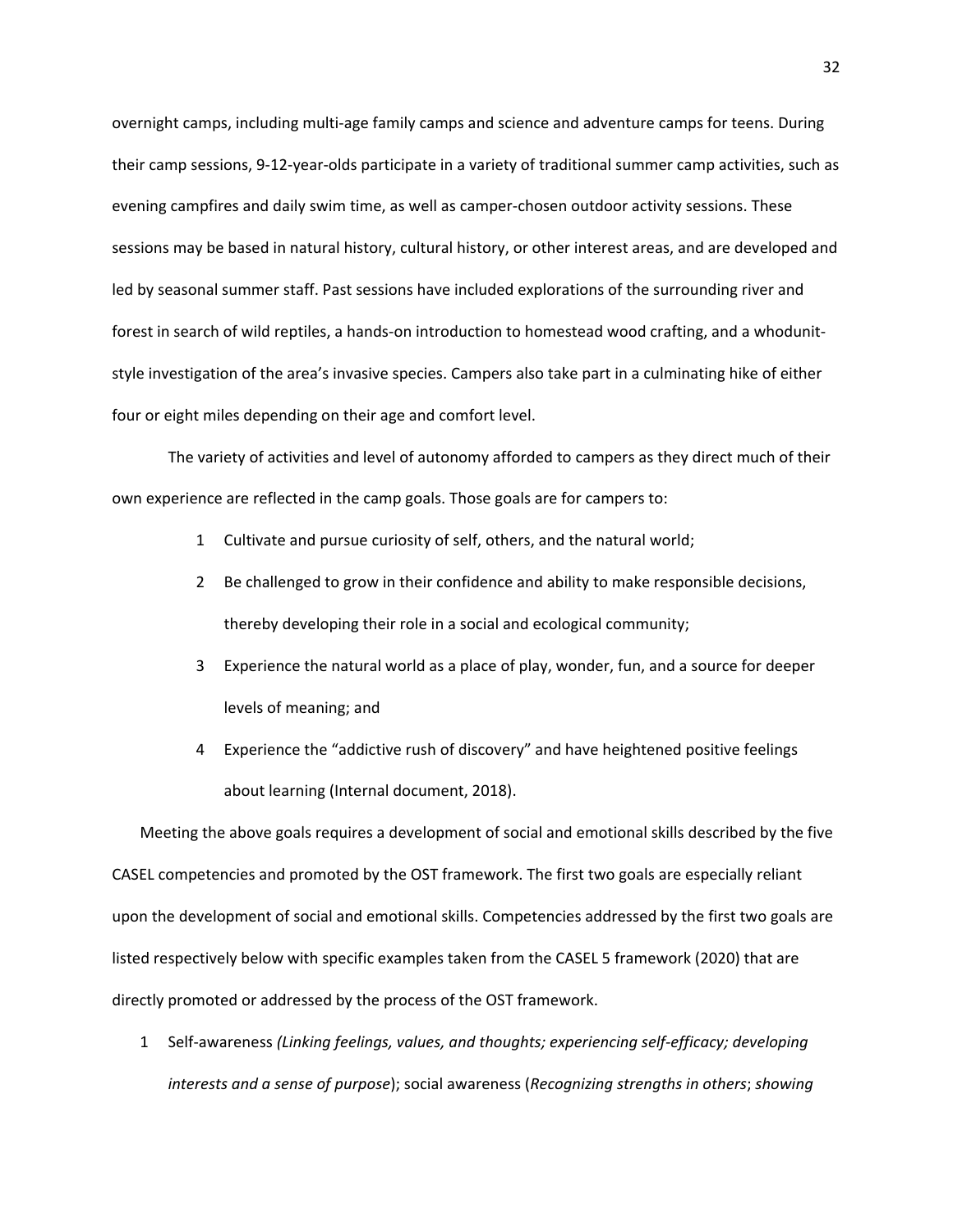*concern for the feelings of others*); relationship skills (*Communicating effectively, developing positive relationships*); and responsible decision‐making (*Demonstrating curiosity and open‐ mindedness, reflecting on one's role*); and

2 Self‐awareness (*Having a growth mindset*, *experiencing self‐efficacy*); self‐management (*Showing courage to take initiative, demonstrating personal and collective agency*); and responsible decision‐making (*Anticipating and evaluating the consequences of one's actions; reflecting on one's own role to promote personal, family, and community well‐being; evaluating personal, interpersonal, community, and institutional impacts*) (CASEL, 2020).

The curriculum will be delivered by camp staff, which includes both full‐time educators and seasonal summer staff. As the activity sessions during the OST curriculum are facilitated primarily by the participants, the role of staff will be focused mainly on ensuring group safety and aiding with group management as necessary.

### **Audience**

The target audience for this curriculum is summer campers ages 9‐12 attending a six‐day overnight camp at a particular residential environmental learning center. In years 2018 and 2019, each of the three annual sessions (two in June and one in July) averaged 40.5 campers of a total of 197 campers (Internal document). 83 of these campers attended sessions in 2018 only, 67 attended

#### **Table 1**

*Home States of Target Campers 2018‐2019*

| Home state                     | Number of                | Percentage |  |  |  |  |
|--------------------------------|--------------------------|------------|--|--|--|--|
|                                | campers                  | of campers |  |  |  |  |
| In-State                       |                          |            |  |  |  |  |
| <b>Tennessee</b>               | 138                      | 70.05      |  |  |  |  |
| Out of State - Southern Region |                          |            |  |  |  |  |
| Alabama                        | 3                        | 1.52       |  |  |  |  |
| Florida                        | 5                        | 2.54       |  |  |  |  |
| Georgia                        | 11                       | 5.58       |  |  |  |  |
| Kentucky                       | 4                        | 2.03       |  |  |  |  |
| Louisiana                      | 1                        | 0.51       |  |  |  |  |
| Mississippi                    | 3                        | 1.52       |  |  |  |  |
| <b>North Carolina</b>          | 8                        | 4.06       |  |  |  |  |
| South Carolina                 | 1                        | 0.51       |  |  |  |  |
| <b>Texas</b>                   | $\overline{2}$           | 1.02       |  |  |  |  |
| Virginia                       | 1                        | 0.51       |  |  |  |  |
| Total                          | 39                       | 19.80      |  |  |  |  |
| Non-Southern US                |                          |            |  |  |  |  |
| California                     | 2                        | 1.02       |  |  |  |  |
| Illinois                       | 2                        | 1.02       |  |  |  |  |
| Indiana                        | $\overline{\mathcal{L}}$ | 1.02       |  |  |  |  |
| Missouri                       | 9                        | 4.57       |  |  |  |  |
| Ohio                           | 4                        | 2.03       |  |  |  |  |
| Wisconsin                      | $\mathbf{1}$             | 0.51       |  |  |  |  |
| Total                          | 20                       | 10.17      |  |  |  |  |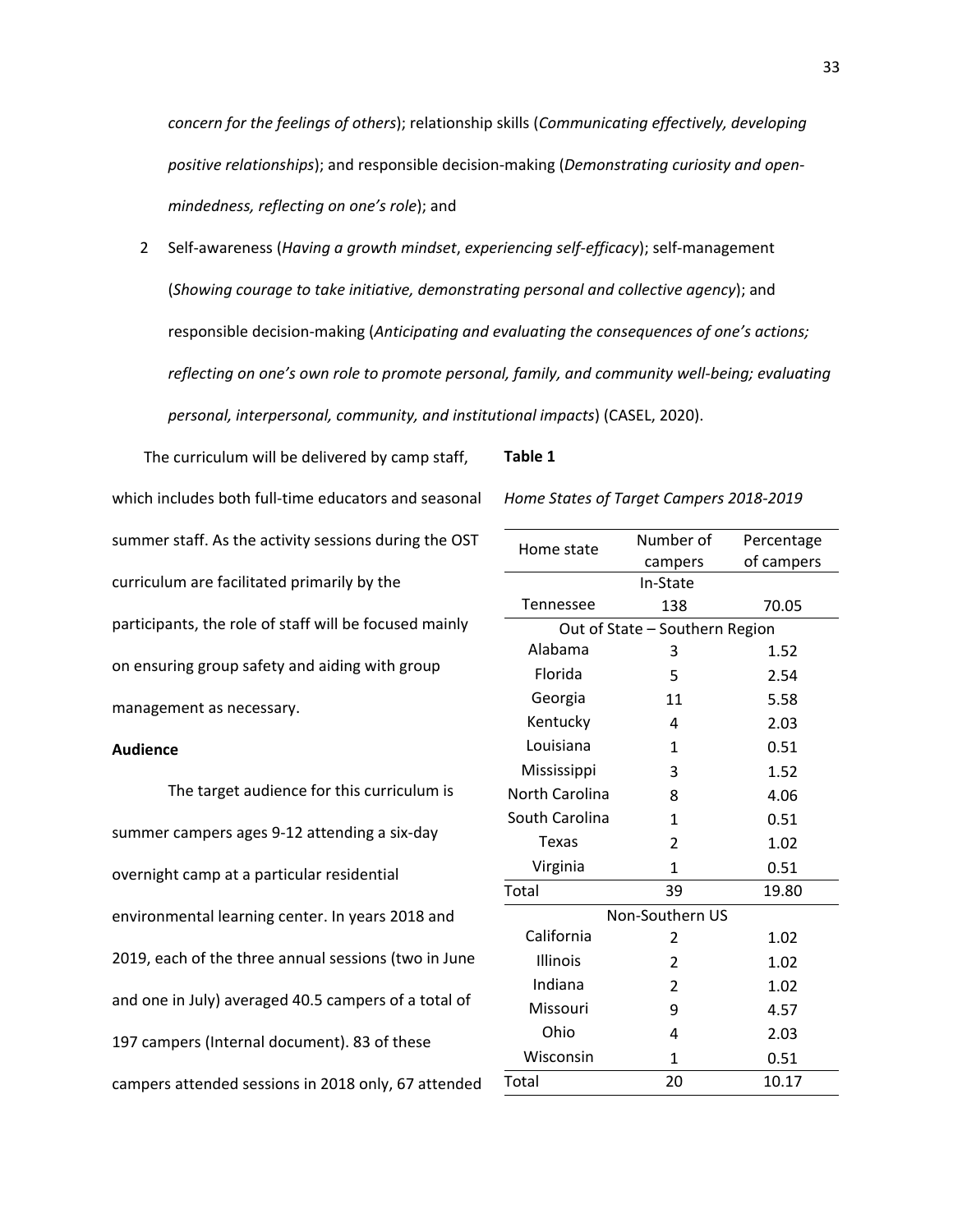in 2019 only, and 44 attended in both 2018 and 2019. Of the 197 total campers, 50.25% were reported female, 49.24% were reported male, and 0.51% were unreported. Campers hail primarily from within the state of Tennessee (70.05%) or the southern US (19.8%), with only 10.17% of campers coming from outside the South (see Table 1, percentages rounded to nearest tenth). Regions are classified by the

United States Census Bureau (1995).

# **Table 2**

Campers who identify primarily as White/Caucasian make up the majority of camp attendees at 76.65%, with campers of color primarily identifying as Hispanic or Latino (6.09%) or White/Hispanic (4.06%). Table 2 shows a breakdown of the guardian‐reported race/ethnicity of campers who attended the target camp with percentages rounded to the nearest

|                         | Number of      |            |
|-------------------------|----------------|------------|
| Reported race/ethnicity | Campers        | Percentage |
| White/Caucasian         | 151            | 76.65      |
| Hispanic or Latino      | 12             | 6.09       |
| White/Hispanic          | 8              | 4.06       |
| <b>Bi-Racial</b>        | 7              | 3.55       |
| Black/African American  | 5              | 2.54       |
| Asian                   | $\overline{2}$ | 1.02       |
| Other                   | 1              | 0.51       |
| Unreported              | 8              | 4.06       |
| Multiple identities*    | 3              | 1.52       |
| Total                   | 197            | 100        |

*Reported Race/Ethnicity of Target Campers 2018‐2019*

tenth. Attendance of campers who identify primarily as either White/Hispanic or Hispanic or Latino is clustered primarily in 2018, as a partnership between the nonprofit and a local elementary school offered a reduced rate to students of that school, who were primarily from Hispanic and Latino communities. Only four of the campers in 2019 who identify primarily as White/Hispanic or Hispanic or Latino were new campers, i.e., they had not attended the previous summer. Campers represented by the heading "Multiple identities chosen" attended in both 2018 and 2019, selecting a different racial/ethnic identity each year, with two campers selecting Bi‐Racial in 2018 and White/Hispanic in 2019 and one camper selecting White/Hispanic in 2018 and Hispanic or Latino in 2019.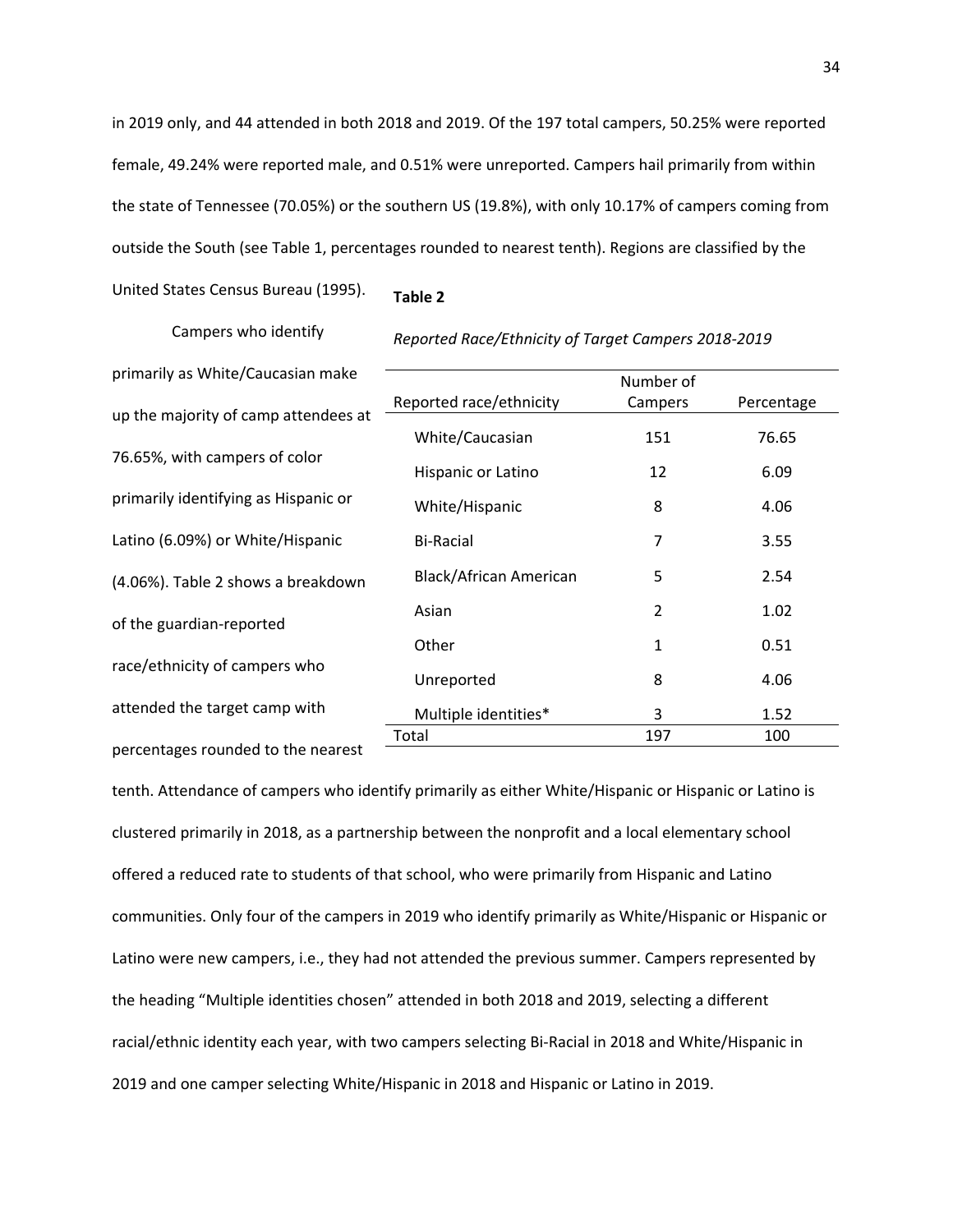Though the geographic and racial/ethnic makeup of the target camp is largely homogenous, the presented curriculum is naturally adapted to campers with a wide variety of identities, backgrounds, and experiences due to the participant‐driven nature of the OST framework. Because OST relies on the interests and experiences of its participants in order to provide relevant and authentic learning, the method is necessarily adaptable to a wide and diverse audience. As the reach and relevance of the target camp grows over time, so too will this curriculum grow to support its participants.

#### **Curriculum frameworks**

In order to reach the curriculum goal of promoting experiential SEL, the framework used must provide learning experiences that are authentic, active and engaging, built and building upon learner (participant) experience, and externally debriefed (Carver, 1996; Joplin 2016). The OST model was chosen because it already bears many of the hallmarks of experiential learning by providing a participant‐centered and ‐driven process for engaging experiences that are relevant to participants' lives in terms of both process and content (Owen, 2008). In this summer camp curriculum, campers follow the OST framework by developing, facilitating, participating in, and debriefing their own summer camp activities, thereby engaging in practicing social and emotional competencies alongside their peers in activity sessions that they develop largely autonomously.

Target outcomes for SEL are provided by the CASEL 5 competencies; self‐awareness, self‐ management, social awareness, relationship skills, and responsible decision‐making; and their sub competencies, which are discussed in detail in the literature review (CASEL, 2020). The design of the curriculum will be done in the Canva platform using an internal curriculum template and based on an internally developed experiential learning model. This cycle utilizes six phases—Invite, Explore, Wonder, Create, Reflect, and Share—in a flexible order that may recur at any point in the process. A learner assessment of curriculum activities will be embedded to provide the debriefing required by the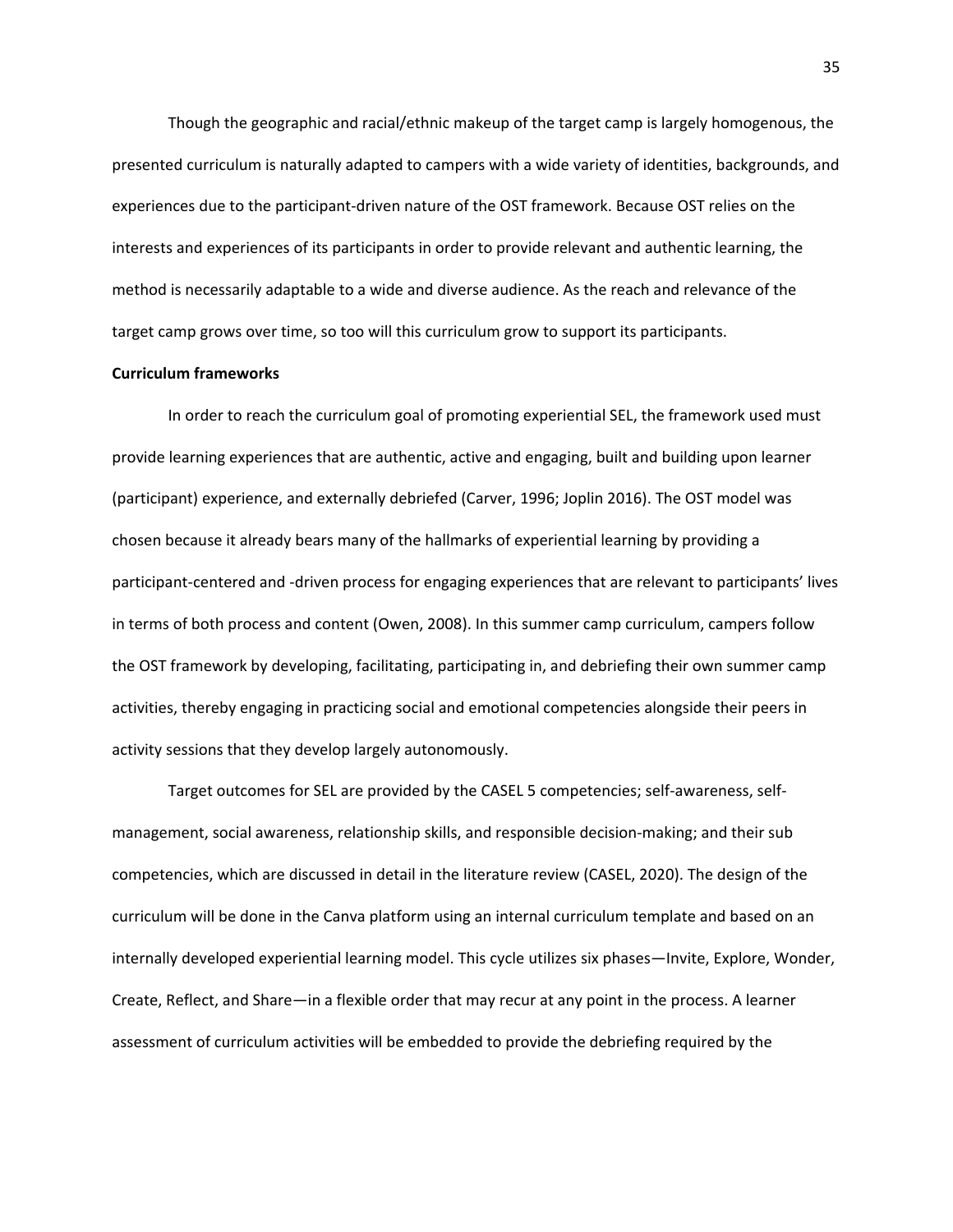experiential education method (Joplin, 2016). More information about experiential learning cycles and phases of inquiry can be found in the literature review.

# **Summary**

This chapter of the capstone project paper presents an overview of the curriculum created to address the question, *Can the open space technology (OST) method be used to promote experiential social and emotional learning (SEL) in older elementary students?* This chapter has further outlined audience and setting of the curriculum, the theoretical and curricular frameworks used, and the reasoning behind the frameworks and formats selected for the project. In chapter four, I will share what I have learned over the course of the project, from initial interest to investigations of the literature to completion of the curriculum itself.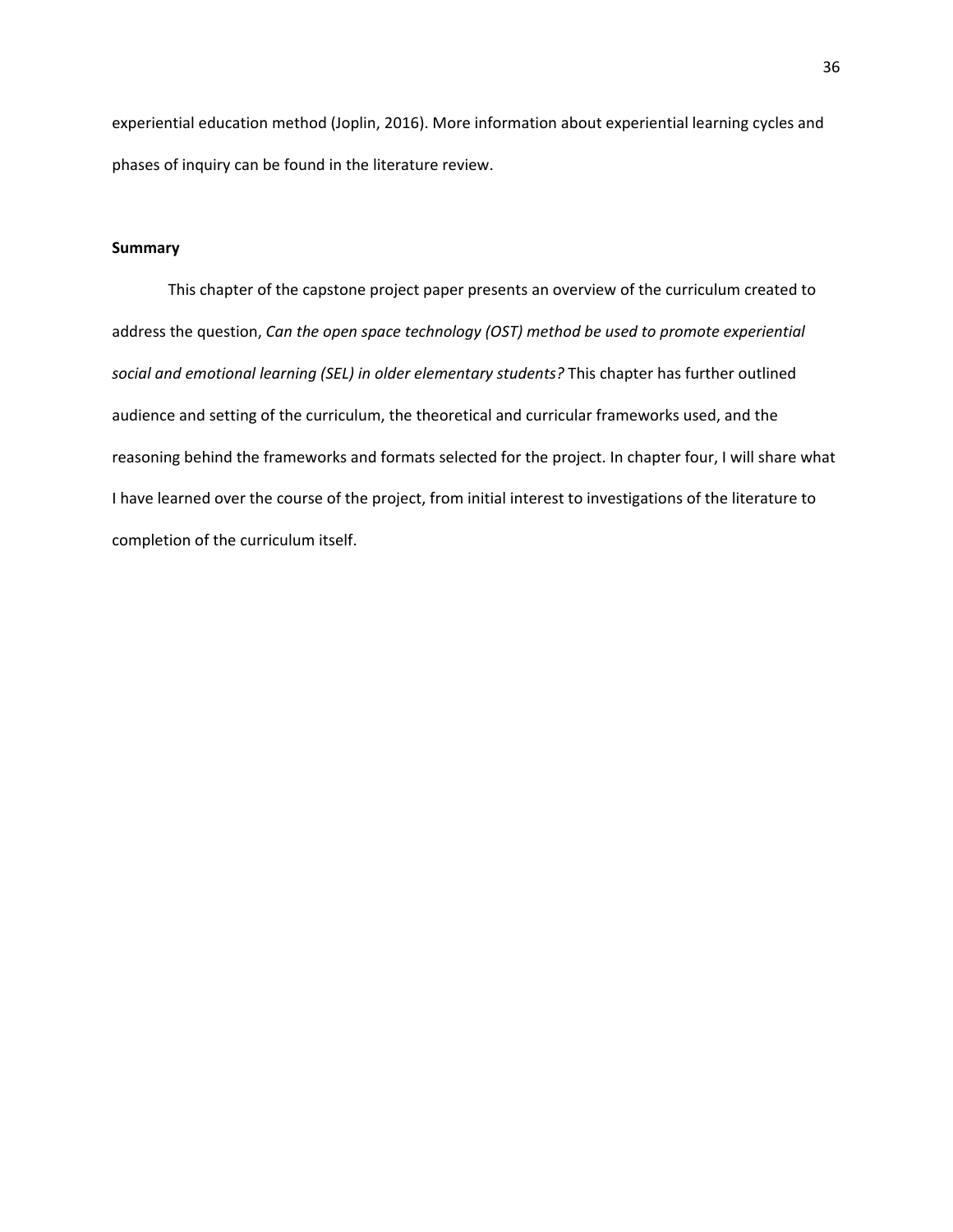#### **CHAPTER FOUR**

## **Conclusion**

# **Introduction**

My capstone project explores the question *Can the open space technology (OST) method be used to promote experiential social and emotional learning (SEL) in older elementary students?* To address this question, I developed a curriculum based on the OST method that provides a framework for summer campers to develop and strengthen social and emotional skills through the process of brainstorming, developing, and facilitating peer‐led camp activities (Owen, 2008).

I have experienced significant personal and professional changes since beginning my project. In the time between writing the first three chapters of this paper and drafting my curriculum, I left my position at Great Smoky Mountains Institute at Tremont after five years to move closer to family. For the first time in as many years, I will not be coordinating any summer youth programs, and my project is no longer directly relevant to my professional life. Currently, I coordinate environmental education programs for Pennsylvania Resources Council and, as an education department of one, have no existing framework to support any summer camp programming. However, I will have the opportunity to develop camp programming in the future.

## **General reflections**

I had the opportunity to test parts of my curriculum with summer campers of the target age group during June and July 2021, which allowed me the ability to incorporate camper feedback into my finished curriculum. I was reassured to find that campers overwhelmingly enjoyed the experience of creating and leading their own camp activities, and I was impressed by the depth of creativity and compassion that campers showed throughout the process. As suggested by Medin & Jutengren (2020), seeking out and implementing learner feedback during the design process did seem to promote engagement among campers.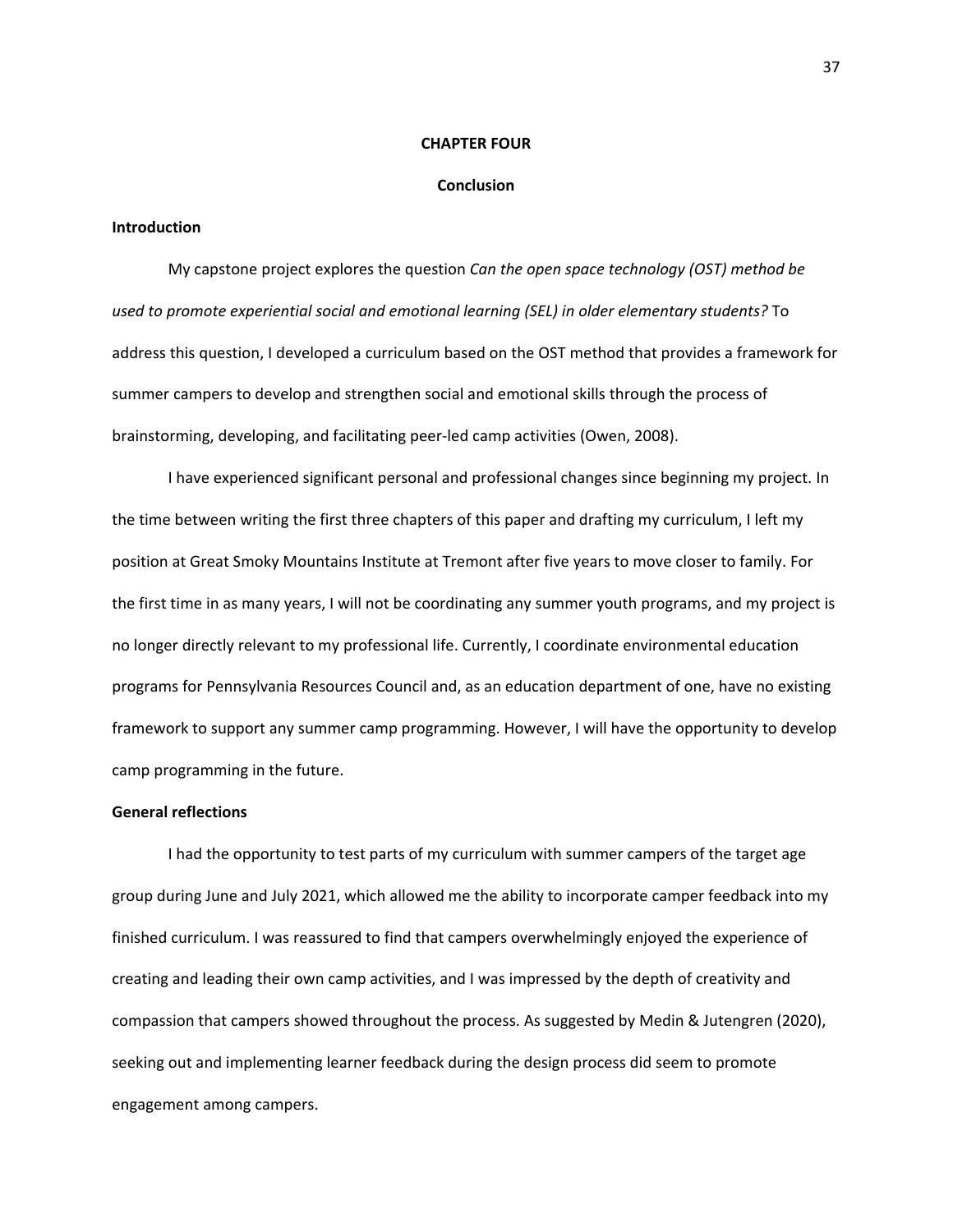One major point of improvement suggested by campers was more dedicated time to prepare for activities they were leading, and a lengthier preparation period with an included planning template was added to the curriculum. Additionally, staff noted that campers (and some fellow staff) were disgruntled by the idea of off‐limits activities, locations, and materials in a curriculum intended to support camper‐ led activities. This valid concern was addressed by sharing with campers the reasons for any off‐limits activity elements; for example, a popular camp-wide game was deemed off limits because the amount of support staff required even for a smaller group of campers could not be accommodated with concurrent activities.

There were times that I struggled as a writer to know where specificity was needed and where it would be unhelpful, especially in terms of the curriculum. One of my goals was to create a curriculum that could be easily modified for different camps, but because materials and methodology may be totally different from camp to camp (ex. A nature camp vs. a computer camp), I chose to err on the side of under‐prescribing in the hopes that it would leave more room for creativity. Just as sessions developed using the OST method are dependent upon their participants, so too should the Camper Clubs curriculum change to support each camp group. While the curriculum is intentionally camper‐ driven, it is also designed to leave room for modifications by staff, as SEL interventions are more likely to be adopted by educators who had a hand in developing them (Martínez, 2016).

#### **Revisiting the literature review**

# *Open space technology*

It is no surprise that open space technology (OST) played an enormous role over the course of this capstone project, as it was the model for the finished curriculum (Owen, 2008). Structural similarities between Owen's (2008) OST and the Camper Clubs curriculum include dedicated time to brainstorm and propose sessions, express interest in peer proposals, sign up for sessions, and ultimately participate in them alongside their peers. In the time between proposing and leading sessions, learning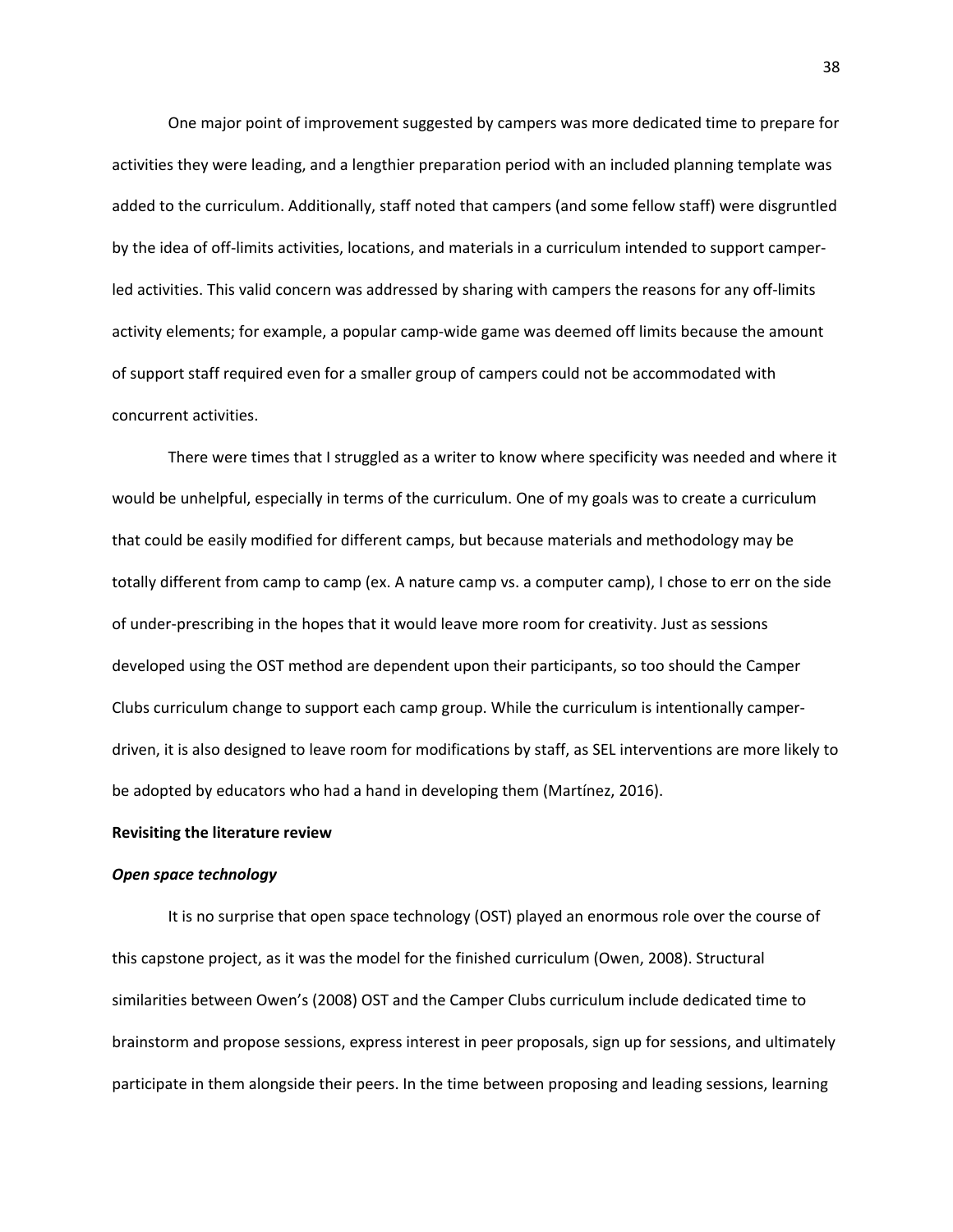materials and staff expertise are made available for Camper Club leaders (Van Woezik et al., 2019).

At the same time, there are substantial differences between OST and the Camper Clubs curriculum. First and foremost is the necessity of the staff sponsor. This staff member fills two roles: During the process of brainstorming and proposing Camper Club activities, staff sponsors add their signature to all proposals that are safe and feasible for the time frame, and during the Camper Club activities themselves, staff are present throughout each to ensure safety and behavior management.

The Camper Clubs curriculum also does away with the "Rule of Two Feet," a guiding principle of OST that encourages participants to move freely among sessions to maximize relevancy in session attendance (Owen, 2008). In the Camper Clubs curriculum, campers are required to remain with the activity they sign up for due to their status as minors and the staff acting as *in loco parentis*. However, the Rule of Two Feet could easily be incorporated into a modified version of this curriculum for older campers.

Another significant departure from the traditional OST method is that the Camper Club schedule is created by camp staff instead of the participant group. This decision was made largely because of additional scheduling considerations that the young participants simply do not have the background information to support. While the curriculum can certainly be modified to support more participant input in scheduling, at the very least, a scheduling staff member needs to have a say in who is available to act as staff sponsor in order to accommodate time that staff have off or dedicated to other duties. There may be other considerations as well that influence the sessions staff are able to support, such as the number of lifeguards available for water‐based activities.

Additionally, the staff‐created schedule was incorporated as a scaffold for supporting emotional growth of young participants. It can be a big emotional ask for young campers to ultimately be responsible for deciding—and justifying—which activity sessions make it onto the Camp Club schedule and which do not. At the target age of 9‐12 years old, it is also expected that not every camper is already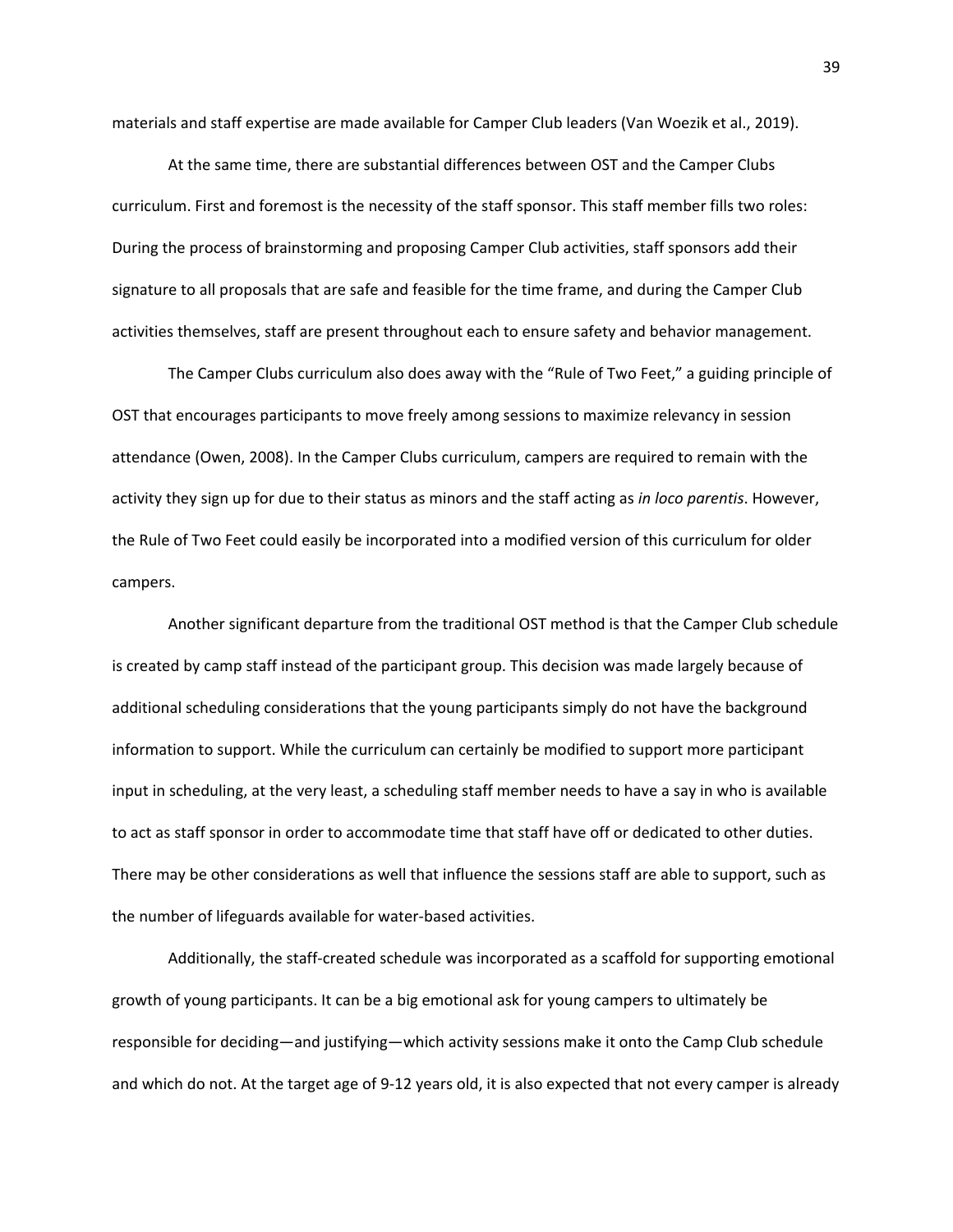an expert at dealing with tough emotions like perceived rejection from their peers. Of course, this is not a shortcoming of the campers, but a feature of growth, and this scaffolding contributes directly to the goal of intentional SEL (van Umm et al., 2017).

# *Social and emotional learning*

Among the most helpful resources featured in the literature review was the CASEL Five, a set of five well laid out social and emotional competency areas with multiple examples of each (Collaborative for Academic, Social, and Emotional Learning [CASEL], 2020). Because SEL as a concept is so pervasive and has so many opportunities for relevance and implementation, it can be easy to get overwhelmed by the question "Does this support SEL?" The CASEL Five provided an easily accessible framework for matching specific SEL skills to points in the curriculum to determine whether the activity promotes competency.

The CASEL Five also supported the development of a chart featured in the curriculum that showcases which elements of the Camper Clubs curriculum best support which SEL competency areas. This chart is intended to be a useful tool for anyone hoping to modify the curriculum with the goal of maximizing the attention paid to specific competency areas. The competencies practiced during the Camper Club process create a positive feedback loop, as many of the competencies describe a quality or skill identified as necessary to promote a successful environment for OST, including "honest and open feedback, respect for the ideas and opinions of others, …[and] collaboration rather than competition" (Van Woezik et al., 2019, p. 4).

Another critical component of the literature review was research detailing how successful SEL initiatives are introduced. In a study of SEL implementation among schoolchildren, Medin & Jutengren (2020) point out that young learners are reluctant to participate in SEL instruction they believe to be a result of their own perceived behavioral shortcomings. To present Camper Clubs as an exciting opportunity rather than a commentary on camper self‐improvement, the introduction of the curriculum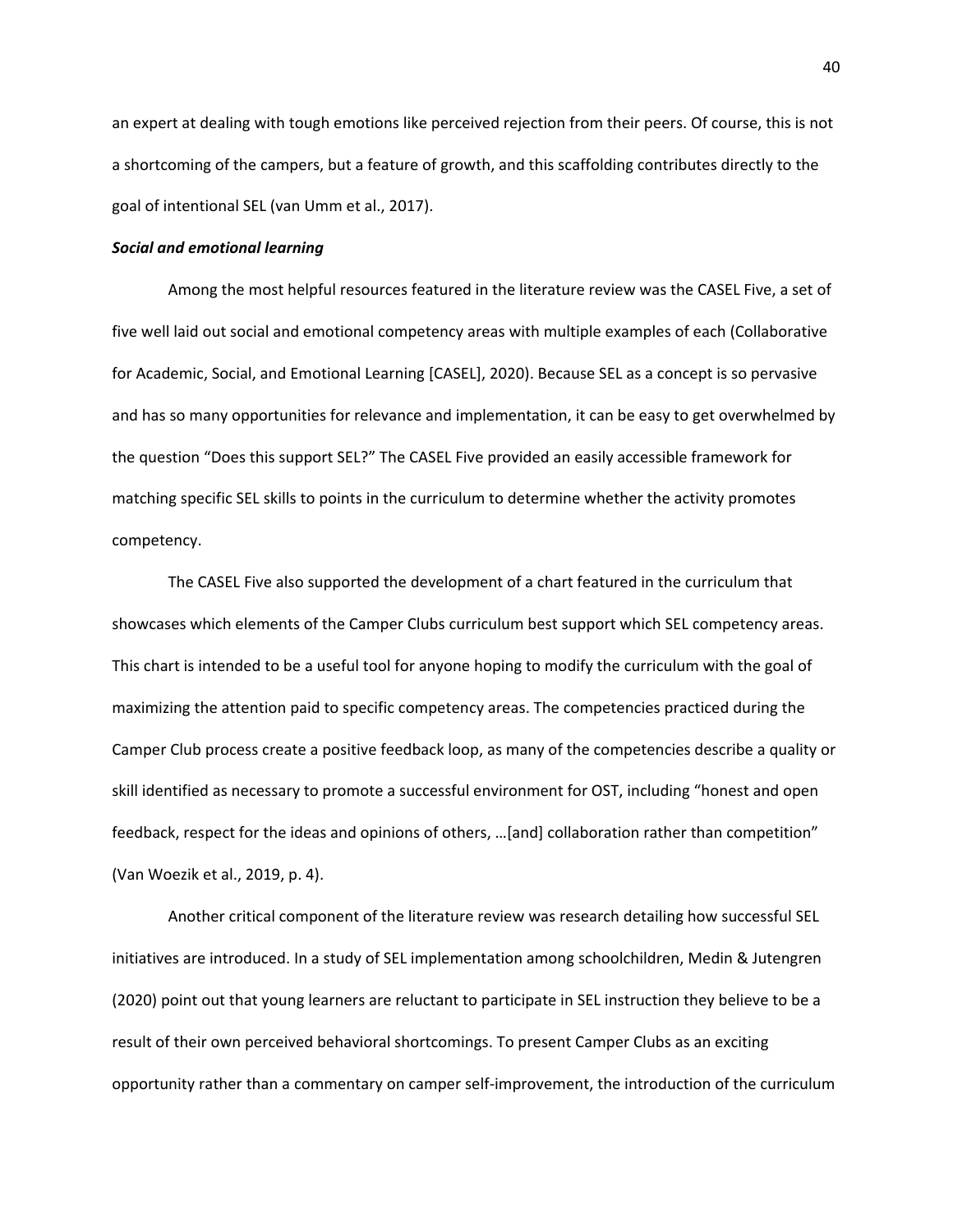focuses on the similarities between staff‐led camp activities and the peer‐led activities they are about to plan. Challenging campers to take on many of the same responsibilities as the camp staff gives them greater autonomy and frames Camper Clubs as an activity that campers are already responsible enough to take on.

# *The research in hindsight*

Beginning the research phase of the project, I had yet to decide on a setting for the modified OST curriculum I hoped to create. This led me to broadly research experiential education and student‐ centered learning to explore implementation strategies and successes of activities that rely on greater autonomy from learners. In hindsight, these topics would have been a more helpful focus if I had chosen a classroom or other formal education setting in which I would need to justify the amount of time and level of student agency necessary for OST for, say, school administration.

During the research process, I decided on summer camp as a curriculum setting for several reasons. First, my professional background is in residential experiential education, a field whose learning centers traditionally turn to residential camps in the summer as a way of continuing programming outside of the school year. Summer camps are also generally unhampered by the constraints typically found in formal education settings, such as regimented schedules and content requirements, and allow a larger variety of options for materials, locations, and activities. The greater ratio of learners to adults also offers greater staff support throughout the entire process of brainstorming, planning, attending, and leading Camper Clubs. This is especially helpful given that the Camper Clubs curriculum requires far more facilitation staff than the single facilitator in traditional OST due to the need for adult supervision for young campers. While the summer camp setting was an easy decision for me to make due to my background, I do now wish that I had included a section I the literature review on summer camp in general to make a stronger case for its fitness as a natural setting for intentional SEL.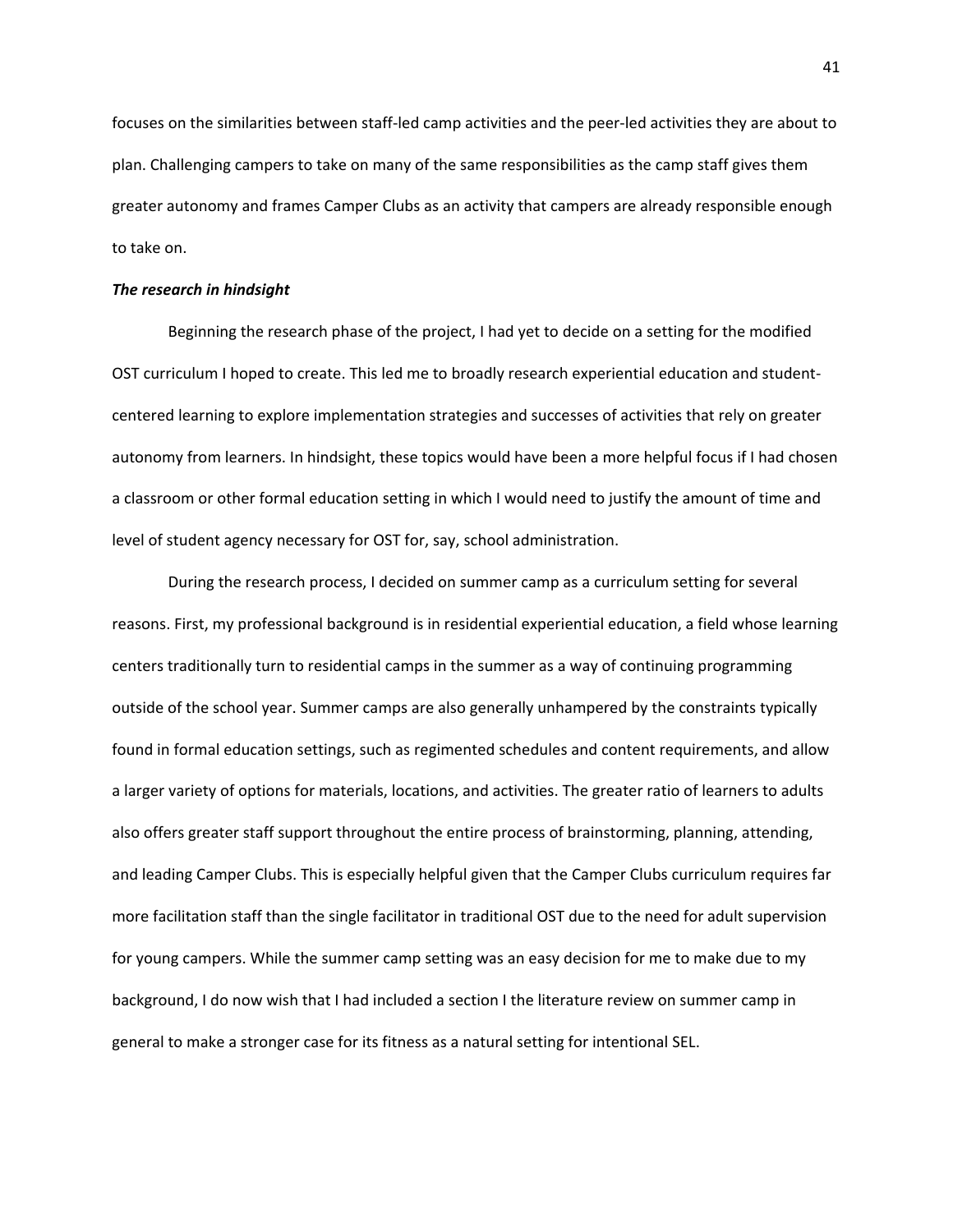# *Additions to the literature*

I quickly discovered in my research that there is a dearth of OST being used in educational settings and/or with young people. I found one instance of OST being used in an educational setting: as an organizational model given to students to organize their own learning in a medical school ethics class (Van Woezik et al., 2019). In this setting, the group participants were high‐achieving adults who were intrinsically motivated to provide themselves with a collaborative and successful learning experience. Though OST was used in this study by a very different group for very different reasons, it was exciting to find an instance of OST being used in an educational setting in the literature.

I was unsurprised not to find anything in the literature about OST being used with learners below college age. While OST is becoming more popular in the education field as an organizational method for conferences of teachers and administrators, my experience at such conferences has suggested that most adult educators are quick to dismiss OST as a viable method for use with young people—even in informal settings—because of the amount of autonomy required.

I hope to have added to the literature an awareness that OST provides a phenomenal framework for supporting SEL growth in young people. The process achieves instantaneous buy‐in by focusing on the interests of the participants, cultivating relevant and personal growth. Regardless of whether a participant ends up leading or even proposing an OST session, OST requires the practice of all five CASEL (2020) competencies as all participants have a say in shaping the sessions available to them.

# **Project implications**

As it stands now, the Camper Clubs curriculum is unlikely to be supported in a formal education setting because it has no metrics or scaffolding to guarantee the meeting of specific content topics, especially regarding academic standards. Though the OST method used for medical students in the Van Woezik et al. (2019) study was successful in a formal graduate school setting, participants had the advantage not only of being adults who are presumably socially and emotionally fluent, but they were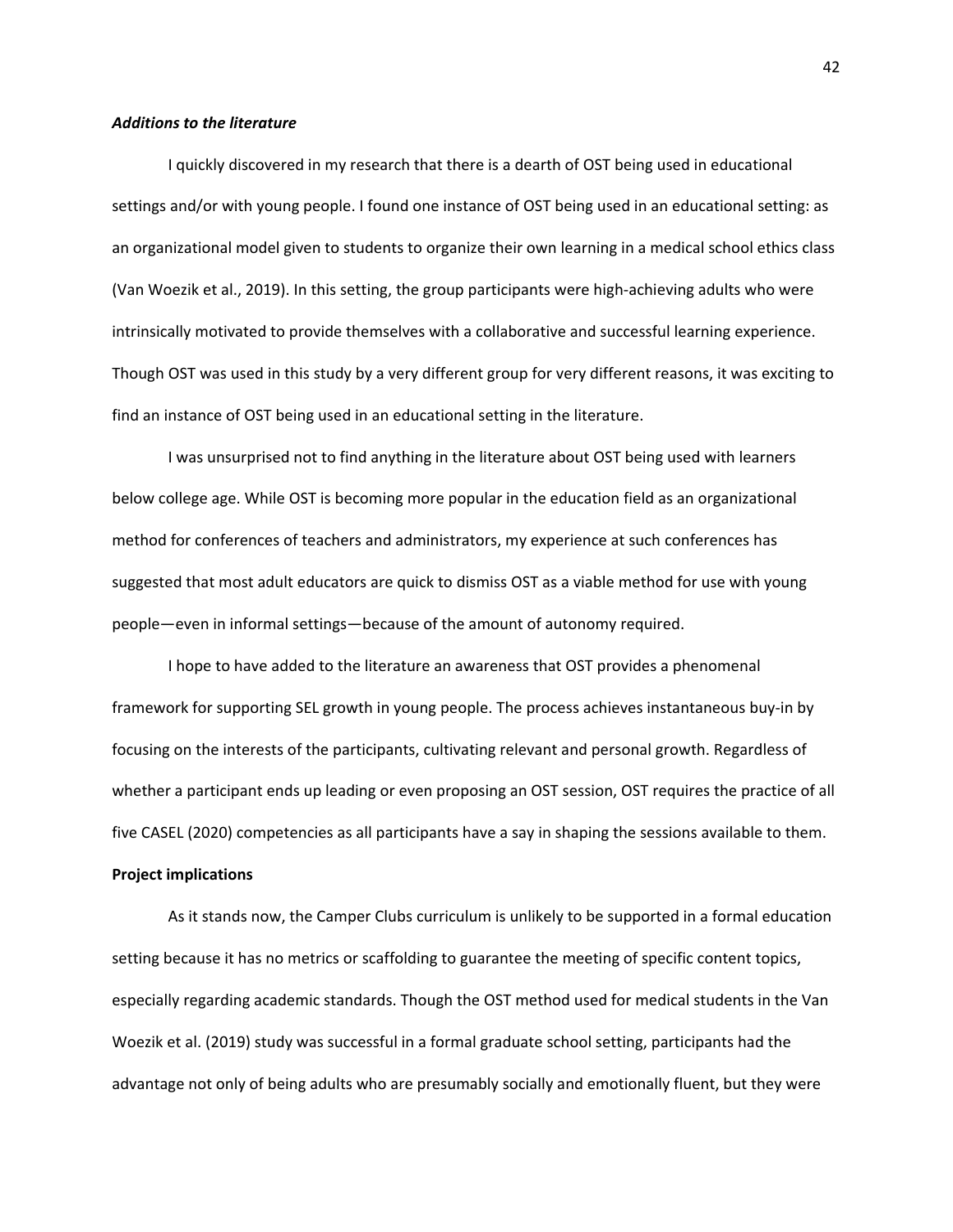intrinsically motivated with the preexisting knowledge and academic flexibility of those pursuing graduate‐level education.

I do hope, however, that the curriculum supports the need for intentional SEL by providing an opportunity for young people to learn even in the "off months" of summertime. Many of the SEL competencies practiced in the Camper Clubs curriculum directly overlap with the main skills identified by teachers as those students need to be successful in the future, including collaborative problem‐ solving (Martínez, 2016, p. 11). As adult educators realize that preparing young people for "the real world" involves far more than teaching facts and figures, the Camper Clubs curriculum provides an opportunity for young people to practice social and emotional skills in a way that is relevant, accessible, personal, and, perhaps most importantly, fun. Through Camper Clubs, young learners take on greater agency in their learning by cultivating their own interests and strengths while celebrating those of others, empowering them to take on collaborative responsibility in their learning and their future.

# **Project limitations**

The Camper Clubs curriculum is somewhat limited in that it relies on a setting in which youth are already experiencing greater degrees of autonomy as preparation for the activity. The activity could be successful in any setting in which intentional SEL is regularly incorporated, including a formal classroom setting. The curriculum does, however, require a greater degree of staff input than the typical activity due simply to the need for adult supervision in each small group. This is atypical of traditional OST in which participants are adults and can self-direct. Of course, there is also a financial barrier to the setting featured in the curriculum, residential summer camp, as program cost can be prohibitive for many families.

# **Future research**

By design, the Camper Clubs curriculum is easily modified to accommodate a range of ages, materials, locations, available time, etc. Several modifications immediately spring to mind as areas for

43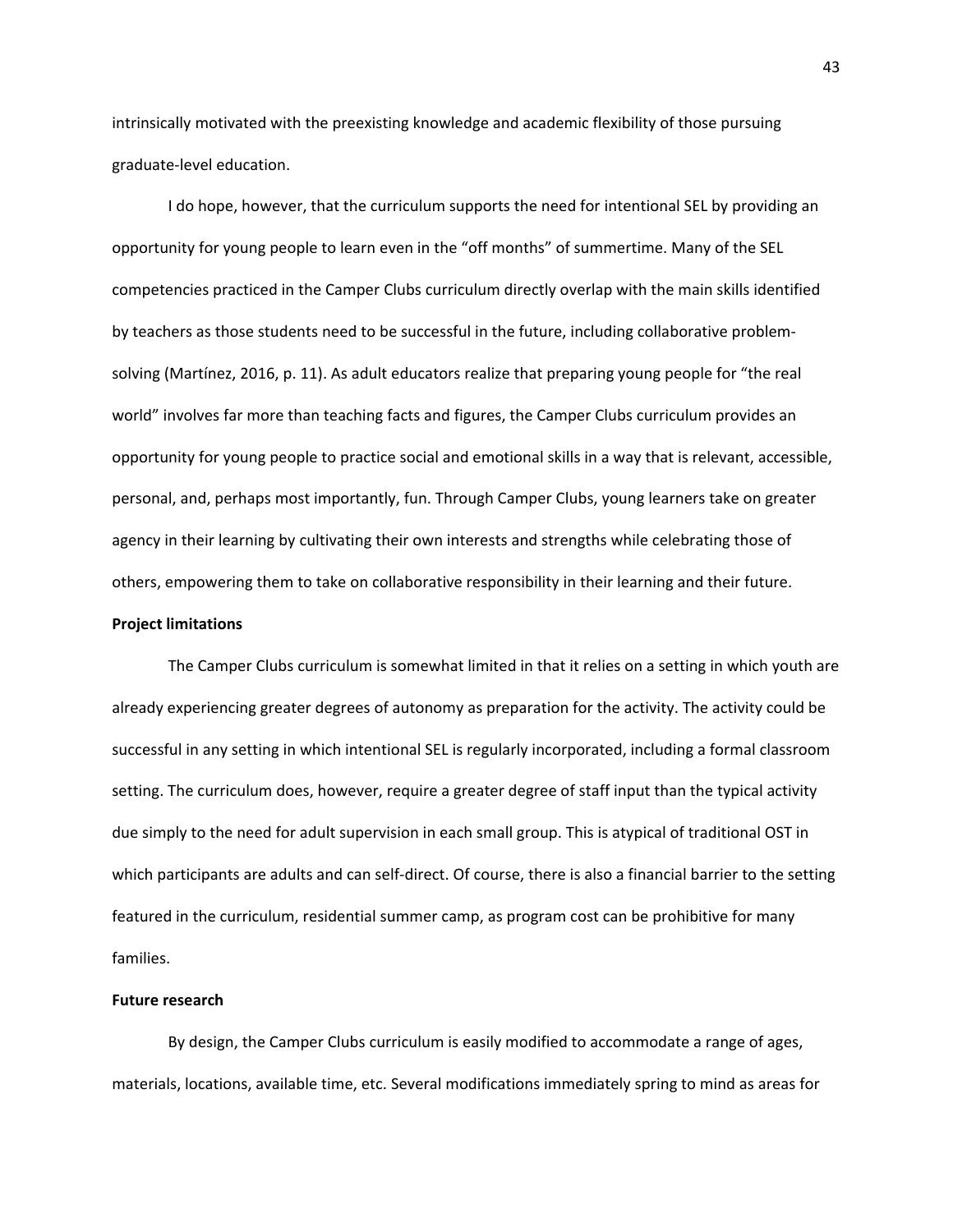future research. Giving campers more agency in creating the Camper Club activity schedule would promote further SEL practice and would be well suited to an older group. The target group of 9‐12‐year‐ old campers may be ready to take on greater responsibility in scheduling during an additional round of Camper Clubs once they have experienced the process from start to finish and can more easily envision the schedule they would be tasked with creating. The Camper Clubs curriculum could also be expanded for older groups to fill multiple days of camp activities. With enough support, a modified OST method could be used for high school‐aged campers to plan an entire week of overnight camp!

A wonderful challenge would be creating an opportunity for OST to be used with young people in a formal education setting. The high amount of participant agency required in the process would allow students a unique opportunity for self-direction, a skill supported by the literature review as being important in learning (Lee & Hannafin, 2016). Regardless of the age group or setting, a critical element of the curriculum that cannot be omitted is the debrief, as learning must be informed by experiences and participants must process educational experiences for greatest success (Estes, 2004; Medin & Jutengren, 2020).

### **Summary**

I am thrilled to contribute to social and emotional learning in the field of experiential education through a curriculum that gives young learners greater freedom to explore their own interests and their relationships with their peers. It is my hope that the Camper Clubs curriculum will open further opportunities for educators and learners alike to cultivate social and emotional growth, especially in ways that promote learner agency. I believe such SEL that celebrates the curiosity and collaborative spirit of young learners will contribute to a society of thoughtful, community-minded adults in whose hands the world will soon be.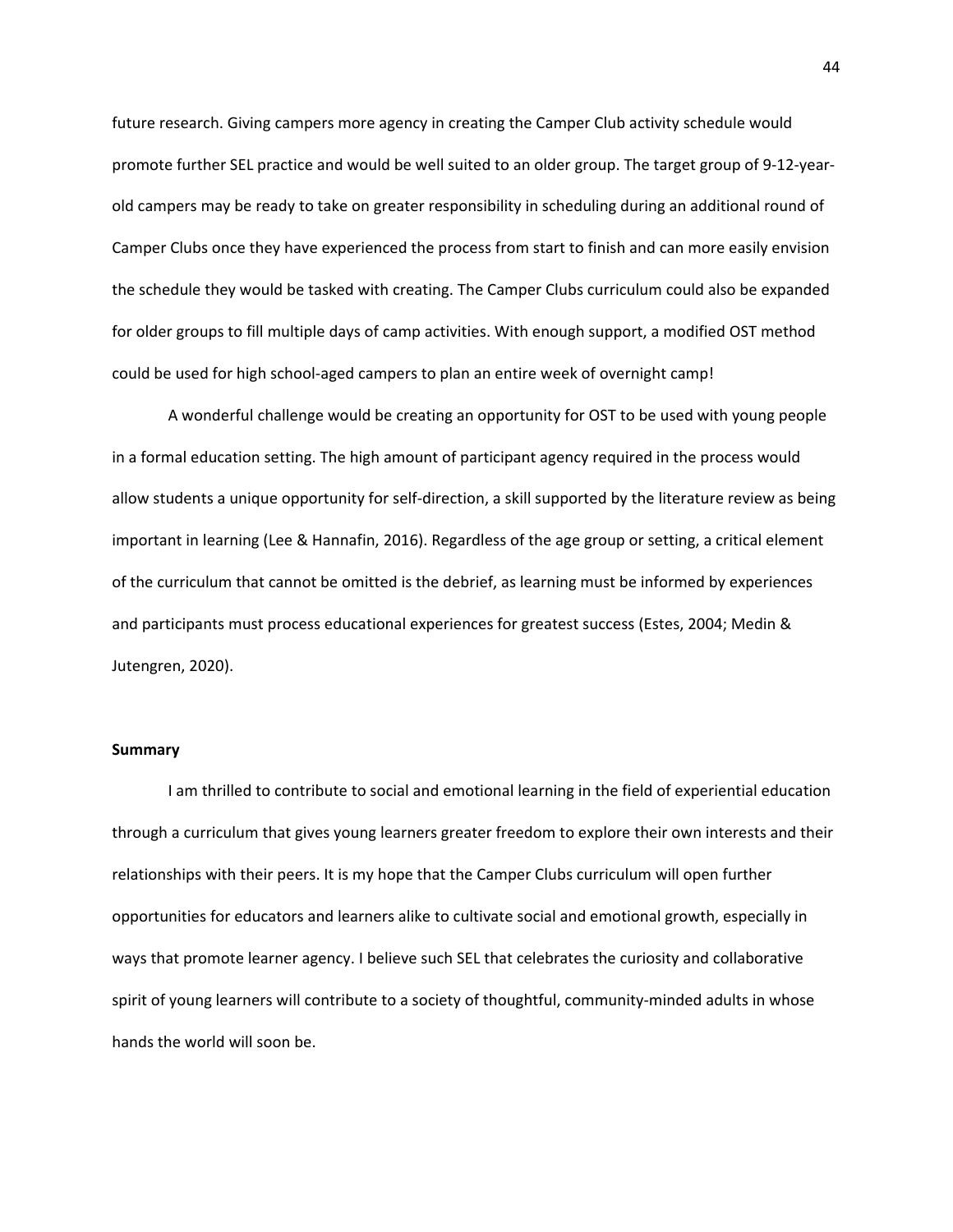#### **REFERENCES**

Capps, D., & Crawford, B. (2017). Inquiry‐Based Instruction and Teaching About Nature of Science: Are They Happening? *Journal of Science Teacher Education*, *24*(3), 497–526. https://doi.org/10.1007/s10972‐012‐9314‐z

Carpenter, J., & MacFarlane, M. (2018, June 13). Educator perceptions of district‐mandated Edcamp unconferences. Retrieved October 01, 2020, from https://www.sciencedirect.com/science/article/abs/pii/S0742051X18302580

- Carver, R. (1996). Theory for Practice: A Framework for Thinking about Experiential Education. Journal of Experiential Education, 19(1), 8–13. https://doi.org/10.1177/105382599601900102
- Collaborative for Academic, Social, and Emotional Learning [CASEL]. (2020). Benefits of SEL. Retrieved October 11, 2020, from https://casel.org/impact/
- Collaborative for Academic, Social, and Emotional Learning [CASEL]. (2020). SEL: What Are the Core Competence Areas and Where are they Promoted? Retrieved October 11, 2020, from https://casel.org/sel‐framework/
- Durlak, J., Weissberg, R., Dymnicki, A., Taylor, R., & Schellinger, K. (2011). The Impact of Enhancing Students' Social and Emotional Learning: A Meta‐Analysis of School‐Based Universal Interventions. *Child Development*, *82*(1), 405–432. https://doi.org/10.1111/j.1467‐ 8624.2010.01564.x
- Ellwood, R., & Abrams, E. (2017). Student's social interaction in inquiry‐based science education: how experiences of flow can increase motivation and achievement. Cultural Studies of Science Education, 13(2), 395–427. https://doi.org/10.1007/s11422‐016‐9769‐x
- Estes, C. (2004). Promoting Student‐Centered Learning in Experiential Education. Journal of Experiential Education, 27(2), 141–160. https://doi.org/10.1177/105382590402700203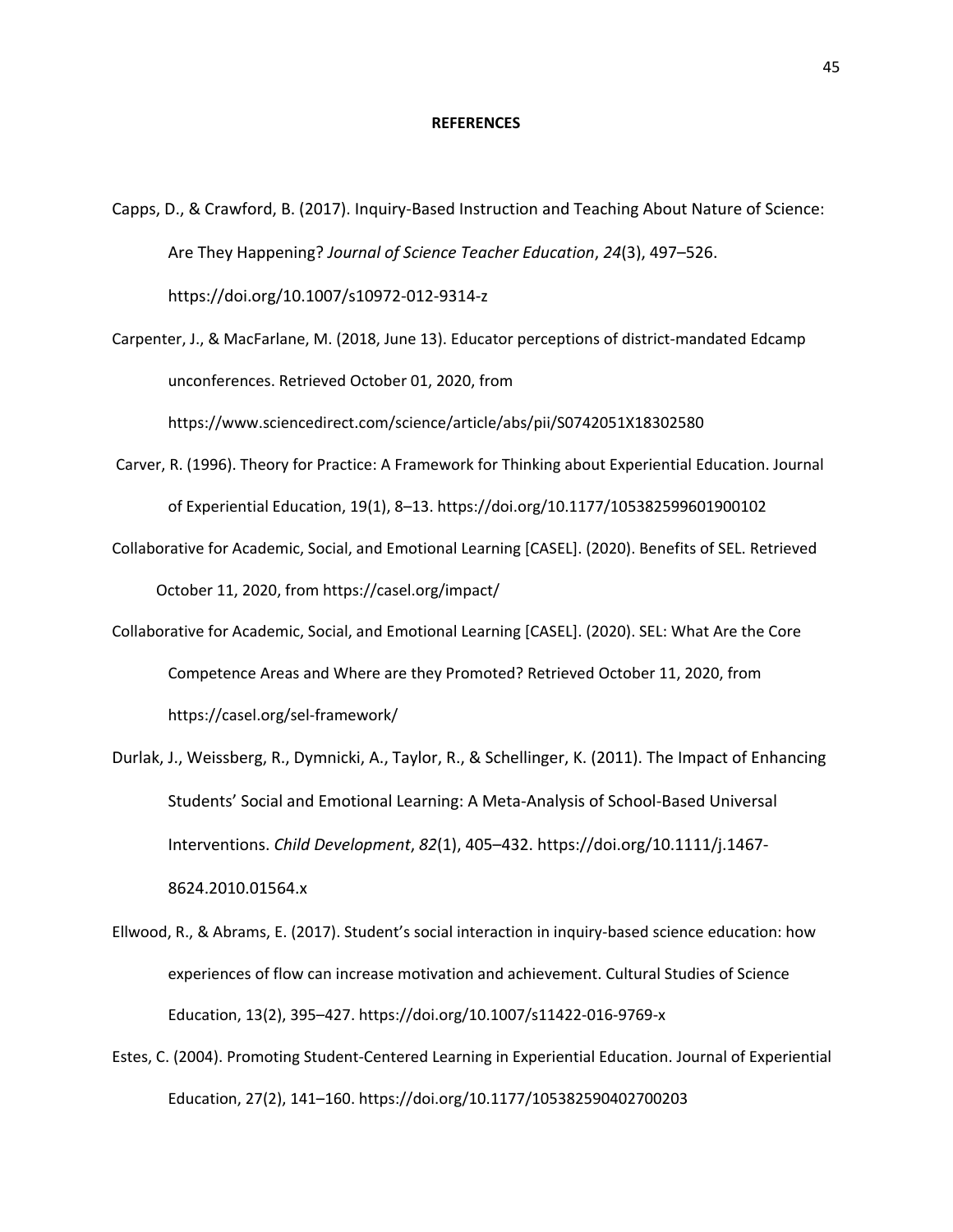- Feyzioğlu, B. (2019). The role of inquiry‐based self‐efficacy, achievement goal orientation, and learning strategies on secondary‐school students' inquiry skills. Research in Science & Technological Education, 37(3), 366–392. https://doi.org/10.1080/02635143.2019.1579187
- Garrett, P., & Shortall, T. (2016). Learners' evaluations of teacher‐fronted and student‐centred classroom activities. *Language Teaching Research: LTR*, *6*(1), 25–57. https://doi.org/10.1191/1362168802lr096oa
- Holmeier, M., Labudde, P., & Grob, R. (2017). Formative Assessment to Support Students' Competences in Inquiry‐Based Science Education. Interdisciplinary Journal of Problem‐Based Learning, 11(2). https://doi.org/10.7771/1541‐5015.1673
- Ives, B., & Obenchain, K. (2006). Experiential Education in the Classroom and Academic Outcomes: For Those Who Want it All. The Journal of Experiential Education, 29(1), 61–77.
- Joplin, L. (2016). On Defining Experiential Education. The Journal of Experiential Education, 4(1), 17–20. https://doi.org/10.1177/105382598100400104
- Katz, J., & Porath, M. (2011). Teaching to Diversity: Creating Compassionate Learning Communities for Diverse Elementary School Students. International Journal of Special Education, 26(2), 29–.
- Lee, E., & Hannafin, M. (2016). A design framework for enhancing engagement in student‐centered learning: own it, learn it, and share it. *Educational Technology Research and Development*, *64*(4), 707–734. https://doi.org/10.1007/s11423‐015‐9422‐5
- Martinez, L. (2016). Teachers' Voices on Social Emotional Learning: Identifying the Conditions That Make Implementation Possible. The International Journal of Emotional Education, 8(2), 6–.

Medin, E. & Jutengren, G. Children's Perspectives on a School‐Based Social and Emotional Learning Program, *Children & Schools*, Volume 42, Issue 2, April 2020, Pages 121 – 130, https://doi.org/10.1093/cs/cdaa007

Meyer, D. (2014, September 18). Real Work v. Real World. Retrieved October 31, 2020, from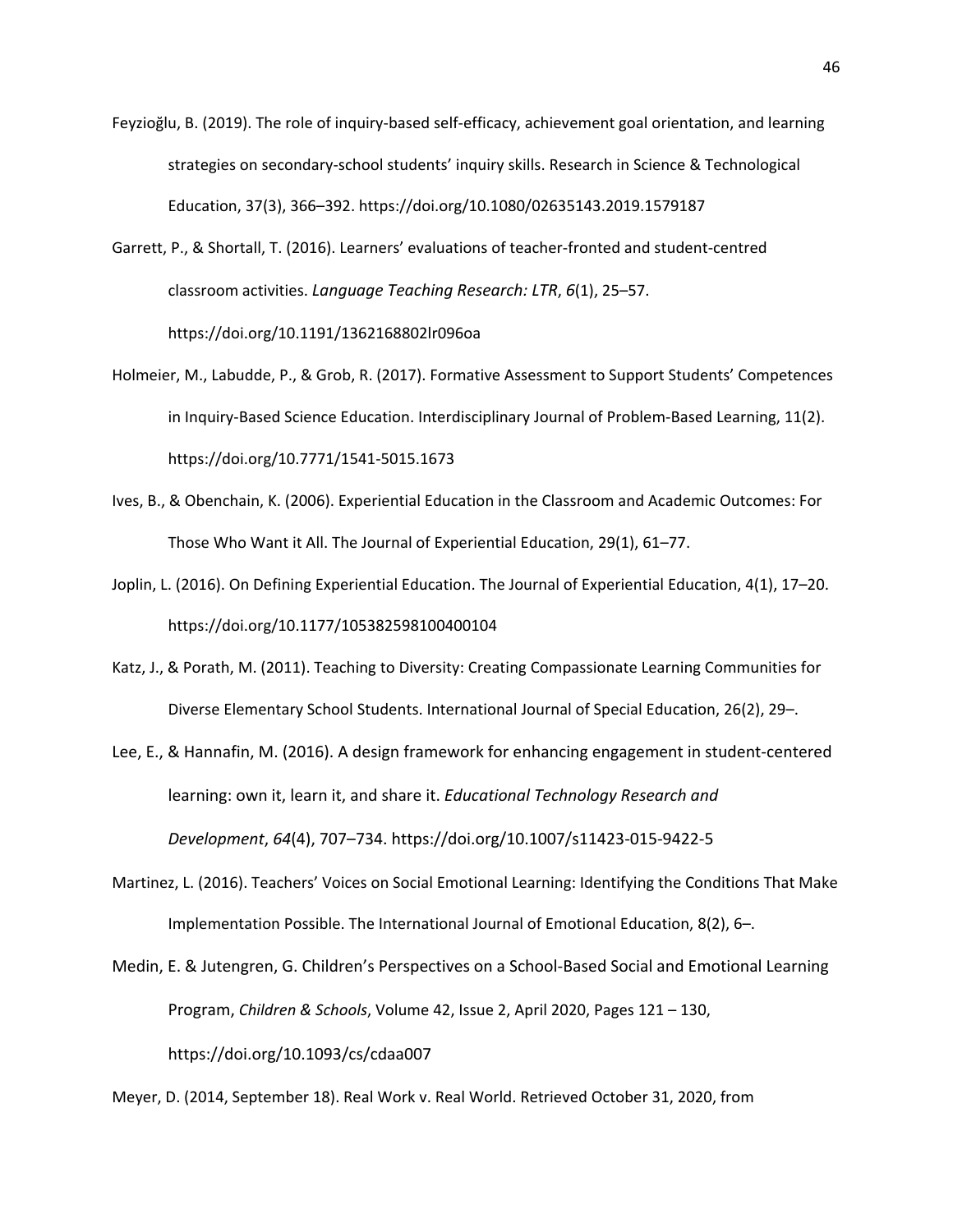https://blog.mrmeyer.com/2014/developing‐the‐question‐real‐work‐v‐real‐world/

- O'Toole, L. (2008). Understanding Individual Patterns of Learning: Implications for the Well‐Being of Students. European Journal of Education, 43(1), 71–86. https://doi.org/10.1111/j.1465‐ 3435.2007.00335.x
- Owen, H. H. (2008). *Open space technology: A user's guide*. ProQuest Ebook Central https://ebookcentral.proquest.com
- Shechtman, Z., & Abu Yaman, M. (2012). SEL as a Component of a Literature Class to Improve Relationships, Behavior, Motivation, and Content Knowledge. American Educational Research Journal, 49(3), 546–567. https://doi.org/10.3102/0002831212441359
- Tate, E. (2019, May 07). Why Social‐Emotional Learning Is Suddenly in the Spotlight ‐ EdSurge News. Retrieved December 05, 2020, from https://www.edsurge.com/news/2019‐05‐07‐why‐social‐ emotional‐learning‐is‐suddenly‐in‐the‐spotlight
- Turner, S. (2011). Student‐Centered Instruction: Integrating the Learning Sciences to Support Elementary and Middle School Learners. *Preventing School Failure: Alternative Education for Children and Youth*, *55*(3), 123–131. https://doi.org/10.1080/10459880903472884
- U.S. Census Bureau (2018). *Projected race and Hispanic origin*. Retrieved from [https://www2.census.gov/programs‐surveys/popproj/tables/2017/2017‐summary‐ tables/np2017‐t4.xlsx].
- Van Woezik, T., Reuzel, R., Koksma, J., & Serpa, S. (2019). Exploring Open Space: A self‐directed learning approach for higher education. Cogent Education, 6(1). https://doi.org/10.1080/2331186x.2019.1615766
- van Uum, M., Verhoeff, R., & Peeters, M. (2017). Inquiry‐based science education: scaffolding pupils' self-directed learning in open inquiry. International Journal of Science Education, 39(18), 2461– 2481. https://doi.org/10.1080/09500693.2017.1388940